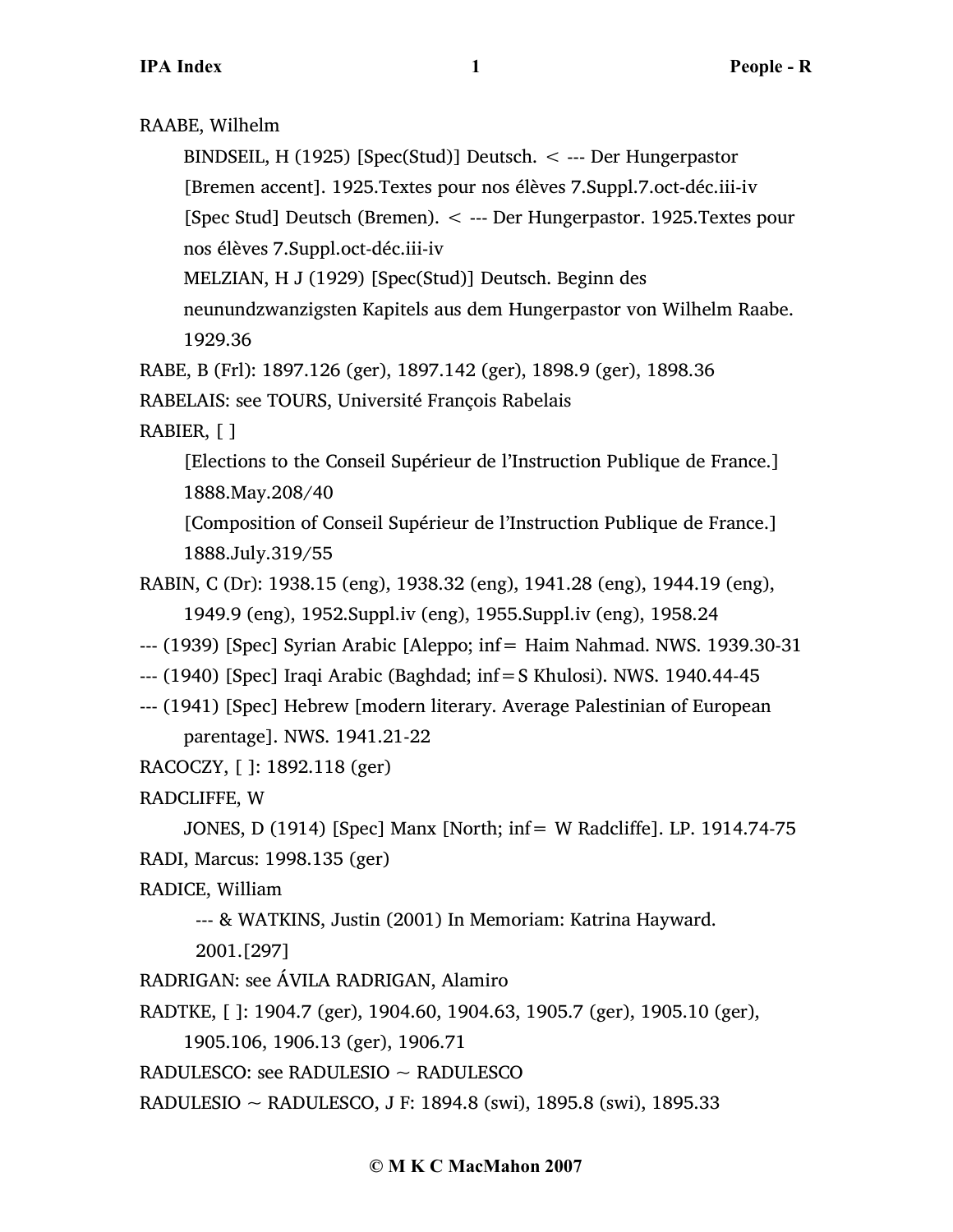Cours de phonétique à L'École des Hautes Études: ... Exercices pratiques [-- on difficulties Rumanian speakers have with French]. 1896.214

RADWELT, John: 1899.53 (eng), 1900.janv.7 (eng), 1900.févr-mars.19, 1901.7 (eng), 1901.47, 1902.7 (eng), 1902.51

RÄSÄNEN, Ilmari: 1913.86 (fin), 1914.Suppl.22 (fin)

RÄTHLING, S (Frl): 1911.17 (eng), 1912.31 (eng), 1913.15 (eng), 1914.Suppl.9 (eng), 1914.61

RAFZ: see GRAF DE RAFZ

RAGGIO, A P (Dr): 1907.90 (usa), 1907.105 (usa), 1908.25 (usa), 1909.26 (usa), 1910.26 (usa), 1911.34 (usa), 1912.49 (usa), 1913.34 (usa), 1914.Suppl.24 (usa)

RAGOCKY, [ ]: 1893.5 (ger), 1893.42

RAGON, P

[--- : 54 years of teaching French in Britain]. 1889.49

RAHILLY, Joan (Dr)

PANDELI, Helen, ESKA, Joseph F, BALL, Martin J & --- (1997) Problems of phonetic transcription: the case of Hiberno-English slit-t  $[inf = male, mid-$ 20s, Dublin]. 1997.65-75

--- (1998) Towards intonation models and typologies. 1998.73-82

RAIBERTI, Giovanni

CAMILLI, A (1933) [Spec(Stud)] Italiano. Uomini e bestie < --- 1933.42-43 CAMILLI, A (1933) [Spec(Stud)] Italiano. Il gatto < --- 1933.63

CAMILLI, A (1935) [Spec(Stud)] Italiano. La gatta < --- . 1935.70

CAMILLI, A (1936) [Spec(Stud)] Italiano. La gatta < --- (seguito). 1936.19- 20

[Spec(Stud)] Italiano. Il cane < --- 1943.15

RAIMOND SEYMOUR: see SEYMOUR

RAIN, F: 1889.33 (auh), 1890.7 (auh), 1890.50

RAINAUD, [ ] (Mlle): 1912.93 (fra), 1913.8 (fra), 1914.Suppl.3 (fra), 1914.61

RAINSARD, C: 1976.44 (fra), 1978.Suppl.6 (fra), 1981.Suppl.6 (fra)

RAITHEL, H: 1888.May.201/33 (ger), 1889.6 (ger), 1889.18, 1889.53

RAIZNER, Anka (Mlle): 1898.66 (auh)

RAJAM AIYANGAR: see AIYANGAR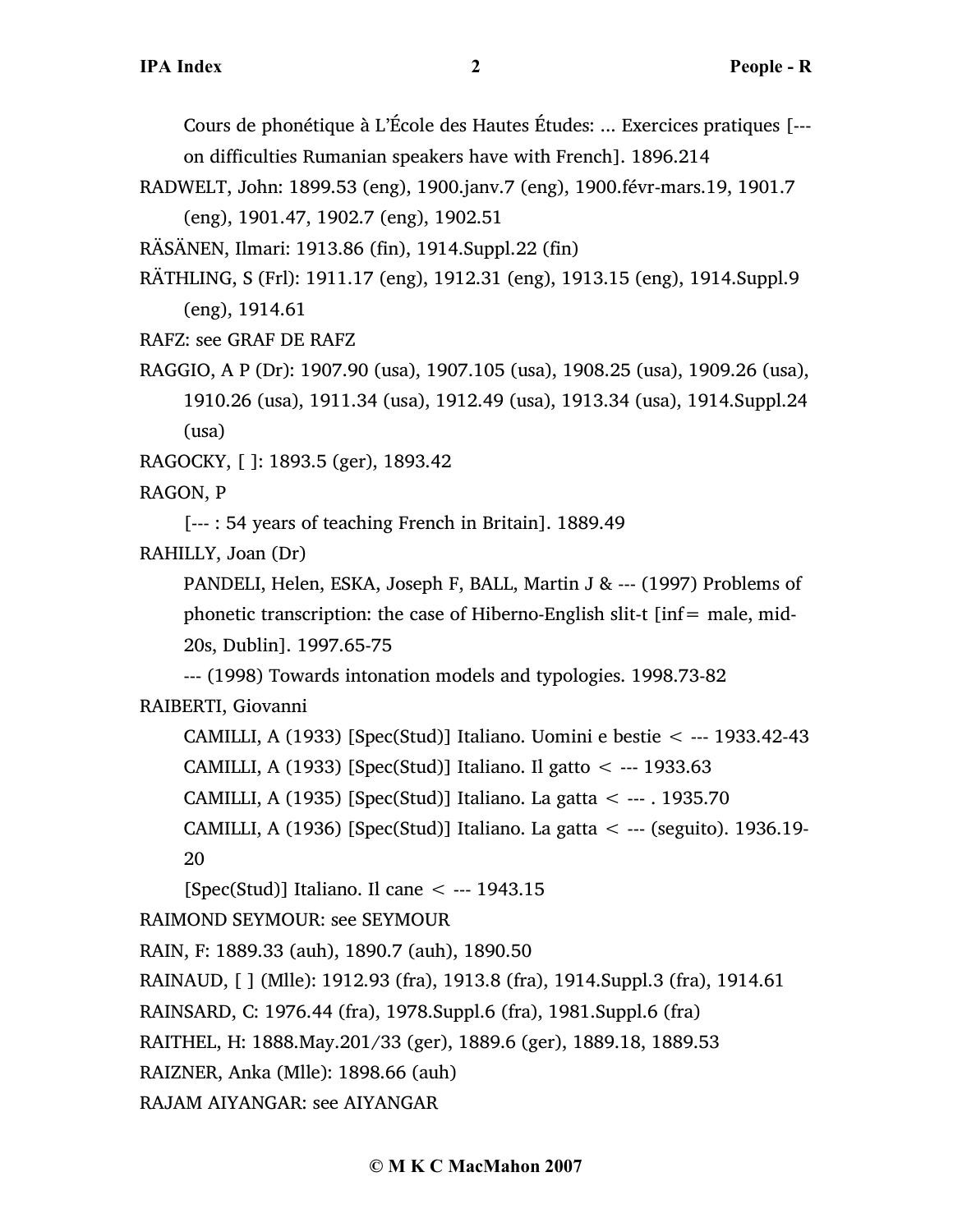RAJUPPU GARU, Koochimanchi: 1909.138 (ind), 1910.30 (ind), 1911.38 (ind),

1911.131, 1912.54 (ind), 1913.41 (ind), 1914.Suppl.30 (ind)

RAKOV, [ ] (Mlle): 1900.126 (fra), 1901.4 (fra), 1902.4 (fra), 1902.51

RAKOW, Martin (Mr): 2006 [IPA-Rec]

RALL, [ ]: 1900.125 (fra), 1901.4 (fra), 1901.13 (ger), 1901.47, 1902.4 (fra), 1902.51

RAM: see CANDELARIA RAM

RAM MALIK: see DAS RAM MALIK

RAMACHANDRA, Row V: 1908.90 (ind), 1909.31 (ind), 1910.30 (ind)

RAMAIYA, I A: 1913.65 (ind), 1914.Suppl.31 (ind)

RAMAJAYAM, Kumar: 1998.135 (usa)

RAMAJOGA RAO, K: 1909.71 (ind), 1910.30 (ind), 1911.38 (ind), 1911.131

RAMALINGASWAMI, Pantulugaru V: 1908.62 (ind), 1909.31 (ind), 1910.30 (ind), 1911.38 (ind), 1911.131

RAMAMULI, G V: 1908.90 (ind), 1909.31 (ind), 1910.30 (ind)

RÁMAMÚRTI, M R Rao G V: 1908.28 (ind), 1909.31 (ind), 1910.30 (ind),

1911.38 (ind), 1913.41 (ind), 1925.Suppl.11 (ind), 1930.21 (ind), 1932.24

(ind), 1934.39 (ind), 1936.43 (ind), 1938.39 (ind), [death] 1940.54

--- (1913) [Spec] Sora [Madras]. NWS. 1913.138-139

--- (1913) [Spec] Telegu. NWS. 1913.81-82

RAMAROW, M Pantulugaru: 1908.62 (ind), 1909.30 (ind), 1910.29 (ind)

RAMASSE, Denis (Mr): 2005.126 (fra)

RAMBEAU, Adolphe (Prof): 1886.Dec.[4] (ger), 1887.Feb.[1] (ger),

1887.June.187 (fra), 1888.janv.27/3 (ger), 1889.2 (ger), 1889.33 (ger), 1890.2 (ger), 1890.41 (ger), 1891.2 (ger), 1891.41 (fra), 1892.3 (ger), 1893.12 (usa), 1893.130 (usa), 1894.13 (usa), 1895.14 (usa), 1896.17 (usa), 1896.116 (usa), 1896.168 (usa), 1897.33 (usa), 1898.20 (usa), 1898.114 (usa), 1899.21 (usa), 1899.130 (usa), 1900.janv.21 (usa), 1900.70 (usa), 1901.22 (usa), 1902.20 (usa), 1902.54 (usa), 1903.20 (usa), 1904.18 (usa), 1905.18 (usa), 1905.27 (usa), 1906.21 (usa), 1906.42 (ger), 1907.4 (ger), 1907.11 (ger), 1908.11 (ger), 1909.12 (ger), 1910.12 (ger), 1911.19 (ger), 1912.34 (ger), 1913.18 (ger), 1914.Suppl.12 (ger)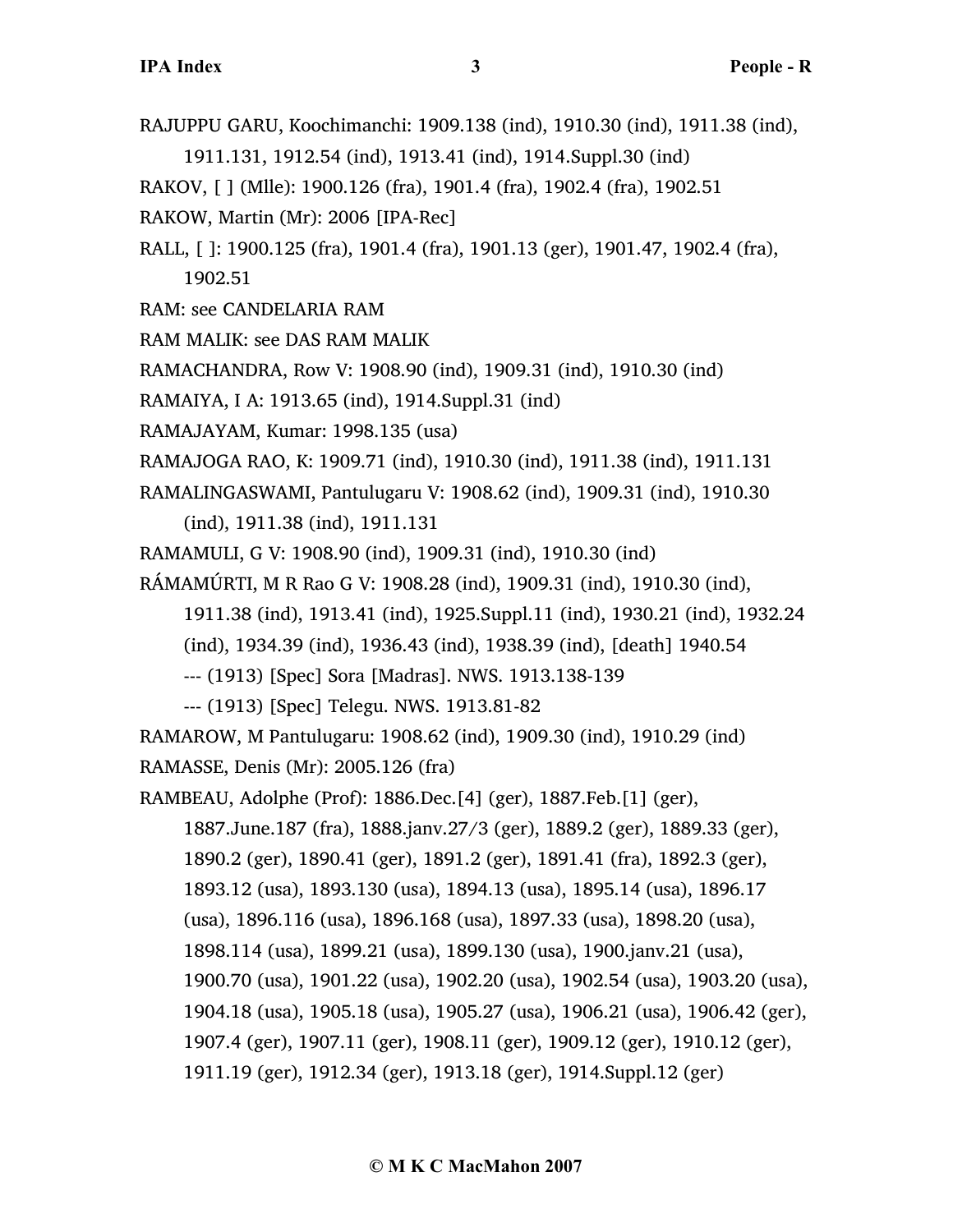[Rev] VIËTOR, W [ed] Phonetische Studien. Zeitschrift für wissenschaftliche und praktische Phonetik. Marburg: N G Elwert. 1887.July.237 PASSY, P (1887) The new arrangement  $\mathfrak{[}=$  names suggested for the Council; Statutes of the Association]. 1887.Dec.405-406 --- (1888) Unsere Aussichten [=< Zeitschrft für Neufranzösische Sprache und Literatur]. 1888.Aug-Sept.66 [Results of Council elections to FTA; Statutes approved.] 1888.Jan.27/3- 28/4. Corr: 1888.Feb.80/16 Meeting of the FTA [(President: E O Kenyon), Paris, 5 Jan 1888: ... 20 Councillors elected]. 1888.Feb.73/9-74/10 --- (1888) [(i) In favour of publishing the ft separate from L'Instituteur Sténografe (ii) request that Danish transcriptions should be included in the ft (iii) in favour of having new phonetic type cut.] 1888.June.251/43 [Rev] --- (1888) Die Phonetik im französischen und englischen Klassenunterricht. Hamburg: O Meissner. 1888.Nov.459/83-469/84 [List of candidates for election to Council (1890) and voting arrangements.] 1889.96-97 [List of candidates for election to Council (1891) and voting arrangements.] 1890.101-102 --- (1890) [Rev] PASSY, P (1889) Les Sons du français, leur formacion, leur combinaizon, leur reprézantacion. 2e édicion, revue, corijée et augmantée. Paris: Firmin-Didot. 1890.22-25 --- (1890) [Rev] PASSY, P (1889) Le Français parlé, morceaux choisis à l'usage des étrangers avec la prononciation figurée. 2e éd. Heilbronn: Henninger. 1890.35-37

Décision du Conseil  $\mathfrak{f} =$  no decision taken on whether to affiliate to L'Association nationale pour la réforme de l'enseignement secondaire]. 1890.42

Question administrative  $[=$  call for nominations to Council (1891)]. 1890.89-90

[Results of Council Elections (1890).] 1890.9

--- (1890) [Prefers : to doubling for length]. 1890.95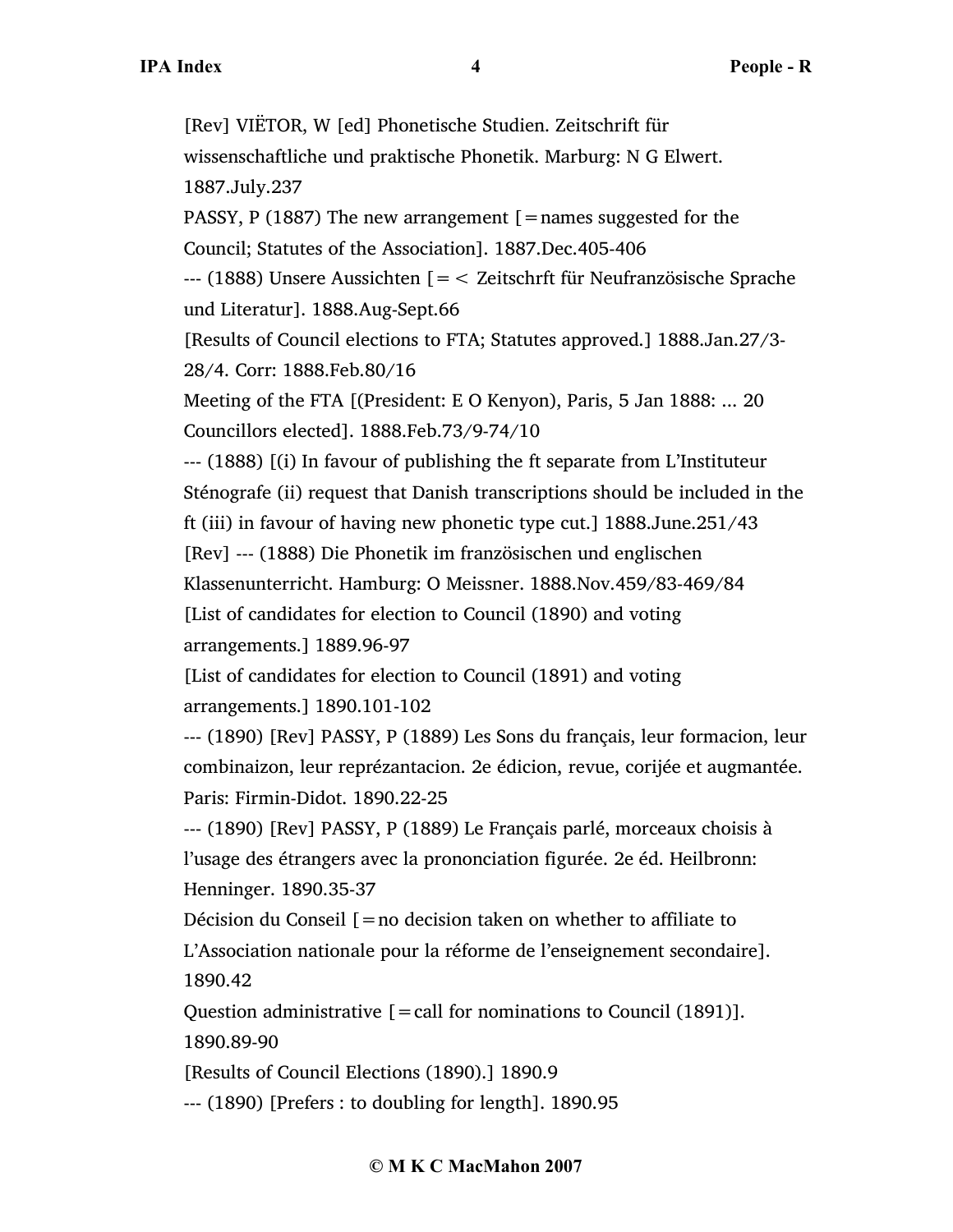[Result of Council elections (1891).] 1891.10-11 [Councillors' views on whether the IPA should affiliate with La Société de réforme orthographique: KÜHN, K, ---.] 1891.44 --- (1891) [Phonetic method of modern language teaching < Englische Studien 15,3]. 1891.62 [List of candidates for election to Council (1892).] 1891.122 [List of candidates for election to Council (1892) and voting arrangements.] 1891.134-135 [Results of election to Council (1892): voting figures.] 1892.12-13 KLINGHARDT, H (1892) Fünfter Deutscher Neuphilologentag [Berlin, 6-8 June 1892]. 1892.106-107. See also 1892.136 PASSY, P (1892) Congrès philologique scandinave [4de Nordiska Filologmötet, Copenhagen, 18-21 July 1892]. 1892.118-121 [Q&A: Paris (Q) - a good map of Paris; Q&A: Paris (A) - a good map of Paris < A Rambeau.] 1892.123; 1892.136 --- (1892) Le déficit. [Comm: P Passy.] 1892.130 SCHMIDT, O F (1892) [Rev] PASSY, P (1891) Étude sur les changements phonétiques et leurs caractères généraux. Paris: Firmin-Didot. 1892.133- 135. See also RAMBEAU, A 1892.160 [Views of Waetzoldt and Rambeau sent to German ministries by Prof Stengel.] 1892.136 --- (1892) Le déficit. 1892.143 PASSY, P (1892) Réponse aux propositions concernant le déficit. 1892.158- 159 [---: appointment, Baltimore]. 1892.160 --- (1892) Bemerkungen zu den Rezensionen des Herrn O Schmidt (obre 1892) [=review by O Schmidt of P Passy's Étude sur les changements phonétiques et leurs caractères généraux, 1892.133-34, and of H Klinghardt's Drei weitere Jahre Erfahrungen mit der Neuen Methode 1892.135 1892.160-161

--- (1892) [Rev] WAETZOLDT, S (1892) Die Aufgabe des neusprachlichen Unterrichts und die Vorbildung der Lehrer. Berlin: R Gärtner. 1892.164- 165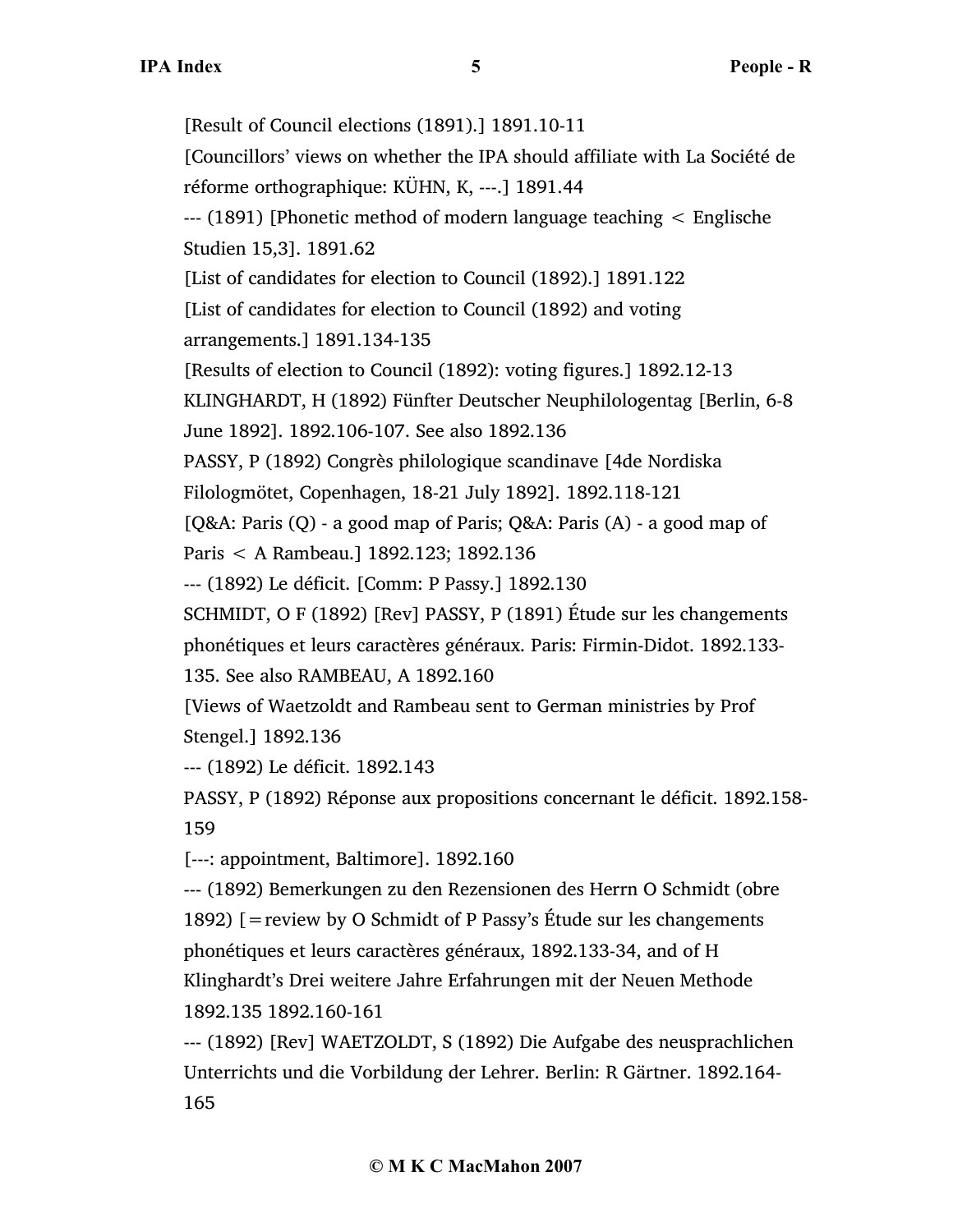[List of Office-bearers 1893: President: VIËTOR, W, Vice-Presidents: VIANNA, A R G, WULFF, F, Secretary/Treasurer: PASSY, P; Council members]. 1893.12

[Results of election to Council (1894): Honorary members: STORM, J, WULFF, F]. 1894.14-15

PASSY, Jean (1894) Demande d'avis  $\mathfrak{f}$  = contents of intended publication with A RAMBEAU of a French Reader]. 1894.53-54

PASSY, Jean (1894) Réponse au sujet du French Reader [=questions about the form of transcription; various contributions, with extracts from

correspondence; see also 1893.116-121, 1894.53-54,122]. 1894.69-74

[Lectures on the study of modern languages by A Rambeau, Johns Hopkins University]. 1894.75

--- (1894) Our alphabet [=call for disagreements about the IPA alphabet to be raised. Comm: P Passy]. 1894.103-104

--- (1894) [The Reform Method of teaching languages < Die Neuere Sprachen]. 1894.108

GRANDGENT, C H (1894) Réponse au sujet du French Reader [see also 1894.69-74]. 1894.122

[Composition of Council (1895): President: VIËTOR, W, Vice-Presidents: VIANNA, A R G, WULFF, F, Secretary/Treasurer: PASSY, P; other members listed.] 1895.16

[---: lectures on comparative phonetics, and English and French phonetics, Johns Hopkins University.] 1895.28

--- (1895) Nos finances. 1895.39-40. Comm: P Passy

[---: lectures on comparative phonetics, and English and French phonetics, Johns Hopkins University.] 1895.52

[---: lectures on comparative phonetics, and English and French phonetics, Johns Hopkins University.] 1895.96

[---: lectures on comparative phonetics, and English and French phonetics, Johns Hopkins University.] 1895.111

[---: lectures on comparative phonetics, and English and French phonetics, Johns Hopkins University.] 1895.124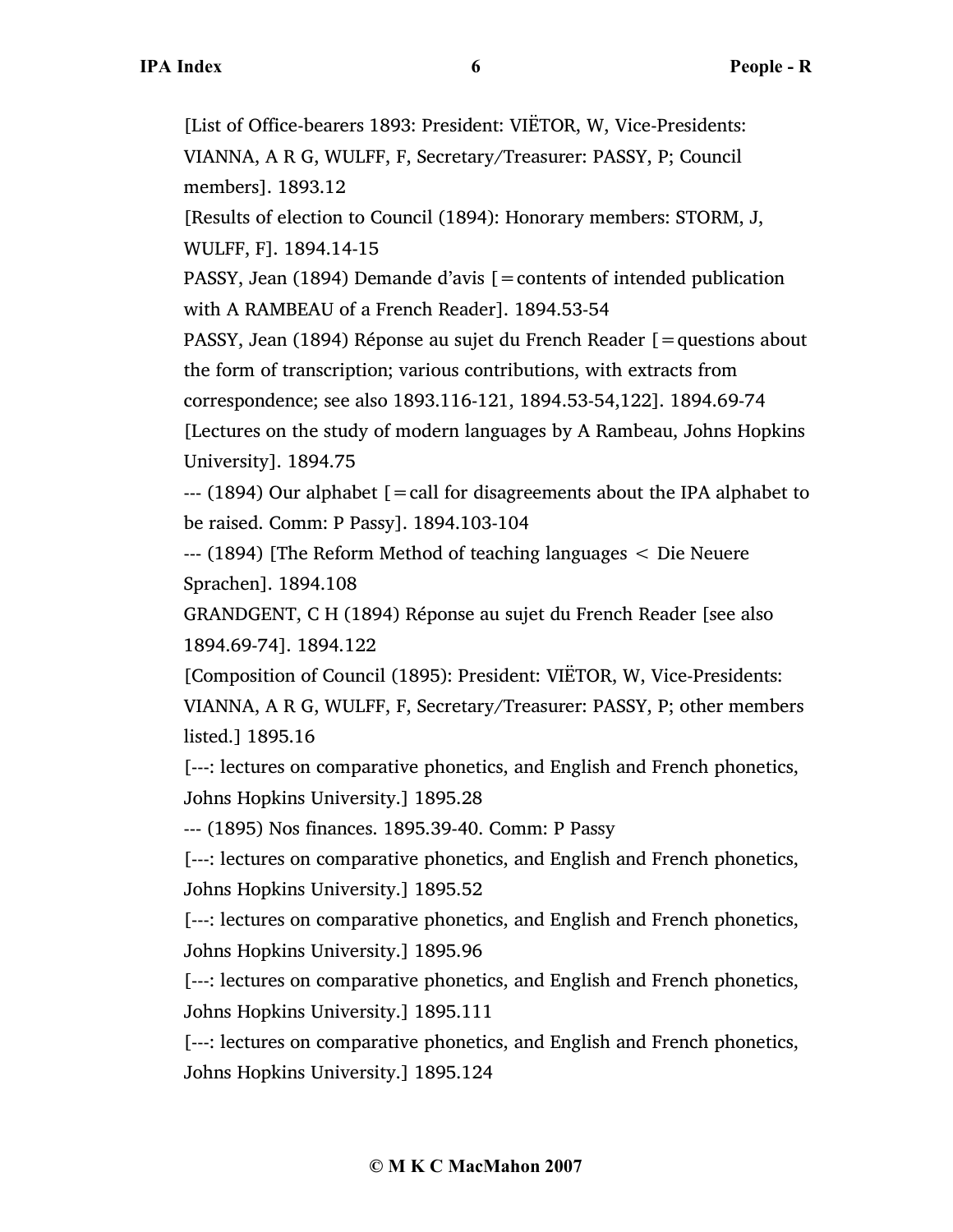PASSY, J (1895) [Spec(Stud)] Français. D'òu vient l'orange? < PASSY, J & --- Chrestomathie française.] 1895.178

PASSY, J (1895) [Spec(Stud)] Français. Saint Germain, Madame. < PASSY, J & --- Chrestomathie française.] 1895.178

PASSY, J (1895) [Spec(Stud)] Français. Une repartie un peu vive. <

PASSY, J & RAMBEAU,A Chrestomathie française.] 1895.179

PASSY, J (1895) [Spec(Stud)] Français. Calembours. < PASSY, J & --- Chrestomathie française.] 1895.179-181

PASSY, J (1895) [Spec(Stud)] Français. Anecdotes linguistiques: Ce qu'on croit prononcer n'est pas ce qu'on prononce; Langue littéraire; Poitrine de caleçons; Une aventure d'hôtel. < PASSY, J & --- Chrestomathie française.] 1895.194-197

[Results of Council election (1896): Honorary member: VIËTOR, W;

Council to operate over a 2-, not a 3-year period.] 1896.19

PASSY, J (1896) [Spec(Stud)] Français. L'Empéreur Joseph II et le sergéant.

< PASSY, J & --- Chrestomathie française.] 1896.79-80

[Spec(Stud)] Français. Turenne et le valet. < PASSY, J & RAMBEAU, Chrestomathie phonétique. 1896.111-112

[Spec(Stud)] Français. L'idee de la patrie < PARIS, G Discours d'ouverture au Collège de France, in PASSY, J & --- Chrestomathie phonétique. Comm: P Passy]. 1896.125-129

--- (1896) Proposition (suite) 1896.149-52,

ERBE, K  $(1896)$  [Response to ---  $(1896.149-52)$  about his suggestion to change the size of the mf and its frequency of publication]. 1896.175 --- (1896) [Q&A: Italian (A) - study of Italian pronunciation; works on Italian generally]. 1896.223-224

--- (1897) [Rev] KLINGHARDT, H (1897) Artikulations- und Hörübungen. Praktisches Hülfsbuch der Phonetik für Studierende und Lehrer. Cöthen: Otto Schulze. 1897.167-170. 1897.182-184

PASSY, Jean & --- (1897) Coup d'oeil sur nos principes < Chrestomathie française. 1897.3-10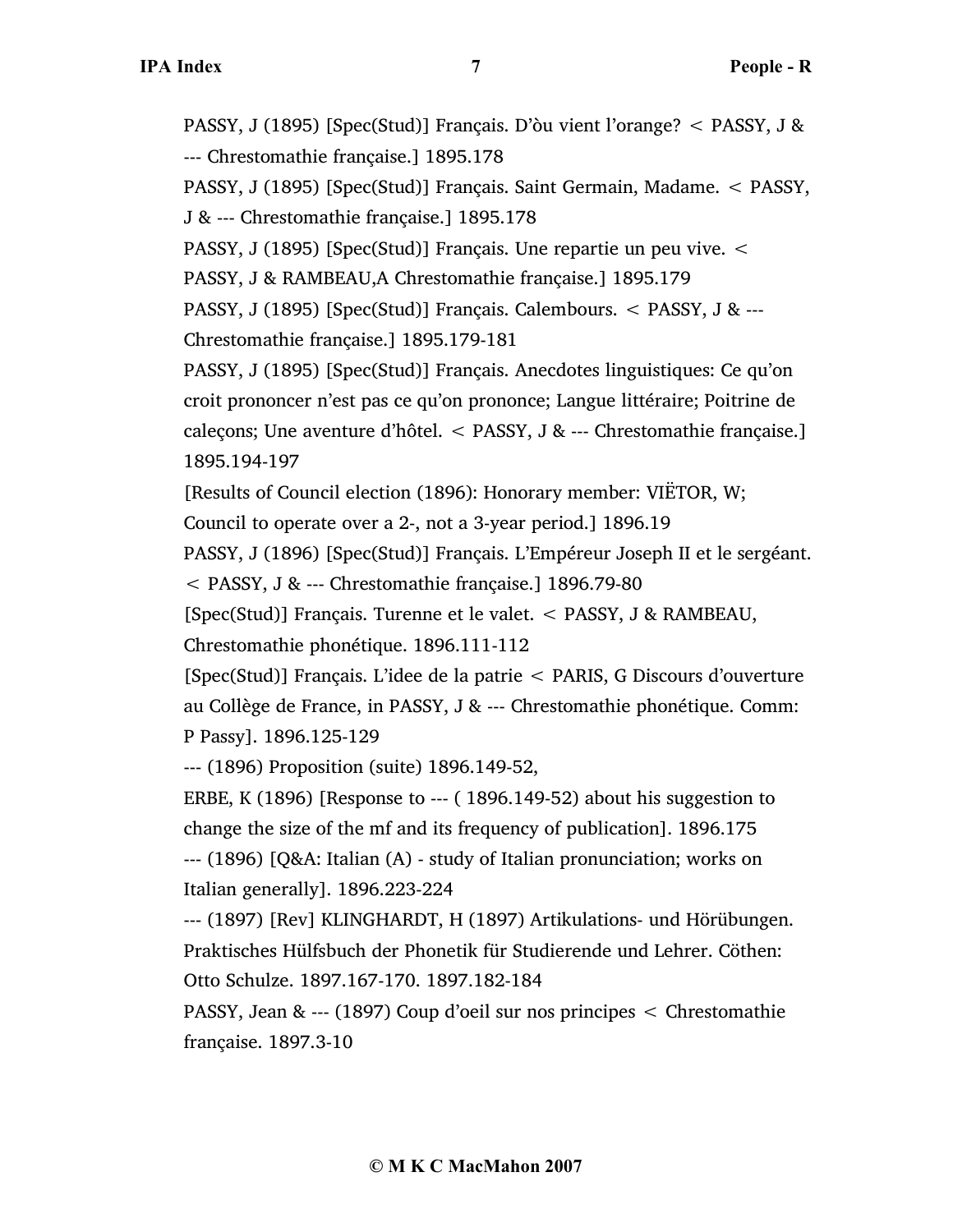[Composition of Council (1897): President: VIËTOR, W, Vice-Presidents: VIANNA, A R G, WULFF, F, Secretary/Treasurer: PASSY, P; other members listed.] 1897.36

PASSY, J & --- (1897) Caractères généraux du système phonétique anglais et français  $[=$  < Introduction to PASSY, P & --- (1897) Chrestomathie phonétique française]. 1897.69-70

BEARDER, J W (1897) [Rev] PASSY, J & --- (1897) Chrestomathie française: morceaux choisis de prose et de poésie, avec prononciation figurée, à l'usage des étrangers, précédés d'une introduction sur la méthode phonétique. Paris: H Le Soudier; New York: H Holt & Co. 1897.130-133 Élections du Conseil [for 1898: Honorary Member: VIËTOR, W; other members listed]. 1898.23-24

Conseil [composition of Council for 1899: President: VIËTOR, W, Vice-Presidents: JESPERSEN, O, VIANNA, A R B, Secretary/Treasurer: PASSY, P; other members listed]. 1899.24

Résultats des élections [Council elections for 1900: Honorary members: KEWITSCH, G, van HAMEL, A-G; other members listed]. 1900.janv.24-25 [Spec(Stud)] Français. La chanson des matelots. < PASSY, J & ---

Chrestomathie phonétique. 1900.111

[Spec(Stud)] Français. Ma Normandie. Chanson populaire. [BERAT, F in PASSY, J & --- Chrestomathie phonétique.]

1900.111-112

 $-$ -- (1901) Alphabet  $\beta$  = against the introduction of changes to the chart. 1901.38

 $-$ -- (1901) Opinion  $[=(i)$  L'unité phonétiste (ii) no change to the alphabet (iii) vowel and consonant length in German]. 1901.76-77

--- (1901) Quelques notes sur le castilien [=Madrid pronunciation]. 1901.123-126

Résultats des élections [Honorary members: KEWITSCH, G, WULFF, F; other members listed]. 1902.24-25

--- (1902) Enseignement phonétique de la lecture [=experience of using the phonetic method in teaching reading.] 1902.43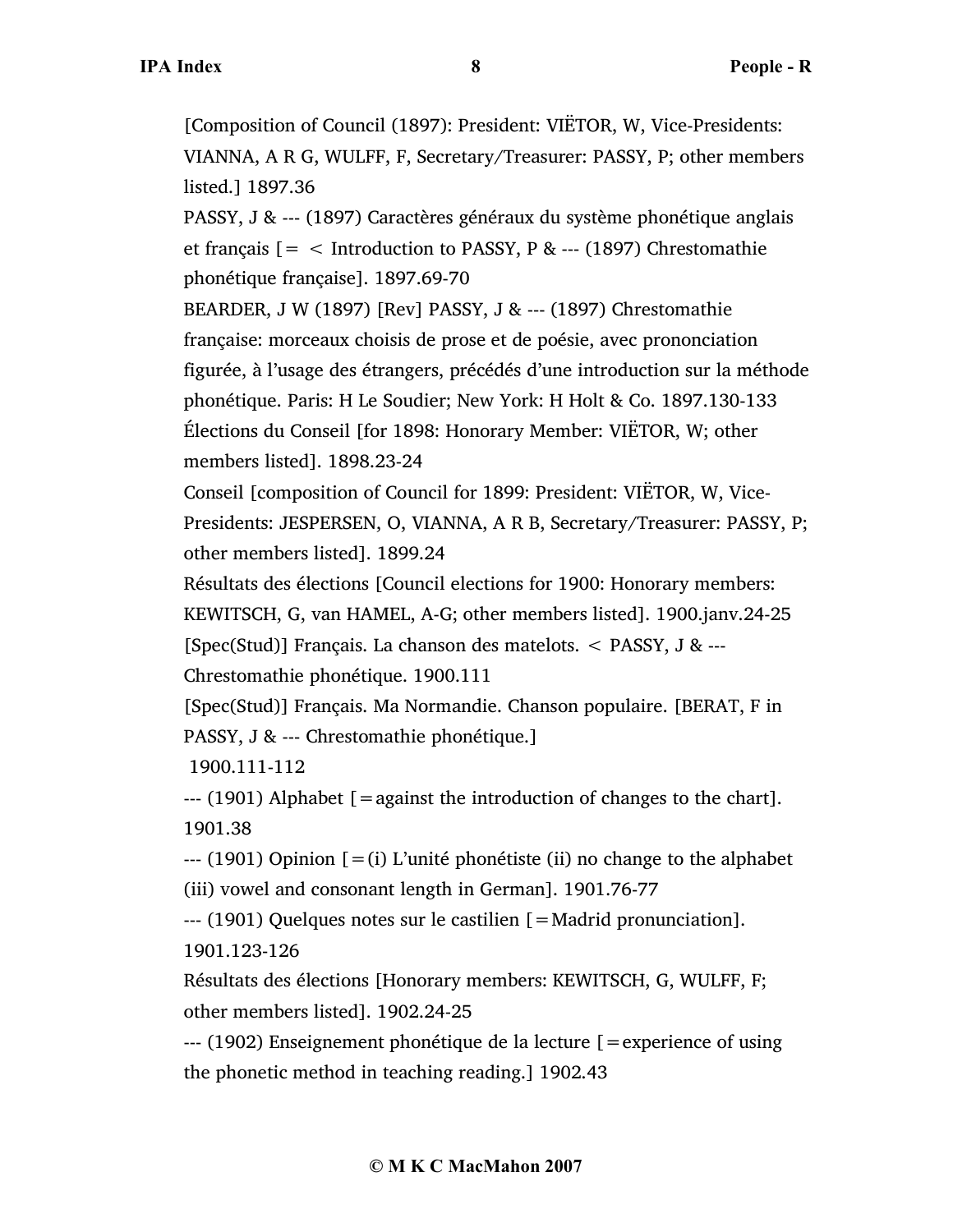Résultats des élections [honorary members: VIËTOR, W, KEWITSCH, G; President: VIËTOR, W, Vice-Presidents: LLOYD, R J, JESPERSEN, O, Secretary: PASSY, P, Treasurer: LUND, S; other members listed.] 1904.34- 35

[---: appointment, Harvard University]. 1904.98

--- (1905) La crise de l'af. 1905.54-55

---, THUDICHUM, C, CLOOS, C, VIANNA, A R G, BAKER, A & VIËTOR, W

(1905 Le don de 1700 francs: avis des conseillers. 1905.66-68

Élections du Conseil [=honorary membership: KEWITSCH, G; other members listed]. 1906.25-26

Décisions officielles:  $[=(i)$  Council election results (ii) W Viëtor as

President, R J Lloyd and O Jespersen as Vice-Presidents, P Passy as

Secretary, S Lund as Treasurer]. 1906.30-31

Avis de nos conseillers [...proposal to increase membership of Council to 30]. 1906.42-46

[---: appointment, Berlin]. 1906.49

[---: stepdaughter's death]. 1907.122

 $-$ -- (1908) Langue internationale  $[$  = preference for Esperanto]. 1908.130 [Membership of Council 1908]. Exposé des Principes (1908). 1908.Suppl.2- 3

[Election results]. 1908.29-30, 1910.32-33

[---: brother's death]. 1911.4

[Election results]. 1912.18-19

[Election of Council; composition of present Council; Proposals: Honorary membership for BREUL, K; phonetic symbols to be printed on cards

(<MILLS-BAKER, F); articles in orthography in the mf; alphabet; deficit]. 1912.89-91

PASSY, P (1912) The Principles of the International Phonetic Association. 1912.Suppl.sept-oct.1-40

The Principles of the International Phonetic Association. 1912.Suppl.septoct.4

[Council decisions: Executive committee; Honorary membership for BREUL, K; editors to be allowed to refuse 'une annonce...mauvaise';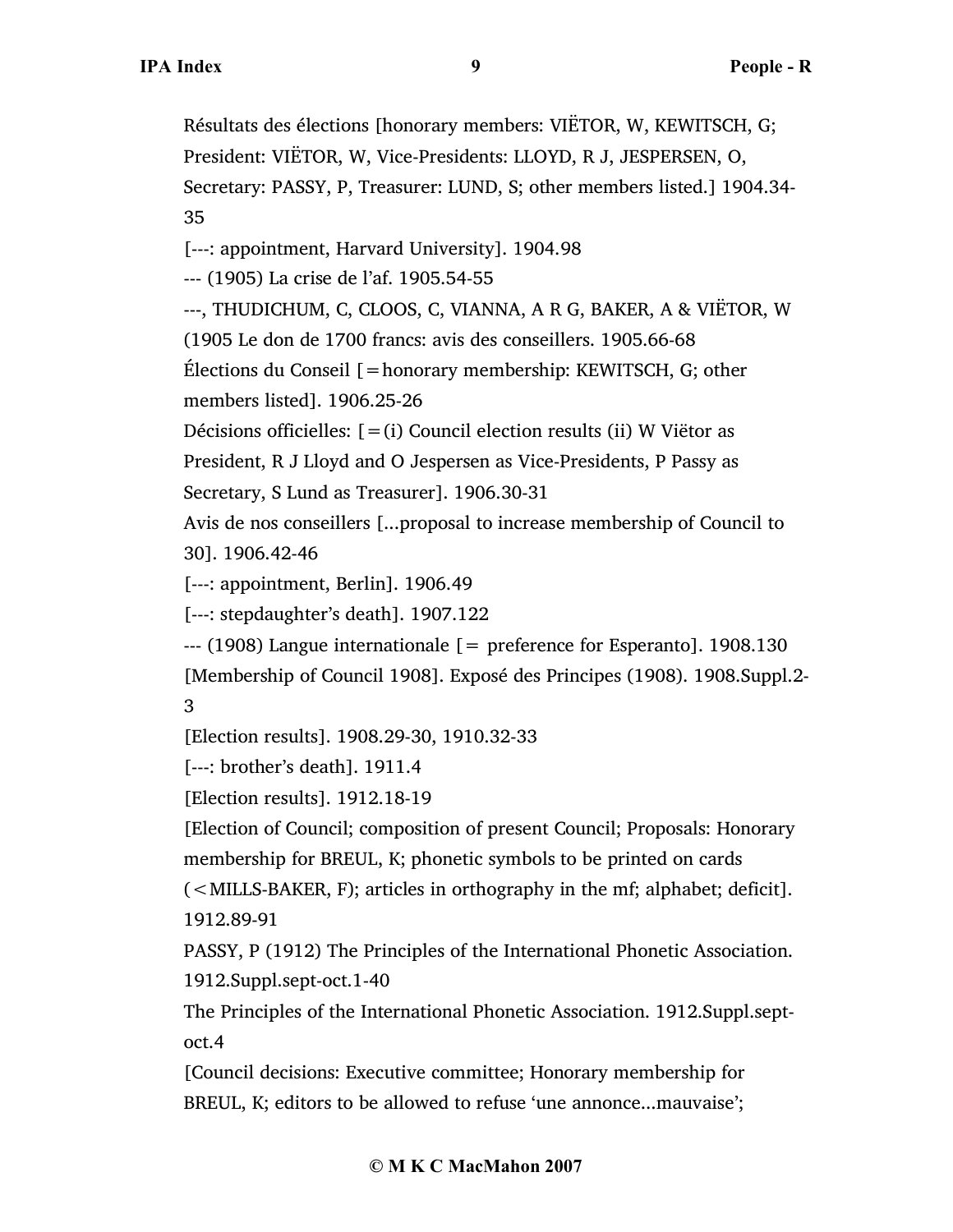proposal by MILLS-BAKER,F; articles in orthography in the mf; alphabet;

see 1912.89-91]. 1912.114-115

[Councillors' views]. 1912.126-131

PASSY, P (1913) [Rev] --- (1912) Aus und über Amerika: Studien über die Kultur in den Vereinigten Staaten von Nordamerika. 1te Serie. Marburg: N

C Elwert; New York: G E Stechert & Co. 1913.71

--- (1913) Articles en orthographe ordinaire 1913.77

[Election results]. 1914.18-19

[---: death]. 1923.1

```
RAMBEAU, Th (Prof): 1889.73 (ger), 1890.7 (ger), 1891.7 (ger), 1892.5 (ger), 
     1893.5 (ger), 1894.6 (ger), 1895.7 (ger), 1896.8 (ger), 1897.23 (ger),
```
1898.9 (ger)

RAMBERT, Eugène

TOETTERMAN, N (1890) [Spec(Stud)] Français. La petite hirondelle < --- . 1890.56-57

```
RAMDOHR, Frida (Mlle): 1900.janv.5 (fra), 1900.122 (fra), 1901.4 (fra),
```
1901.46 (ger), 1902.11 (ger), 1902.51, 1905.86 (ger), 1907.54 (fra)

```
RAMÍREZ, Jorje: 1902.129 (chl), 1903.22 (chl)
```
RAMIREZ B, L E: 1898.22 (chl), 1899.22 (chl), [death] 1899.99

RAMIREZ G, Carlos A: 1990.ii.61 (cos), 1994.54 (cos), 1998.135 (cos)

RAMIREZ H, Fr: 1898.22 (chl), 1899.22 (chl), 1899.36

RAMIREZ, [ ] (Srta): 1900.85 (chl), 1901.106, 1901.24 (chl)

RAMIREZ, I: 1913.149 (chl), 1914.Suppl.29 (chl)

RAMIREZ ~ REMIREZ, Raul ~ Paul (Prof): 1905.106 (chl), 1906.24 (chl),

1907.27 (chl), 1908.28 (chl), 1909.30 (chl), 1910.29 (chl), 1911.36 (chl),

- 1912.53 (chl), 1912.119 (eng), 1913.15 (eng), 1914.Suppl.9 (eng),
- 1925.Suppl.11 (chl), 1930.20 (chl), 1932.23 (chl), 1934.38 (chl), 1936.43

(chl), 1938.38 (chl), 1949.14 (chl), 1952.Suppl.ix (chl), 1955.Suppl.x (chl),

1961.Suppl.xii (chl)

--- (1913) [Spec] Chilean Spanish. NWS. 1913.78

[Election results]. 1931.17-18

RAMM, P: IPA exam result (French). 1909.43

RAMOS, Teresita (Miss): 1963.38 (usa)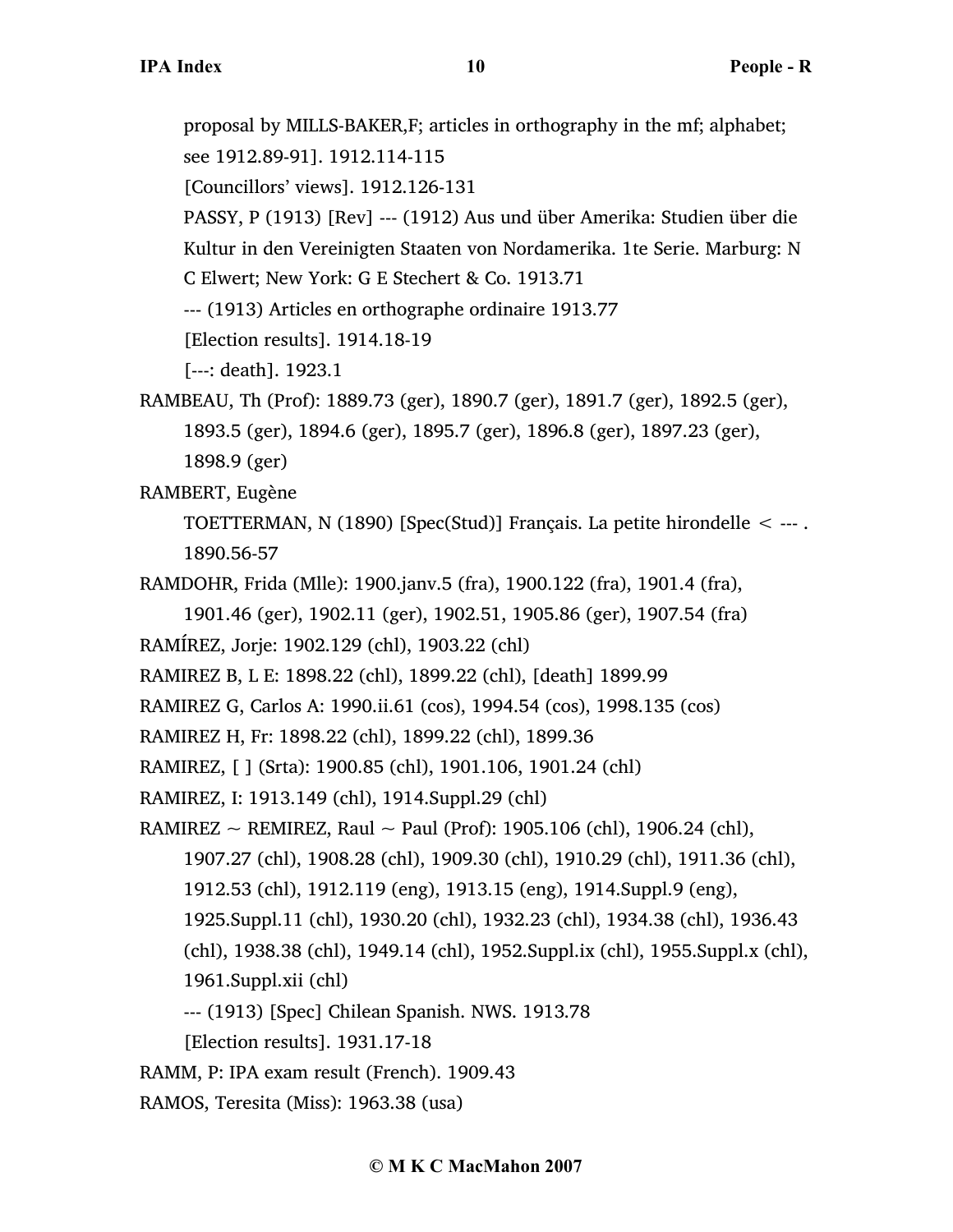RAMSARAN, Susan M (Dr): 1976.44 (eng), 1978.Suppl.18 (eng), 1981.Suppl.18 (eng)

RAMSAY, C H: 1912.155 (sia), 1913.41 (sia), 1914.Suppl.31 (sia),

```
1925.Suppl.11 (sia), 1930.21 (sia), 1932.24 (sia), 1933.19, 1933.46
```
RAMSAY, Gordon J: 1998.135 (can)

- RAMSAY, J C F: 1942.10 (nir)
- RAMSAY, N K (Miss): 1931.37 (usa)
- RAMSAY, R L (Prof): 1925.Suppl.11 (usa), 1930.19 (usa), 1932.22 (usa),
- 1934.37 (usa), 1936.42 (usa), 1937.janv-mars.82, 1938.37 (usa), 1942.11 RAMSEYER, [ ]
	- HALLER, A de (1905) [Spec] Twi. StJ [inf= --- ]. 1905.42

RAMUN, Said

PASSY, P (1907) [Spec] Kabyle [inf= --- , b Djemâa-Sahridj]. StJ & Verset de Cantique. 1907.87-88

RAMUNNI, Alfonso

PASSY, P (1904) [Spec] Divers patois italiens: Napoli. StJ [inf= --- ].

- 1904.174
- RANADE, N B: 1913.65 (ind), 1914.Suppl.31 (ind)
- RAND, Aage: 1912.117 (den), 1913.30 (den), 1914.Suppl.20 (den)

RANDALL, C D

[Publications Received.] 1892.146

- RANDALL GARR: see GARR
- RANDELEIN: see RANDELIN
- RANDELIN ~ RANDELEIN ~ RAUDELIN ~ RAUDELEIN, Lydia (Mlle): 1902.73 (fra), 1903.4 (fra), 1903.48, 1904.4 (fra), 1905.4 (fra), 1905.27, 1907.20
	- (ita), 1908.23 (swe), 1909.22 (ita), 1910.21 (ita), 1911.29 (ita), 1912.44
	- (ita), 1913.28 (ita), 1914.Suppl.19 (ita)
- RANGA SWAMI IYENGAR: see IYENGAR, Ranga Swami
- RANGER, A W G (Dr): 1903.49 (eng), 1904.4 (eng), 1905.4 (eng), 1906.5 (eng),
	- 1907.5 (eng), 1908.5 (eng), 1909.5 (eng)
- RANKIN: see DE RANKIN
- RANKING, [ ] (Dr): 1888.Feb.73/9 (sco)
- RAO, Ramamurti G V: see RÁMAMÚRTI, M R Rao G V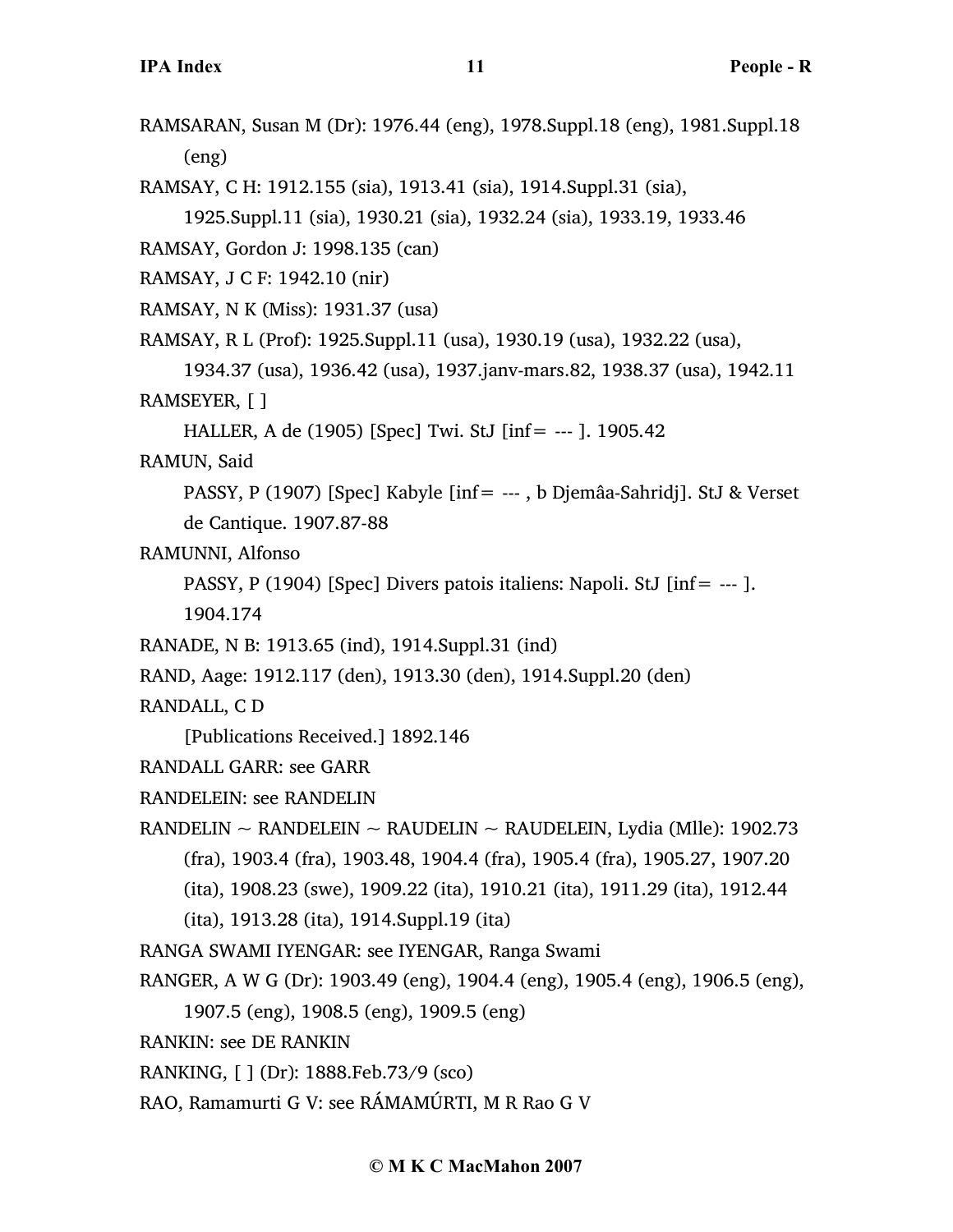| RAOUX, E                                                                        |
|---------------------------------------------------------------------------------|
| [death]. 1894.173                                                               |
| RAPETTI, [ ] (Sig.a)                                                            |
| PASSY, P (1904) [Spec] Divers patois italiens: Casale in Monferrato. StJ        |
| [inf = --- ]. 1904.174                                                          |
| RAPHAEL, Mary (Sister): 1934.85 (eng), 1936.36 (eng)                            |
| RAPIN, R                                                                        |
| --- (1924) [Spec] Prononciation de la Campagne vaudoise (Suisse). NWS.          |
| 1924.7                                                                          |
| RAPP, Max (Prof): 1887. June. 187 (ger), 1888. janv. 27/3 (ger), 1889. 6 (ger), |
| 1890.7 (ger), 1891.7 (ger), 1891.30, 1894.85 (ger), 1895.7 (ger), 1896.8        |
| (ger), 1897.23 (ger), 1898.9 (ger), 1899.10 (ger), 1900.janv.12 (ger)           |
| RASCH, H: 1892.26 (ger), 1893.5 (ger), 1894.6 (ger), 1894.26, 1895.7 (ger),     |
| 1895.33, 1896.8 (ger), 1897.23 (ger), 1897.51, 1898.9 (ger)                     |
| PASSY, P (1892) Réponse aux propositions concernant le déficit. 1892.158-       |
| 159                                                                             |
| RASHID, A K M H: 1969.55 (eng), 1972.Suppl.13 (eng), 1975.Suppl.17 (eng),       |
| 1978.Suppl.18 (eng), 1981.Suppl.18 (eng), 1990.ii.61 (eng)                      |
| RASIER, Laurent (Mr): 2005.125 (bel)                                            |
| RASMUSSEN: see also RASSMUSSEN                                                  |
| RASMUSSEN, B H (Prof): 1947.35 (eng), 1949.9 (eng), 1951.27 (eng),              |
| 1952. Suppl.iv (eng), 1955. Suppl.iv (eng), 1956. 55 (eng), 1957. 44 (srh),     |
| 1961. Suppl. viii (srh)                                                         |
| RASMUSSEN ~ RASSMUSSEN, K: 1898.16 (den), 1899.17 (den), 1900.janv.18           |
| (den), 1901.19 (den), 1902.17 (den), 1903.17 (den), 1904.15 (den)               |
| RASMUSSEN ~ RASSMUSSEN, L: 1902.54 (den), 1903.17 (den), 1903.50                |
| RASMUSSEN, Vald: 1914.82 (fra)                                                  |
| RASMUSSEN, V: 1934.39 (uga), 1935.39 (den), 1936.57 (den), 1938.34 (den),       |
| 1939.18 (eng)                                                                   |
| RASSMUSSEN, []: 1890.89 (den), 1891.8 (den), 1892.8 (den), 1893.8 (den),        |
| 1894.10 (den), 1895.10 (den), 1896.12 (den), 1897.28 (den), 1899.35             |
| RASSMUSSEN, C: 1895.126 (den), 1896.12 (den), 1897.28 (den), 1898.16 (den),     |
| 1898.36                                                                         |
|                                                                                 |
| © M K C MacMahon 2007                                                           |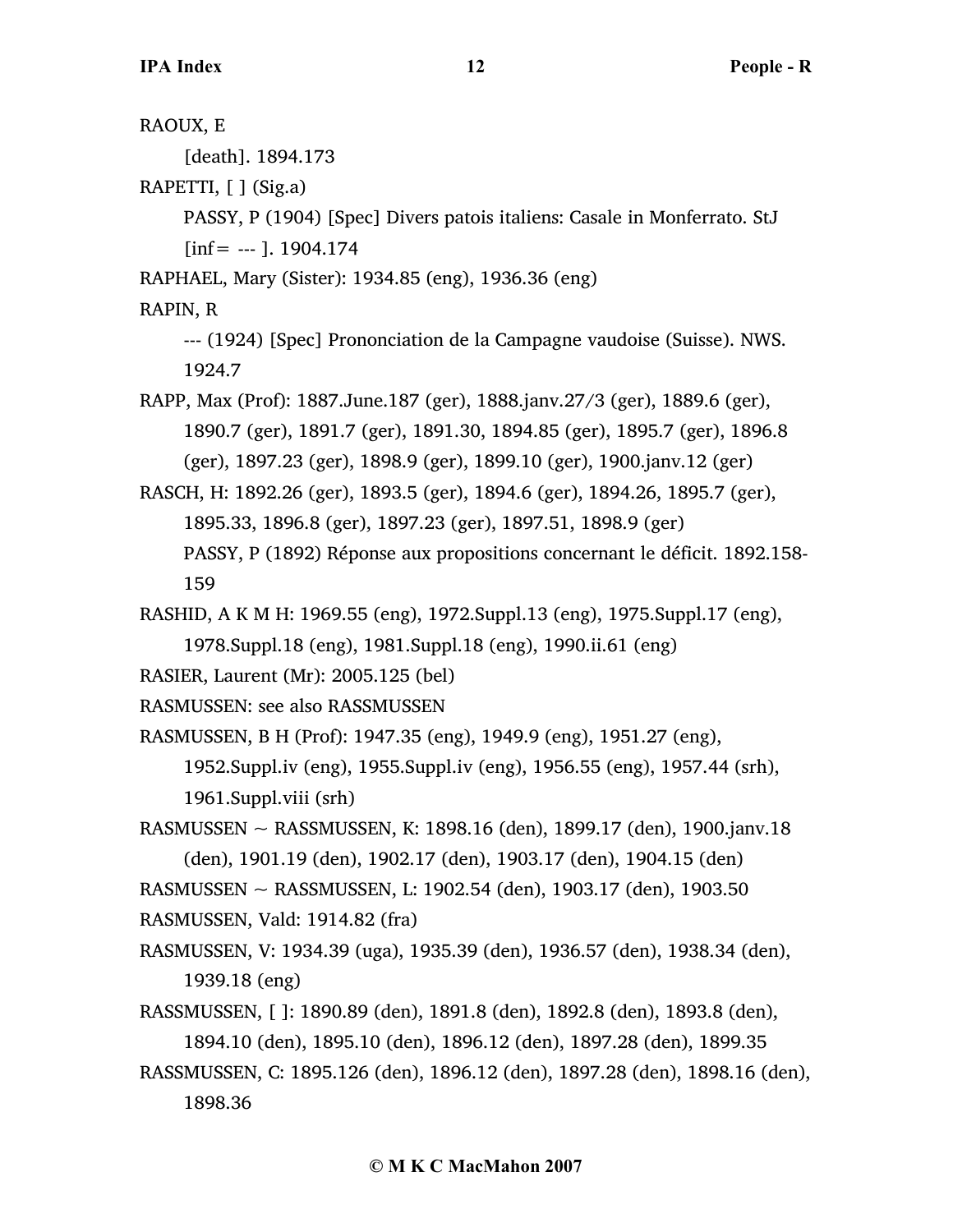RASSMUSSEN, J P: 1888.June.249/41 (den), 1889.6 (den), 1889.66 RAST, Emma (Mlle): 1900.126 (fra), 1901.4 (fra), 1901.47, 1901.70 (ger), 1902.11 (ger), 1902.51 RAT, Maurice GIMSON, A C (1958) [Rev] --- (1957) Dictionnaire des locutions françaises. Paris: Larousse. 1958.20 GIMSON, A C (1958) [Rev] --- (1957) Nouveau Larousse classique. Paris: Larousse. 1958.20-21 RATKOVIC, Petar: 1899.82 (auh), 1900.janv.15 (auh), 1901.15 (auh), 1901.48 RATLIFF, Martha ANDRUSKI, Jean E & --- (2000) Phonation types in production of phonological tone: the case of Green Mong [infs= 3 females, 3 males]. 2000.37-61 RATNAM, G: 1913.110 (ind), 1914.Suppl.31 (ind) RATNASURIYA, M D (Dr): 1935.38 (eng), 1936.34 (eng), 1938.30 (eng), 1945.18 RATTI, Achille [=Papa Pio XI] CAMILLI, A (1940) [Spec(Stud)] Italiano. Una notte sul Monte Rosa  $\leq$  ---. 1940.20-21 RAU, Kameswara P: 1913.126 (ind), 1914.Suppl.30 (ind) RAUBICHECK, L (Mrs): 1931.18 (usa), 1932.20 (usa), 1934.35 (usa) RAUBICZEK, F: 1895.53 (auh) RAUDE, Alain J (Mr): 1956.55 (fra), 1961.Suppl.ii (fra), 1961.49 (fra), 1972.Suppl.4 (fra), 1975.Suppl.5(fra), 1978.Suppl.6 (fra), 1981.Suppl.6 (fra), 1990.ii.61 (fra), 1994.54 (fra), 1998.135 (fra), 2000.122 (fra), 2005.126 (fra) RAUDELEIN: see RANDELIN  $\sim$  RANDELEIN  $\sim$  RAUDELIN  $\sim$  RAUDELEIN RAUDELIN: see RANDELIN  $\sim$  RANDELEIN  $\sim$  RAUDELIN  $\sim$  RAUDELEIN RAUDNITZKY, Hans: 1908.91 (ger), 1909.16 (ger), 1910.16 (ger), 1911.24 (ger), 1912.38 (ger), 1913.22 (ger) RAUFET, R F: 1939.37 (arg) RAUGAROW, K Pantulugaru: 1908.63 (ind), 1909.31 (ind), 1909.139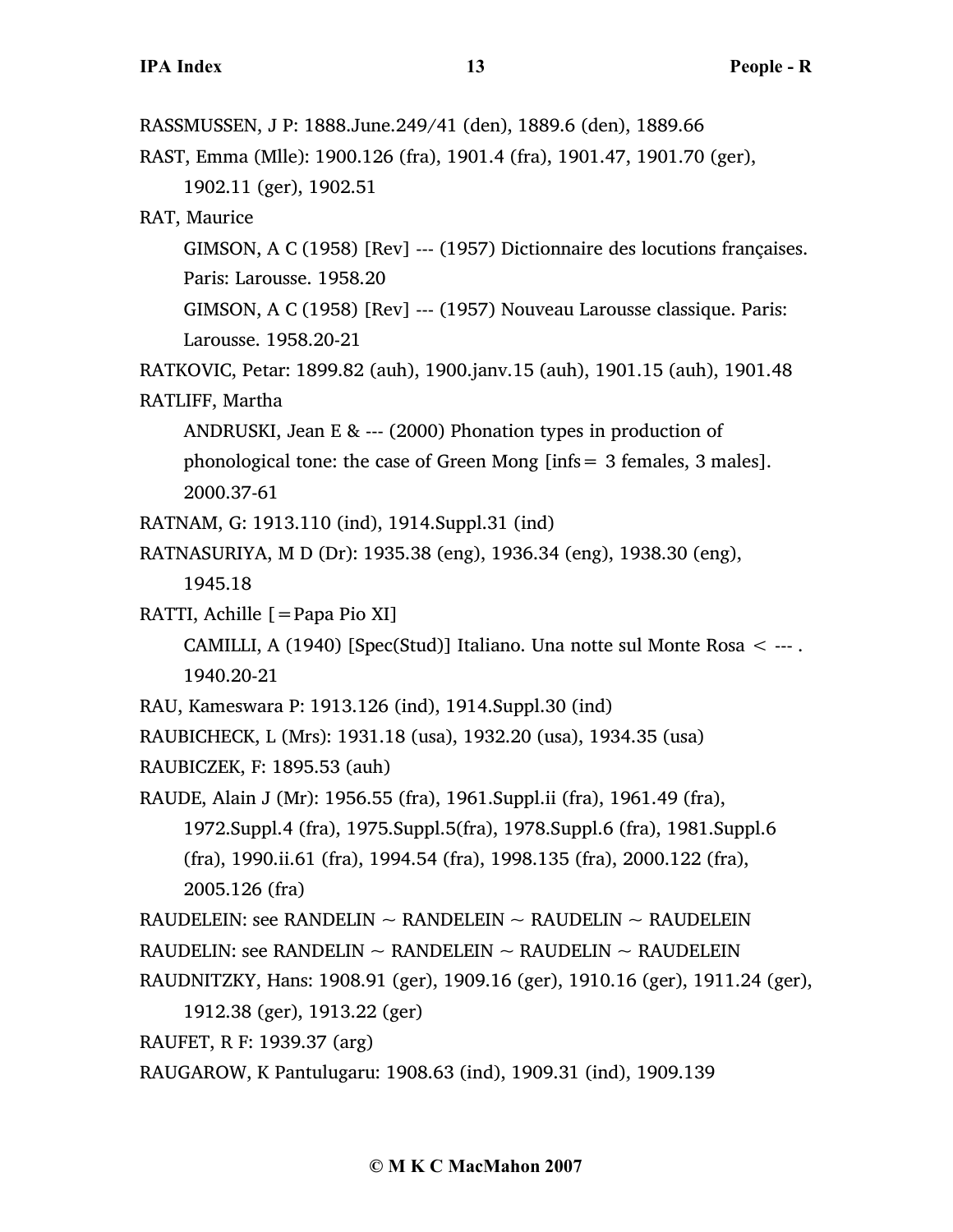RAUS, Joseph T: 1909.70 (usa), 1910.27 (usa), 1911.35 (usa), 1912.50 (usa), 1913.36 (usa), 1913.88 (usa), 1914.Suppl.26 (usa) RAUSCH, [ ]: 1902.23 (ger), 1903.8 (ger), 1903.48 RAUSCH, F JONES, D (1911) [Rev] --- [nd] Lauttafeln für den deutschen und fremdsprachlichen Unterricht nach den Grundsätzen der Lautlehre. Marburg: N G Elwert. 1911.111-112 RAUSENBERGER, [ ] (Frl): 1899.98 (ger), 1900.janv.12 (ger), 1900.févrmars.19, 1901.13 (ger), 1901.47, 1902.8 (ger), 1902.51 RAUT, [ ]: 1902.34 (fra), 1903.4 (fra), 1903.48 RAVÀ, Bice (Sig.a): 1906.29 (ita), 1907.20 (ita), 1908.20 (ita), 1909.22 (ita), 1910.21 (ita), 1911.29 (ita), 1912.44 (ita) RAWES, P L: 1907.9 (eng), 1907.90 (eng), 1908.9 (eng), 1909.10 (eng) RAWLINSON, Henry [death]. 1895.90 RAY, Jayanti: 2005.129 (usa) RAYMOND, Mary --- & PARKER, Steve (2005) Initial and medial geminate trills in Arop-Lokep [infs= speakers from Matapun]. 2005.99-111 RAYMOND, Michael Joseph: 2000.122 (kor) RAYNAL: see LOULA-RAYNAL RAYNER, John L: 1912.31 (eng), 1913.15 (eng), 1913.88 (eng), 1914.Suppl.9 (eng) [--- : to compile Index to the mf]. 1912.66 --- (1921, 1922, 1923) [In preparation] Index analytique du Maître Phonétique 1889-1914, 1921 Textes pour nos élèves 1, 1921 [obc], 2, 1922 [obc], 3, 1923 [obc] RAYNER, W D: 1929.42 (eng), 1930.13 (eng), 1932.15 (eng), 1933.19 (eng), 1934.30 (eng), 1935.20 REA, I: 1913.110 (irl), 1914.Suppl.9 (irl) READ, W: 1901.7 (eng), 1901.30 (eng), 1902.7 (eng), 1902.51 READ, W A (Dr): 1899.53 (usa), 1900.janv.21 (usa), 1900.févr-mars.20, 1901.22

(usa), 1901.48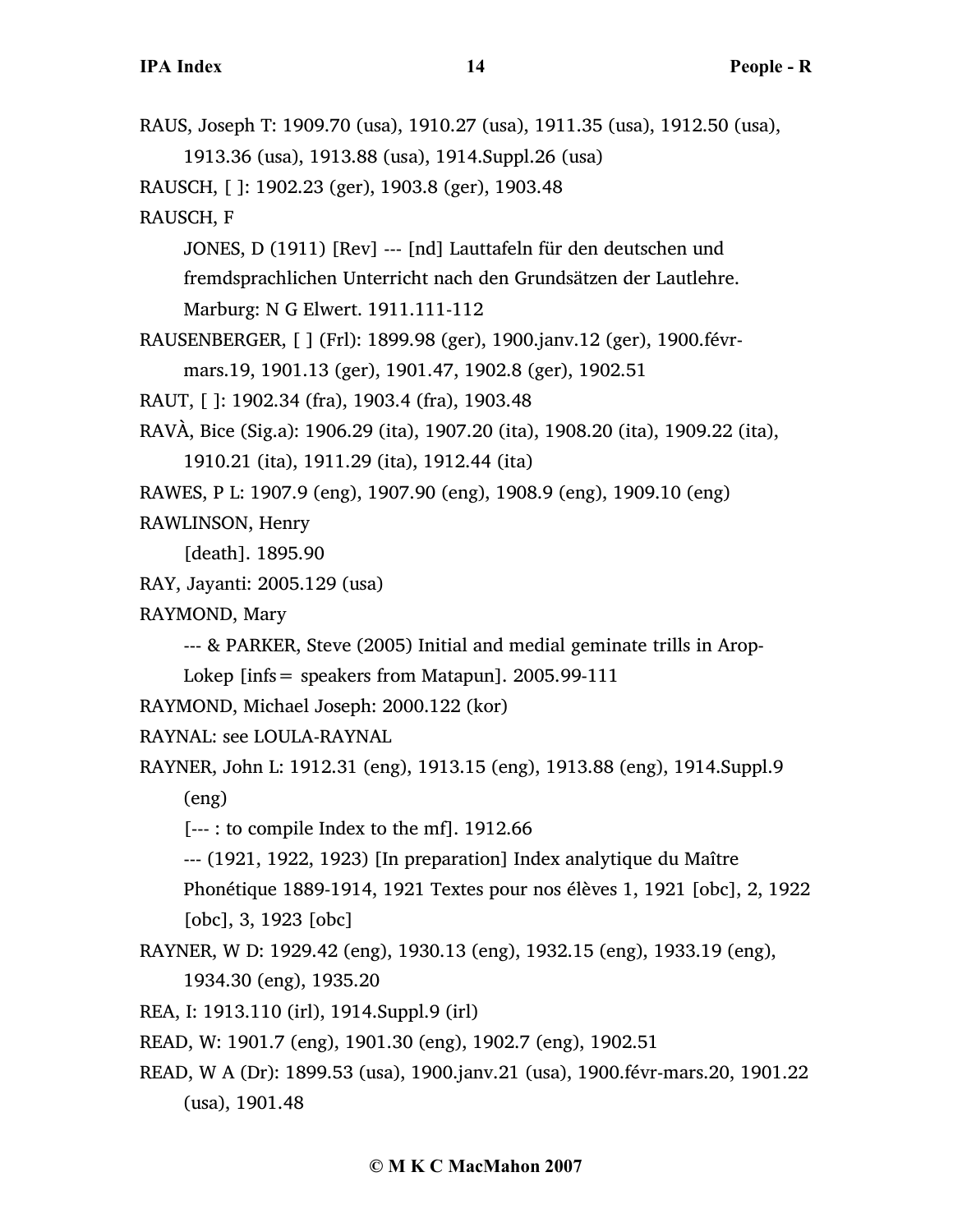READDIE, George: 1903.23 (eng), 1904.7 (eng), 1904.59, 1905.6 (eng), 1906.8 (eng), 1907.9 (eng), 1908.9 (eng), 1909.10 (eng), 1910.9 (eng), 1911.17 (eng), 1911.192

--- : IPA exam result (German). 1908.115

REAMY, Milton J: 1932.47 (usa), 1934.37 (usa), 1936.42 (usa), 1938.37 (usa), 1942.11

REANEY, Percy Hide: 1913.66 (eng), 1914.Suppl.9 (eng), 1914.40 (eng),

1925.Suppl.11 (eng)

--- (1913) [Spec] Sheffield dialect. Passage from Winder's T'Heft an' Blades o' Shevvield. 1913.141

--- (1913) [Spec] Northern English. Passage from [W M] Thackeray's Essay on Whitebait. 1913.145

--- (1914) English short e 1914.70

--- (1914) [Spec] Dialect of Penrith (Cumberland). NWS. 1914.74

WARD, I C (1924) [Rev] --- (1923) Elements of Speech Training. London: Methuen & Co Ltd. 1924.2-3

REBBE, Carl: 1891.133 (swe), 1892.10 (swe), 1893.10 (swe), 1893.42

REBẼLO DE GUEIROS, J: 1913.28 (por), 1914.Suppl.19 (por)

RECAMÁN, Maria L (Miss): 1980.82 (eng), 1981.Suppl.18 (eng)

RECASENS, Daniel (Prof): 1998.135 (spa), 2005.128 (spa)

(2003-207) Council. 2004.June:prelim matter, 2004.Dec.prelim matter, 2005.June.prelim matter, 2005.Dec.prelim matter, 2006.June.prelim matter, 2006.Dec. prelim matter

--- & ESPINOSA, Aina (2005) Articulatory, positional and coarticulatory characteristics for clear /l/ and dark /l/: evidence from two Catalan dialects [infs= 5 male speakers of Majorcan Catalan, 5 male speakers of Valencian Catalan]. 2005.1-25

RECLUS, Elisée

[--- : objections to traditional orthography.] 1886.July.[4]

REDDIE, Cecil (Dr): 1905.26 (eng), 1906.5 (eng), 1907.5 (eng), 1908.5 (eng), 1909.5 (eng)

REDDY, K Naagamma: 1998.135 (ind), 2000.122 (ind)

(1999-2003) Council. 2000.June & Dec.prelim matter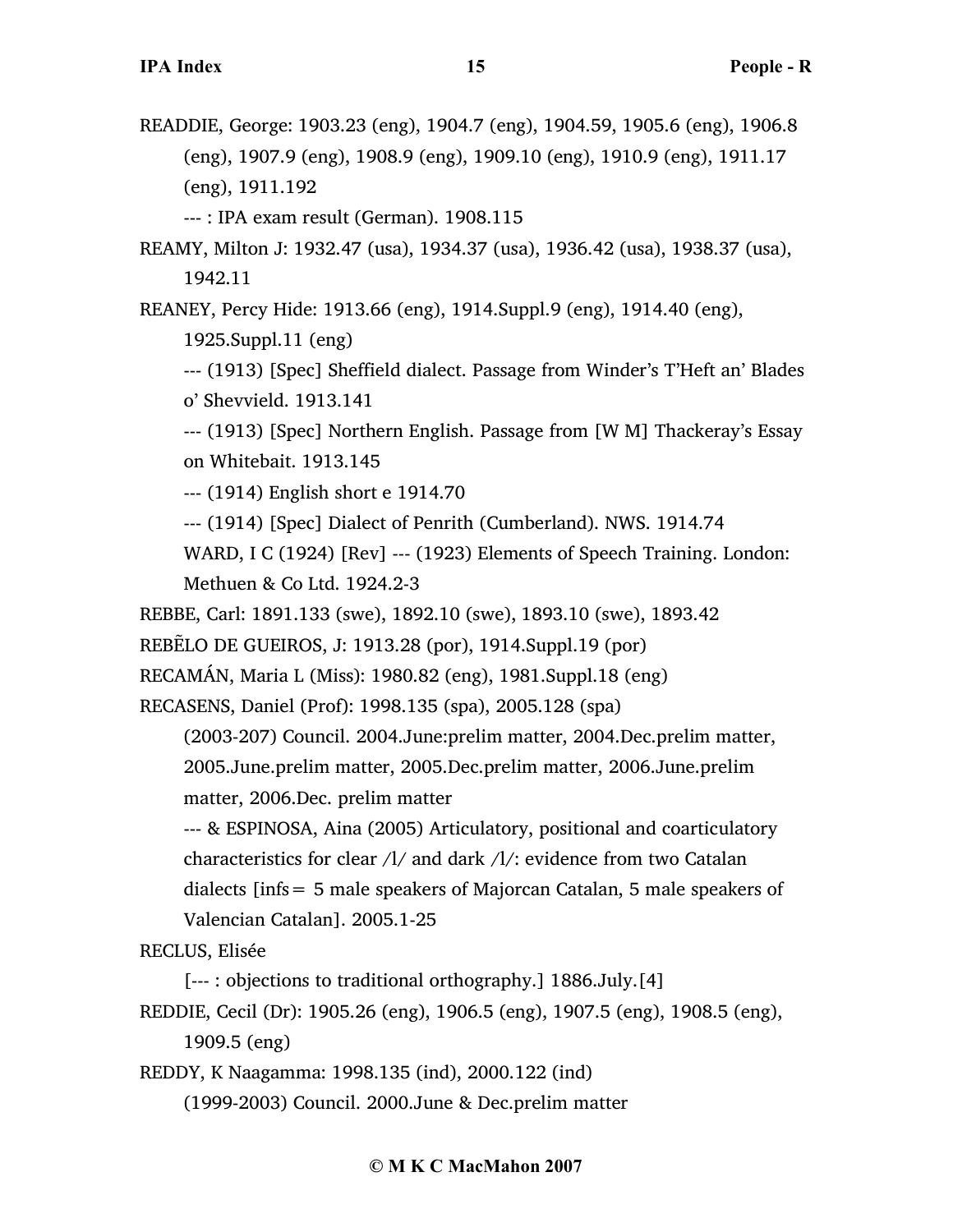(1999-2003) Council. 2001.Dec.prelim matter

(1999-2003) Council. 2002.June & Dec.prelim matter

(1999-2003) Council. 2003.June & Dec.prelim matter

REDFIELD, [ ]: IPA exam result (French). 1908.93

REDFIELD, J Howard: 1911.64 (usa), 1912.50 (usa), 1913.36 (usa), 1913.66 (usa), 1914.Suppl.26 (usa), 1914.61 (usa)

REDFORD, Melissa: 2005.129 (usa)

- REDMAYNE, Marguerite (Miss): 1909.94 (eng), 1910.9 (eng), 1911.17 (eng), 1912.31 (eng)
- REDZANOWSKI, [ ] (Fru ~ Frl): 1912.132 (sco), 1913.10 (sco), 1914.Suppl.4 (sco)

REED, Carroll E (Prof): 1948.31 (usa), 1949.12 (usa), 1952.Suppl.vii (usa), 1955.Suppl.vii (usa), 1961.Suppl.ix (usa), 1970.25 (usa)

--- (1956) [Spec] Pennsylvania German. NWS. 1956.37-38

REED, T E

[death]. 1899.75

- REEDS, James A (Dr): 1964.15 (usa), 1966.39 (usa), 1969.55 (usa)
- REENEN, Pieter van: 1990.ii.61 (net), 1994.56 (net), 1998.139 (net)
- REES, Betty (Mlle): 1908.121 (ger), 1909.16 (ger), 1910.16 (ger), 1911.24 (ger),
	- 1912.38 (ger), 1912.94 (ger), 1913.22 (ger), 1913.127

REES, J E: 1965.17 (eng)

- REES, W: 1898.5 (eng), 1899.6 (eng), 1899.35
- REEVE, Matthew T (Mr): 2005.128 (eng)
- REGAN, [ ]: 1901.141 (fra), 1902.4 (fra), 1903.48, 1904.4 (fra)

REGEL, A (Frl): 1911.17 (wal), 1911.67 (eng), 1912.31 (eng), 1913.15 (eng)

REGENBRECHT, E (Mlle): 1895.97 (fra)

REGENITER, R: 1896.104 (ger), 1896.136 (ger), 1897.23 (ger), 1897.51

REGNIER, Henri François Joseph de

[Spec(Stud)] Français. < --- Les vacances d'un homme sage. 1925.Textes pour nos élèves 7.Suppl.7.oct-déc.i

REGUEIRA-FERNÁNDEZ, Xosé Luís (Dr): 1998.135 (spa), 2000.122 (spa), 2005.128 (spa)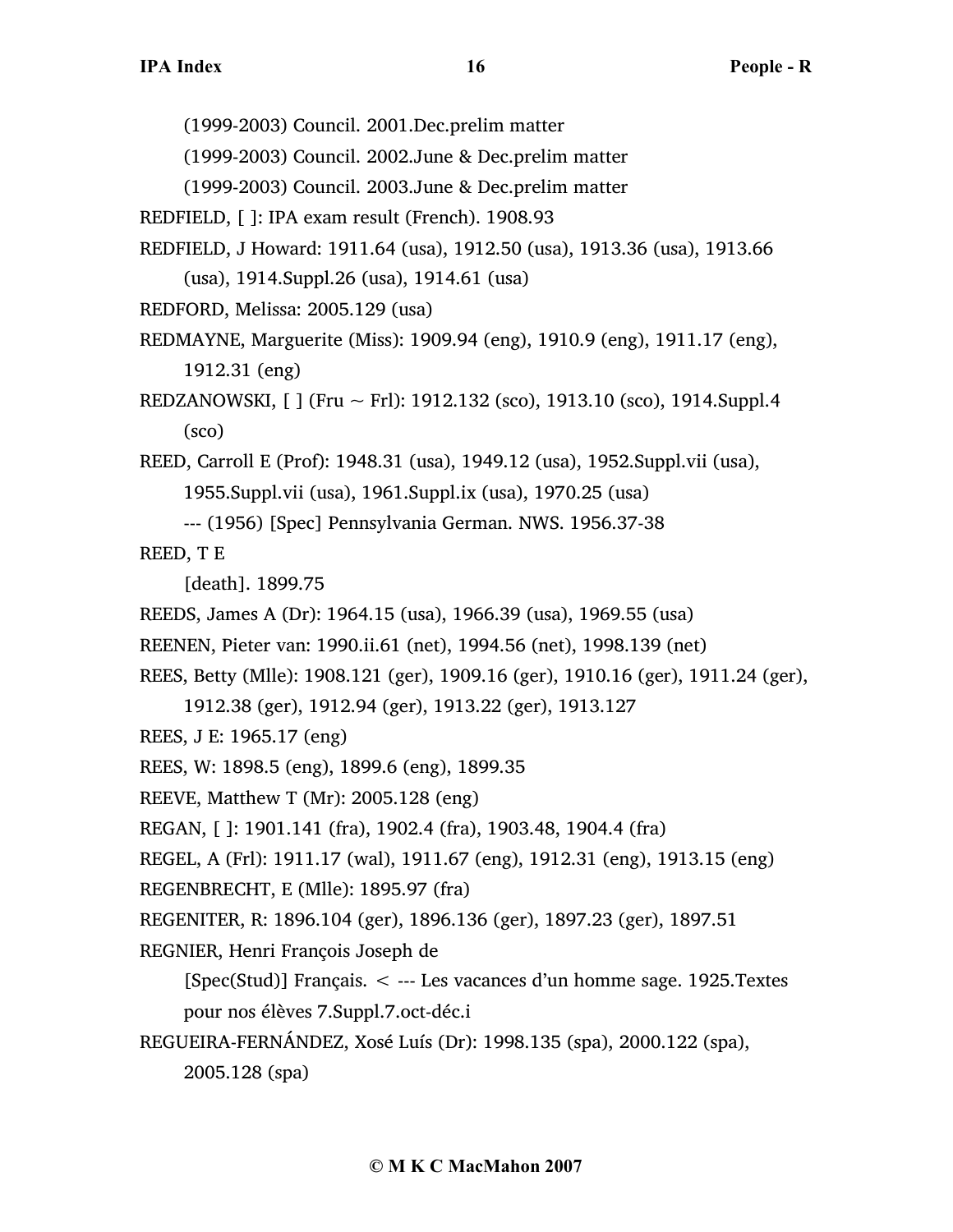--- (1996) [Illustrations of the IPA] Galician [inf=middle-aged male speaker]. 1996.119-122

REIBEL, David A (Prof): 1964.37 (usa), 1967.45 (eng), 1972.Suppl.13 (eng), 1975.Suppl.6 (brd), 1978.Suppl.7 (brd), 1981.Suppl.7 (brd), 1990.ii.61 (ger), 1994.54 (ger), 1998.135 (eng)

REICH, Anna (Frl): 1909.114 (auh), 1910.18 (auh), 1911.26 (auh), 1911.192

- REICH, Uli: 2005.126 (ger)
- REICHARD, [ ] (Prof): 1895.185 (ger), 1896.8 (ger), 1897.17 (fra)
- REICHLE, Lewis: 1905.121 (usa), 1906.22 (usa), 1907.25 (usa), 1908.26 (usa), 1909.27 (usa), 1910.27 (usa), 1911.35 (usa), 1912.50 (usa), 1912.93 (usa), 1913.36 (usa), 1914.Suppl.26 (usa)
- REICHLING, G A: 1914.60 (usa)
- REID: see also BORM-REID
- REID, Evelyn J F (Miss): 1905.93 (eng), 1906.8 (eng), 1907.9 (eng), 1908.9 (eng), 1909.10 (eng), 1910.9 (eng), 1911.17 (eng), 1912.31 (eng)
- REID, Lawrence A
	- AOYAMA, Katsura & --- (2006) Cross-linguistic tendencies and durational contrasts in geminate consonants: an examination of Guinaang Bontok geminates [infs= 5 females, 5 males; all native speakers from Guinaang village, Mountain Province, northern Philippines, aged from 15 to 50s]. 2006.145-157

REID, Loren (Prof): 1957.27 (usa), 1961.Suppl.xi (usa), 1966.39

- REID, Nicholas
	- STIBBARD, Richard (2002) [Rev] --- , with contributions from FRASER, Helen (1999). 2000 Phonetics: an interactive introduction. [CD]. University of New England, Australia. 2002.85-87

REIDER, Ariel: 2005.129 (usa)

REIMER, H: 1906.70 (ger), 1907.14 (ger), 1907.55

## REIMPELL, E

SPIESER, J (1913) [Letter from --- about the use of the phonetic method in teaching French and English in the Hauslehrerschule, Berlin-Lichterfeld]. 1913.55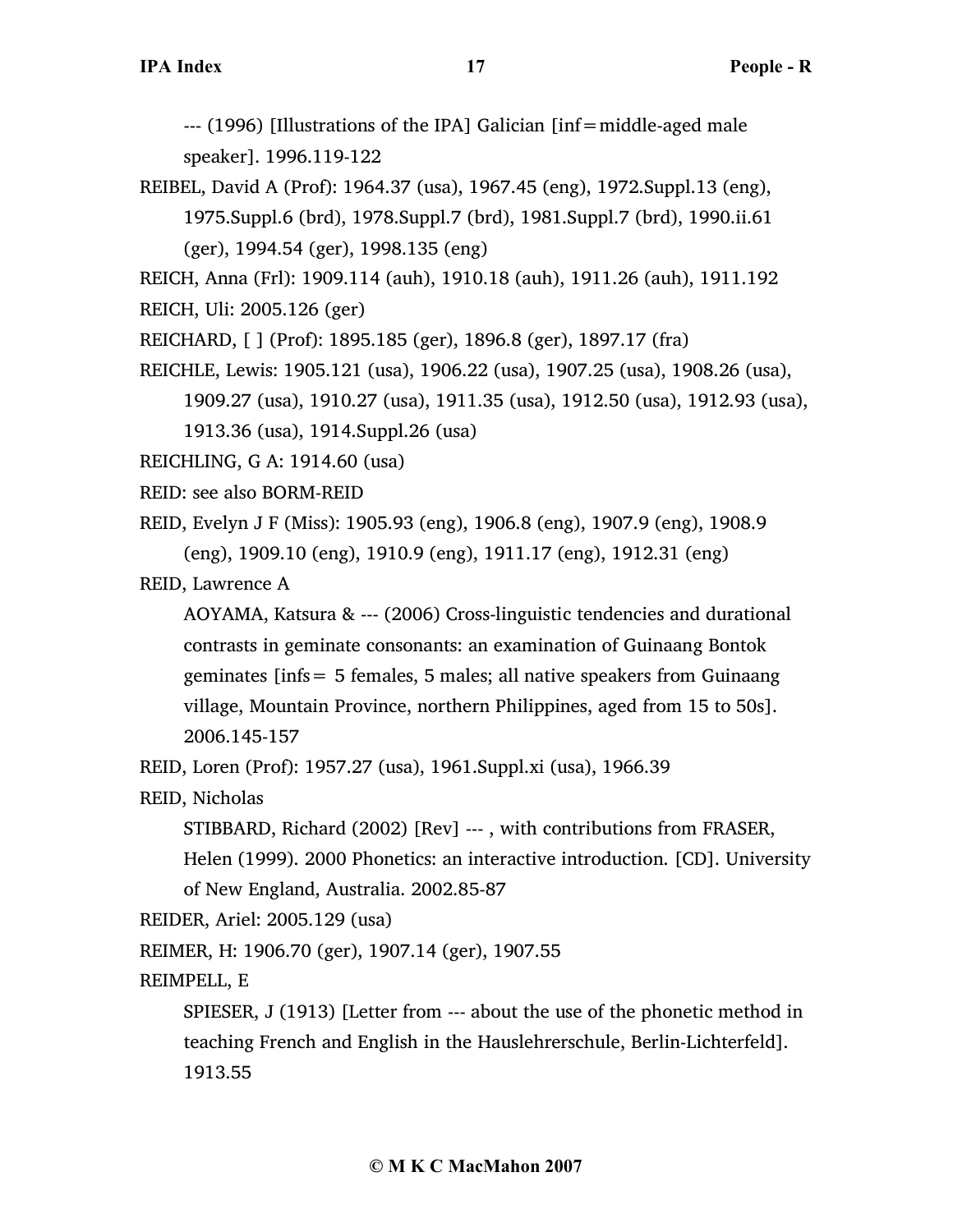REIMS, Verner: 1903.4 (fra), 1904.17 (fin), 1904.60, 1904.153 (fin), 1905.17 (fin), 1906.20 (fin), 1907.23 (fin), 1908.24 (fin) REIN, Mary F (Miss): 1930.14 (aur), 1932.17 (aur), 1934.32 (aur), 1936.37 (aur) REINBOLD, Jacques: 1905.133 (fra), 1906.4 (fra) REINBRECHT, [ ] (Frl): 1900.102 (ger), 1901.13 (ger), 1901.47 REINCKE, F (Frl): 1912.38 (ger), 1913.22 (ger), 1914.Suppl.14 (ger) REINCKE ~ REINKE, H (Frl): 1895.201 (ger), 1896.8 (ger), 1896.35, 1896.168 (ger), 1897.23 (ger), 1898.9 (ger), 1899.10 (ger), 1899.35 REINDERS, [ ] (Mlle): 1899.4 (fra) REINECKE, Otto: 1897.126 (ger), 1898.9 (ger), 1899.10 (ger), 1900.janv.12 (ger), 1901.13 (ger), 1901.46 (ger), 1902.11 (ger), 1903.11 (ger), 1903.48 --- (1899) [Spec] Italien. Santa Lucia. Bacarola napolitana. 1899.78 REINHARD, Adolf (Dr): 1901.141 (ger), 1902.11 (ger), 1902.114 REINHARD, Mathilde (Mlle): 1899.14 (swi), 1899.35, 1900.janv.15 (swi), 1901.16 (swi), 1901.48 REINHARDT, Alexandra: see VON REINHARDT REINHARDT, E: 1930.60 (ger), 1932.17 (ger) REINHARDT, F (Frau): 1930.60 (ger), 1932.17 (ger) REINHART, [ ]: 1891.8 (swi), 1892.7 (swi), 1892.42, 1893.7 (swi), 1893.42 REINHEIMER, Sophie [Spec(Stud)] Deutsch. Weite Lautschrift. < --- Von Sonne, Regen, Schnee und Wind. 1931.72, 1932.45, 1932.65-66, 1932.86, 1932.9-10, 1933.42, 1933.62-63, 1933.84, 1934.22-23, 1934.57-58, 1934.81, 1938.27-28, 1938.53, 1938.75-76, 1939.14, 1939.34 [Spec(Stud)] Deutsch. Weite Lautschrift. Das Wirtshaus zum Weidenbusch und sein Gäste. < --- Von Sonne, Regen, Schnee und Wind [Fortsetzung]. 1939.55, 1939.75, 1940.19-20, 1940.38, 1940.52-53, 1940.71-72, 1941.10, 1941.25-26, 1941.42-43, 1941.58, 1942.26, 1942.9, 1943.14, 1943.25, 1944.17, 1944.9, 1945.33-34, 1945.9, 1946.29-30, 1946.9 REINHOLD, Erich: 1908.91 (ger), 1909.16 (ger), 1909.95

REINHOLDSSON, O E: 1888.Feb.73/9 (swe), 1889.6 (swe), 1890.7 (swe),

1890.50, 1891.8 (swe), 1892.10 (swe)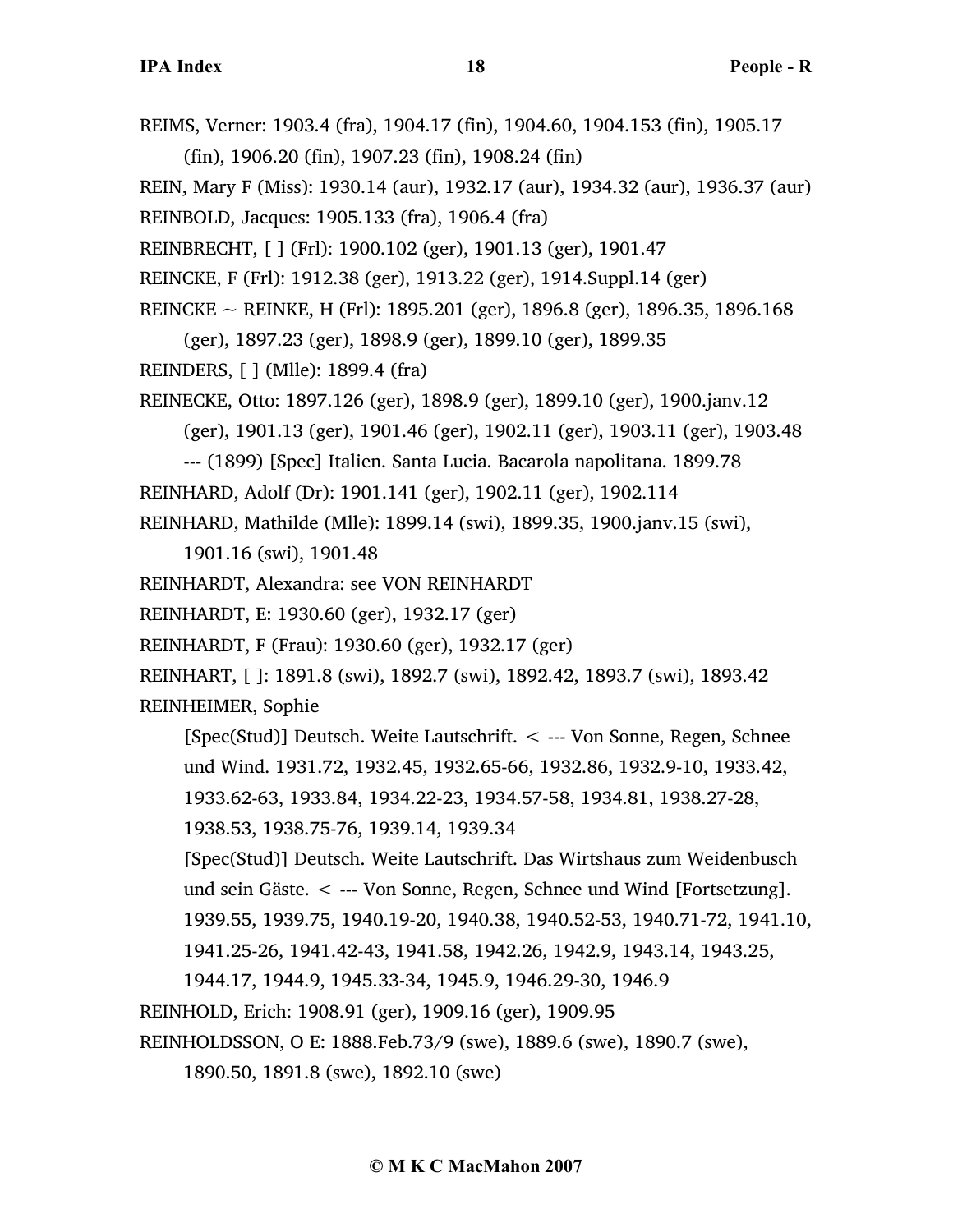REINHOLM, Vivi (Frk): 1909.25 (fin), 1910.24 (fin), 1911.32 (fin), 1912.47 (fin), 1913.32 (fin) REINICKE, Max: 1893.73 (ger), 1894.6 (ger), 1894.26, 1895.7 (ger), 1895.32 REINKE: see REINCKE  $\sim$  REINKE REINWALD, C: 1892.73 (fra), 1893.2 (fra), 1893.42, 1894.25 (fra), 1895.3 (fra), 1895.32, 1896.3 (fra), 1897.17 (fra), 1897.51 REIS: see also VIANNA REIS, César: 1998.136 (brz), 2005.126 (fra) REIS, Richard: 1899.146 (fra), 1900.janv.5 (fra) REIS, R (Dr): 1909.16 (ger), 1910.16 (ger), 1910.67 REISSLAND, A (Miss): 1909.10 (eng), 1910.9 (eng), 1910.95, 1910.168 REKS, Viktor A: 1905.86 (auh), 1906.14 (auh), 1907.16 (auh), 1908.16 (auh), 1909.17 (auh) RELANDER, Viola (Frk): 1893.26 (fin), 1894.13 (fin), 1895.13 (fin) RELLING, R: 1910.167 (ger), 1911.24 (ger), 1912.38 (ger), 1912.94 (ger), 1913.22 (ger), 1914.Suppl.14 (ger) REMIJSEN, Bert (Dr): 2005.128 (eng) REMIREZ: see RAMIREZ  $\sim$  REMIREZ, Raul  $\sim$  Paul RENAN, E [Elections to the Conseil Supérieur de l'Instruction Publique de France.]1888.May.208/40 [Société de Réforme Orthographique: Pétition à l'Académie Française].1889.94 [death, 2 Oct 1892]. 1892.136 RENARD, Raymond (Prof): 1966.18 (bel), 1972.Suppl.1 (bel), 1975.Suppl.3 (bel), 1978.Suppl.3 (bel), 1981.Suppl.3 (bel), 1990.ii.61 (bel), 1994.54 (bel), 1998.136 (bel), 2000.122 (bel), 2005.125 (bel) RENDAHL, J: 1887.Dec.405 (swe), 1888.janv.27/3 (swe), 1889.6 (swe), 1890.7 (swe), 1891.8 (swe), 1892.10 (swe), 1893.10 (swe), 1894.11 (swe), 1895.12 (swe)

RENDALL, G E (Miss): 1909.10 (eng), 1910.9 (eng), 1910.168

RENDALL, Monica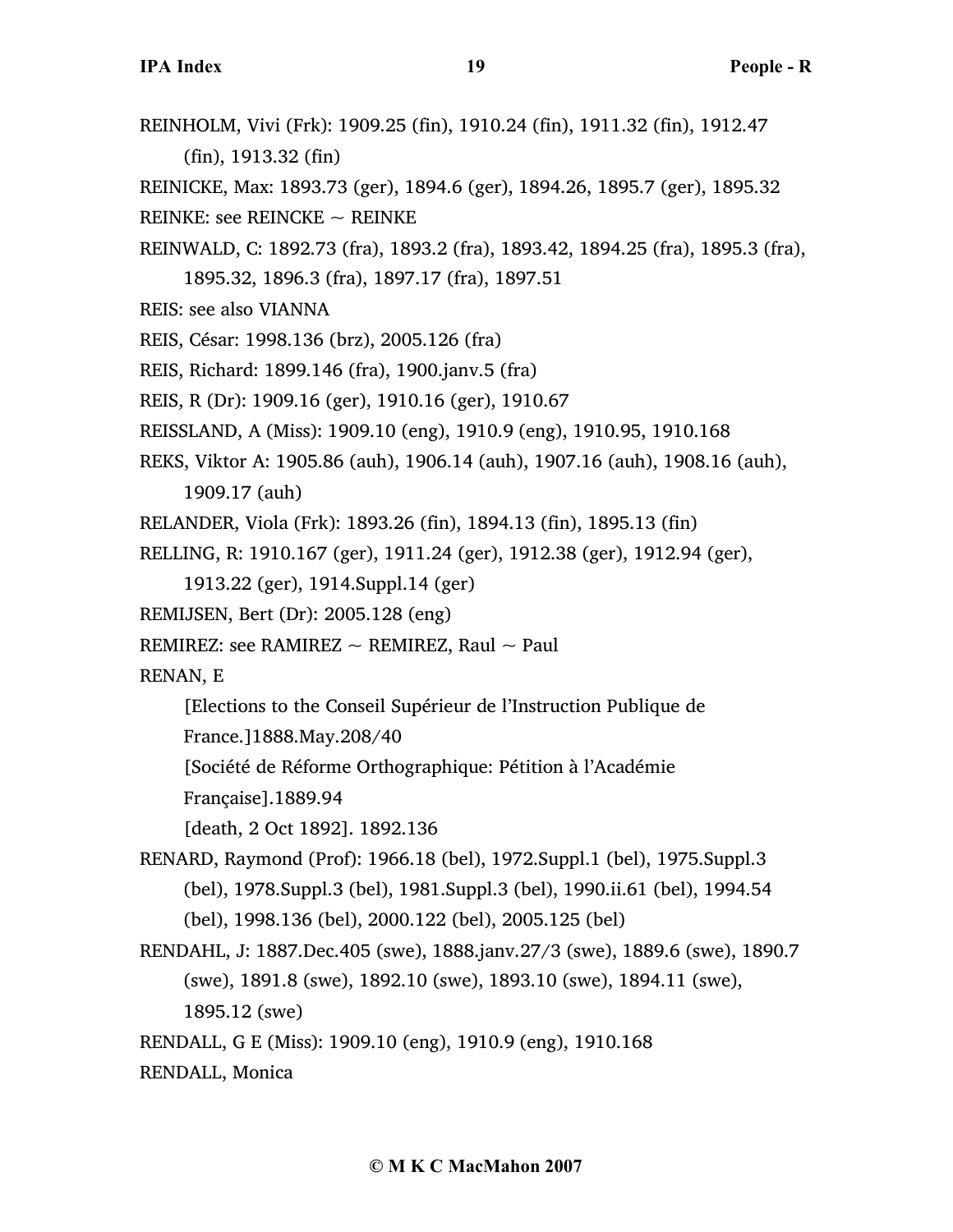HEWLETT, Nigel & --- (1998) Rural versus urban accent as an influence on the rate of speech [infs=Orkney, Edinburgh. Orkney: 5 males, 7 females; Edinburgh: 6 males, 6 females. All aged between 15 and 18]. 1998.63-71 RENÉ, Daniel: 1895.201 (fra), 1896.3 (fra), 1896.84 (fra) RENFREW, Colin (Prof) STEELE, Richard D (1989)[Rev] --- (1989) Archaeology and Language: The Puzzle of Indo-European Origins. London: Penguin Books. 1989.104 RENGER, [ ] (Mlle): 1901.141 (fra), 1902.4 (fra), 1902.11 (ger), 1902.51, 1903.4 (fra), 1903.48 RENIER, Ferdinand Gabriel QUICK, E E (1942)[Rev] --- (1941) Learn Dutch! London: Kegan Paul, Trench, Trubner & Co Ltd.1942.5-6 RENISCH, Paul: 1909.114 (bel), 1910.19 (bel), 1911.27 (bel), 1911.95 (ger), 1912.38 (ger), 1913.22 (ger), 1914.Suppl.14 (ger) RENNER, Gertrud (Frl): 1899.130 (ger), 1900.janv.12 (ger) RENNIE, Phillips George: IPA exam result. 1923.8 RÉNOCHE: see DE RÉNOCHE REPENNING, Teodore: 1905.106 (chl), 1906.24 (chl), 1907.27 (chl), 1908.28 (chl), 1909.30 (chl) REPSCH, Richard: 1891.121 (ger), 1892.5 (ger), 1892.42, 1893.5 (ger), 1893.26 (ger), 1894.6 (ger), 1894.26 REQUENA, Amalia: 1905.106 (chl), 1906.24 (chl) RESTORI, Antonio (Prof): 1899.146 (ita), 1900.janv.17 (ita), 1901.17 (ita), 1902.15 (ita), 1903.15 (ita), 1904.13 (ita), 1905.13 (ita), 1906.17 (ita), 1907.20 (ita), 1908.20 (ita), 1909.22 (ita), 1909.71 (ita), 1910.21 (ita), 1911.29 (ita), 1912.44 (ita), 1913.28 (ita), 1914.Suppl.19 (ita) RETAMAL, Santiago: 1897.35 (chl) REUSCH, Ad: 1897.110 (ger), 1897.178 (ger), 1898.9 (ger), 1898.66 (ger), 1899.11 (ger), 1899.35 REUSS, Paul

[--- : marriage to Mlle Marguerite Cadier]. 1908.117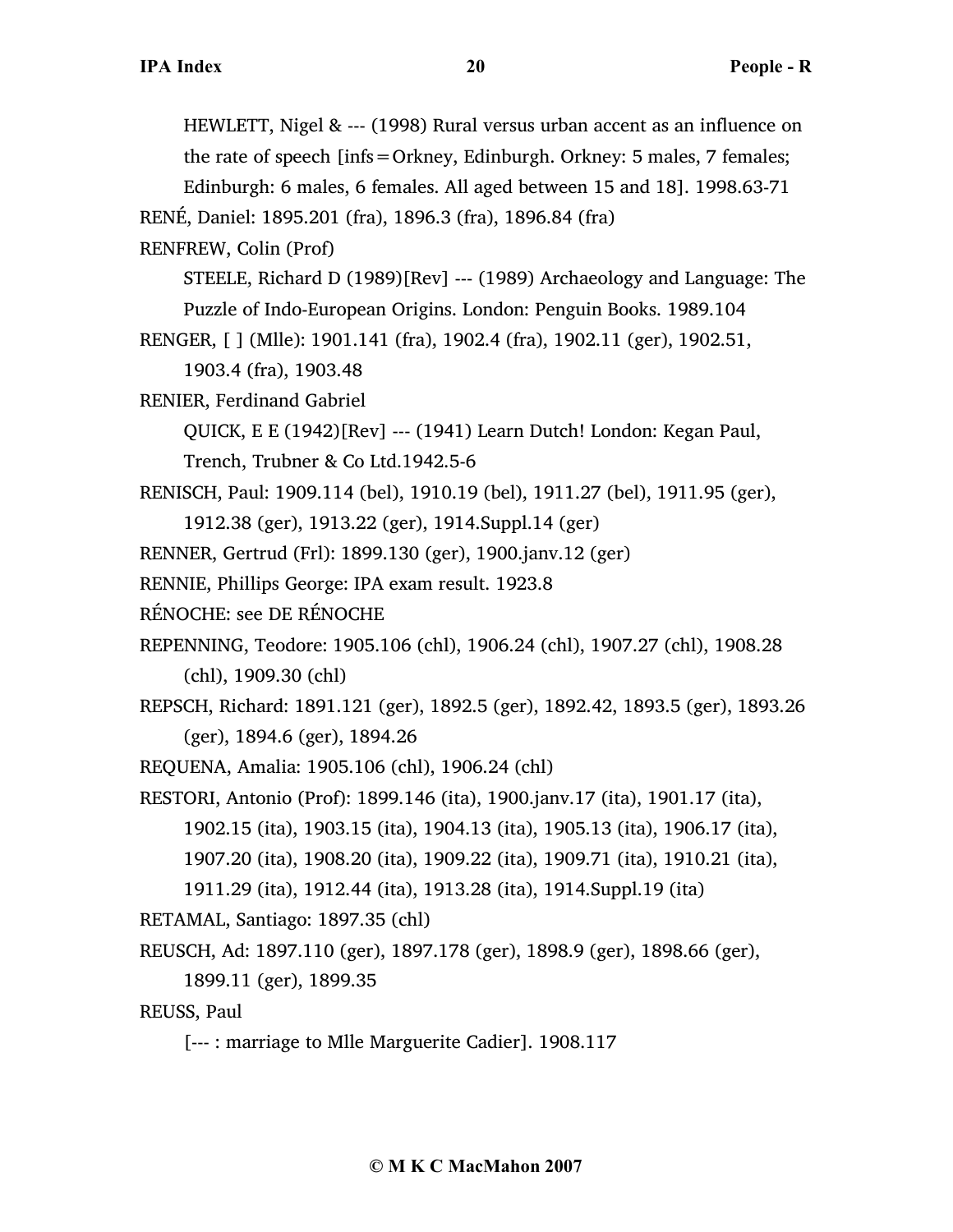- REUSS, Rodolphe: 1901.69 (fra), 1902.2 (fra), 1903.2 (fra), 1904.2 (fra), 1905.2 (fra), 1906.2 (fra), 1907.2 (fra), 1908.2 (fra), 1909.2 (fra), 1910.2 (fra), 1911.9 (fra), 1912.22 (fra), 1913.6 (fra), 1914.Suppl.1 (fra)
- [--- : marriage of son, Paul Reuss, to Mlle Marguerite Cadier]. 1908.117 REUTER, E: 1902.11 (ger), 1903.11 (ger), 1903.48
- REVACLIER: see SÜSS-REVACLIER
- REVON, Michel (Prof): 1899.23 (jap), 1900.janv.24 (jap)
- REYÉ, Alberto: 1900.janv.23 (chl), 1901.24 (chl), 1902.22 (chl), 1903.22 (chl), 1904.20 (chl), 1905.106 (chl), 1906.24 (chl), 1907.27 (chl), 1908.28 (chl), 1909.30 (chl)
- REYER, Constantino: 1895.30 (auh), 1896.9 (auh), 1897.25 (auh), 1898.11 (auh), 1899.12 (auh), 1900.janv.14 (auh), 1901.15 (auh), 1902.13 (auh), 1902.35, 1903.113 (auh), 1904.11 (auh), 1905.11 (auh), 1905.27 (auh), 1906.14 (auh), 1907.16 (auh), 1908.16 (auh), 1909.17 (auh), 1910.18 (auh), 1911.25 (auh), 1912.40 (auh), 1913.24 (auh), 1914.Suppl.16 (auh)
- PASSY, P, BARING, C, LA GRAVIERE, A, TUTTLE, E H, VIANNA, A R G, ABREU, G de Vasconcellos, LEITE DE VASCONCELLOS, J & --- Comité d'initiative
	- pour le choix d'une langue internationale vivante. 1904.42-44

REYER, Rodamar: 1895.30 (auh), 1896.9 (auh), 1897.25 (auh)

```
REYER, Ugo: 1895.30 (auh), 1896.9 (auh), 1897.25 (auh), 1898.11 (auh),
```
1899.12 (auh), 1900.janv.14 (auh), 1901.15 (auh), 1902.13 (auh), 1902.51 REYES: see ARREDONDO REYES

REYMOND, M (Mlle): 1913.126 (swi), 1914.Suppl.17 (swi)

REYMOND, Madeleine (Mlle): IPA exam result (English). 1913.147

REYNARD, Herbert: IPA exam result (French). 1911.190

REYNOLDS, C E: 1890.49 (fra), 1891.8 (fra), 1891.30

REYNOLDS, H O: 1909.113 (ind), 1910.29 (ind), 1910.168, 1911.38 (ind),

1912.54 (ind), 1913.41 (ind), 1914.Suppl.31 (ind) RHEDIN, V: 1890.7 (swe), 1891.8 (swe), 1892.10 (swe) RHEINBOLD, [ ]: 1898.10 (ger), 1899.11 (ger), 1899.35 RHODE, A (Dr): 1886.Dec.[4] (ger), 1887.Feb.[1] (ger) RHODE, E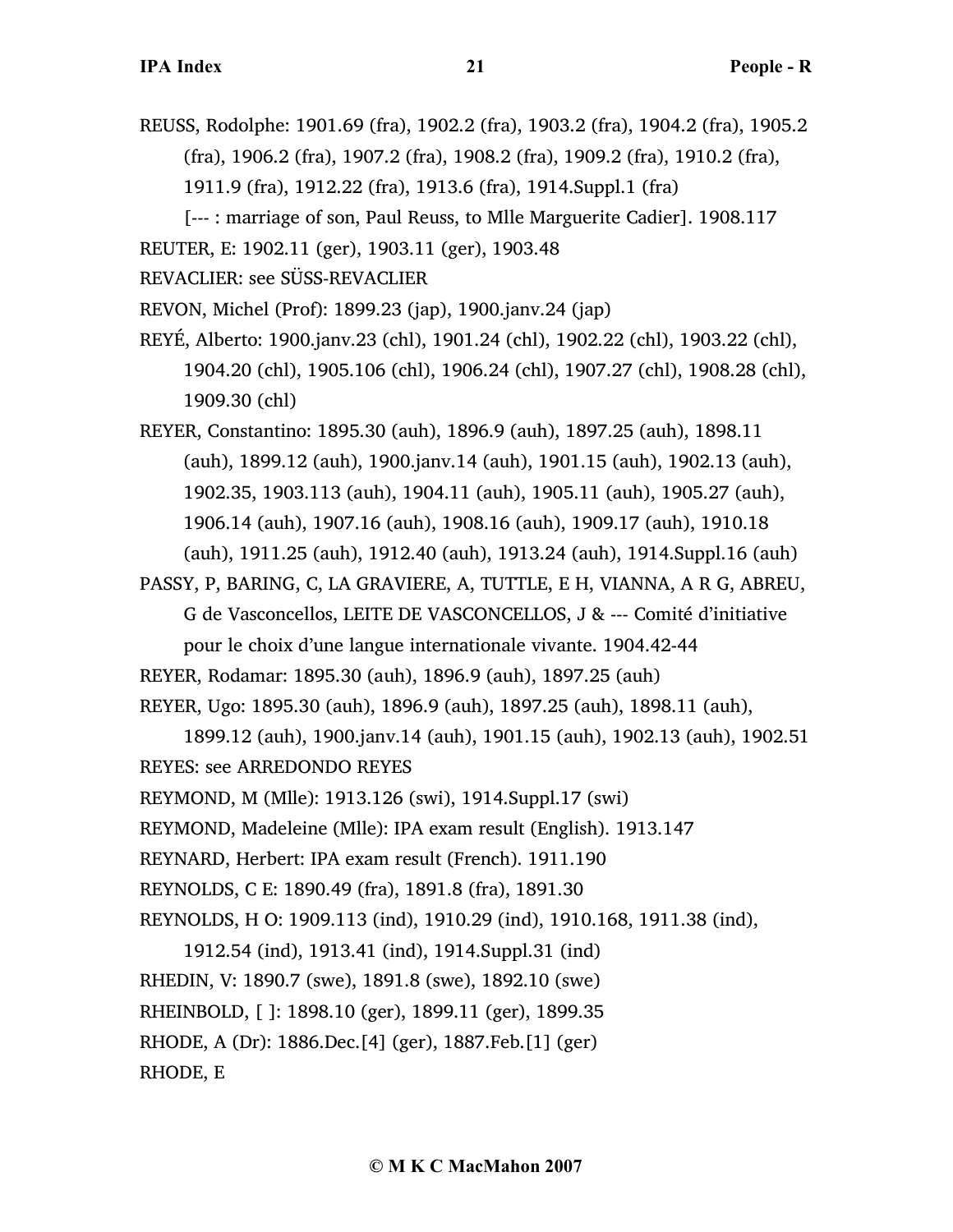JONES, D (1933) [Rev] BARBEAU, A & RODHE, E (1930) Dictionnaire

phonétique de la langue française. Stockholm: P A Norstedt. 1933.33-34 RHODE, Gustaf Émile

[obituary]. 1887.March.[4]

RHODES, Bertha (Mlle): IPA exam result (French). 1911.128

RHODES, E W: 1913.87 (eng), 1914.Suppl.9 (eng)

RHYS, O (Miss): 1929.42 (eng), 1930.13 (eng), 1932.15 (eng), 1934.31 (eng),

1936.36 (eng), 1938.32 (eng), 1949.9 (eng), 1949.31, 1952.Suppl.iv (eng)

RIACH, Edith R (Miss): 1911.95 (sco), 1911.129 (sco), 1912.31 (sco), 1913.15 (sco), 1914.Suppl.9 (sco)

--- : IPA exam results: English, 1910.33; German, 1910.93; French,

1911.160

RIAL Y COSTAS, J A (Prof): 1963.20 (uru), 1972.Suppl.5 (brd), 1975.Suppl.6 (brd), 1978.Suppl.7 (brd), 1981.Suppl.7 (brd), 1990.ii.61 (ger), 1994.54 RIBBE, [ ]: 1902.23 (ger), 1903.8 (ger), 1903.48

RIBBING, L: 1894.49 (swe), 1895.12 (swe), 1896.15 (swe), 1896.35

RICCARDI, Vincent (Prof): 1908.61 (ita), 1908.114 (ita), 1909.22 (ita), 1910.21 (ita), 1911.29 (ita), 1912.44 (ita), 1913.28 (ita)

RICCHIERI, [ ] (Prof)

[Proposal put to Le Congrès international de géographie, Geneva, July 1908, by --- of Milan that IPA notation should be used in the transcription of geographical names]. 1908.105

RICE, [ ]: 1906.29 (fra), 1907.4 (fra), 1908.4 (fra)

RICE, Charles C: 1904.33 (fra), 1905.4 (fra), 1906.13 (ger), 1907.14 (ger), 1908.122 (eng), 1909.10 (eng), 1910.9 (eng), 1911.17 (eng), 1912.31 (eng), 1913.15 (eng), 1914.Suppl.9 (eng)

RICE, Charles Macan (Rev): 1910.66 (eng), 1911.17 (eng), 1912.31 (eng), 1913.88 (eng), 1914.Suppl.4 (eng), 1925.Suppl.11 (eng), 1930.11 (eng) JONES, D (1913) [Rev] --- (1912) Voice Production with the Aid of Phonetics. Cambridge: W Heffer & Sons. 1913.118-119. [Also in Cambridge Review 11, June 1913]

## RICE, J M

[--- : article on spelling reform]. 1897.134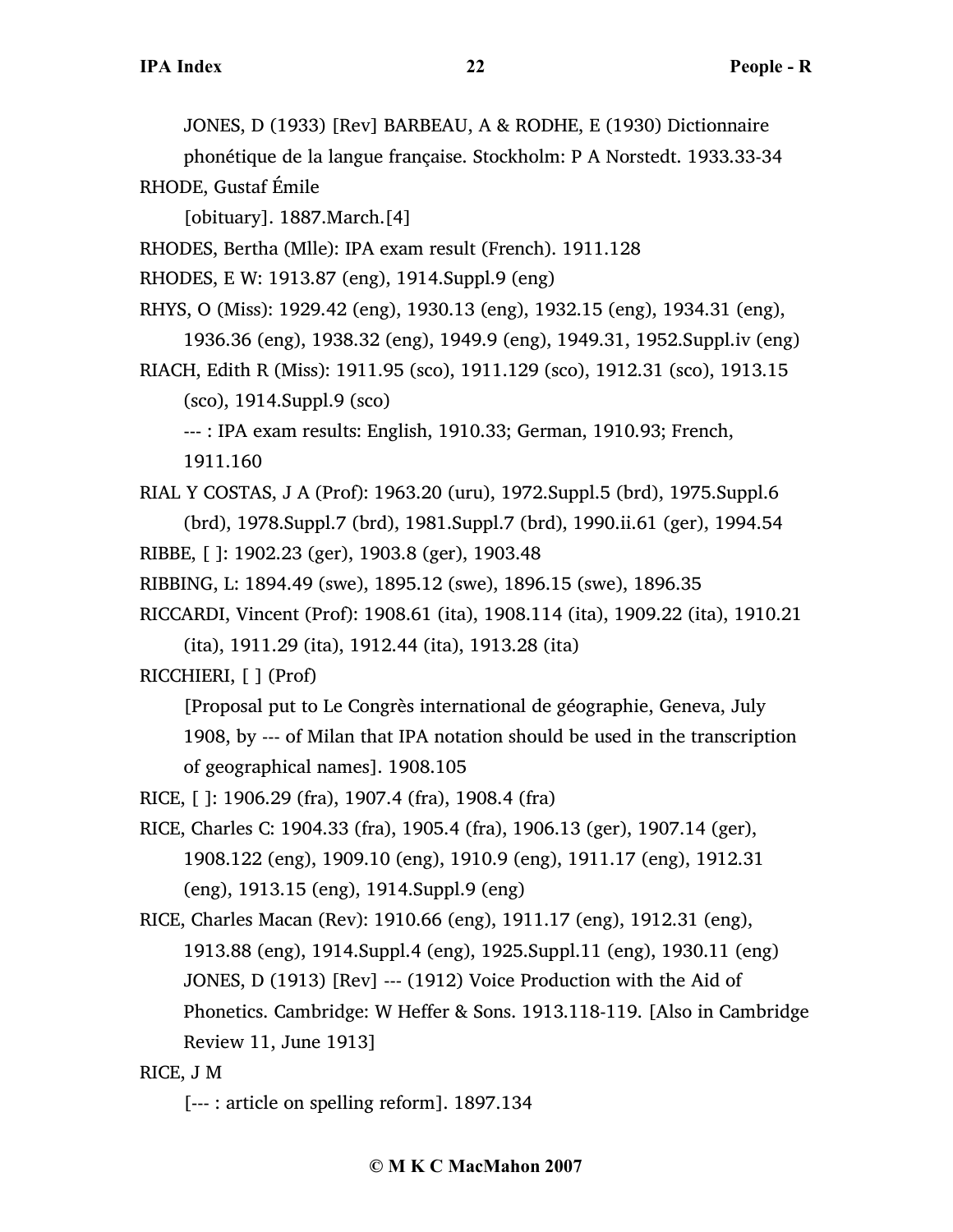RICHARD, B (Miss): 1925.Suppl.11 (fra)

RICHARD, H (Mr)

[Report on the National Eisteddfod of Wales, London, 9-12 Aug 1887. --- 's speech in support of Welsh.] 1887.Sept.315-316

RICHARD-JONES, E T: 1950.41 (eng), 1952.Suppl.iv (eng), 1955.Suppl.iv (eng) RICHARDS, Charles: 1963.38 (usa)

RICHARDS, Helen (Mlle): IPA exam result (French). 1914.79

RICHARDS, Samuel Alfred: 1902.7 (eng), 1902.34 (eng), 1903.7 (eng), 1904.7 (eng), 1905.6 (eng), 1906.8 (eng), 1907.9 (eng), 1908.9 (eng), 1909.10 (eng), 1910.9 (eng), 1910.167 (eng), 1911.17 (eng), 1911.191 (eng), 1912.31 (eng), 1913.15 (eng), 1913.151 (eng), 1914.Suppl.9 (eng) JONES, D (1908) [Rev] --- (1907) French Speech and Spelling: a first guide to French pronunciation. London: J M Dent & Sons Ltd. 1908.35-36 NOËL-ARMFIELD, G (1909) [Rev] --- (1908) Phonetic French Reader. London: J M Dent & Sons Ltd. 1909.85-87

PASSY, P (1913) [Rev] --- (1908) Phonetic French Reader. 2nd ed. London:

J M Dent & Sons Ltd. 1913.133-134. See also 1914.12-13, 1914.33-34

--- (1913) English short e [Comm: D Jones]. 1913.137

 $-$ -- (1914) Uniformity in speech [=reaction to P Passy's review of S A Richards's Phonetic French Reader, 1913.133-134. See also PASSY, P 1914.33-34 1914.12-13

PASSY, P (1914) Transcription conséquente  $\mathcal{F}$  = styles of pronunciation in ---'s Phonetic French Reader]. 1914.33-34

GACHE, P M (1914) La question des styles [see RICHARDS, S A 1914.12- 13]. 1914.52

--- (1923) [Rev] BATEMAN, G C (1922) French Phonetic Picture Reader. Cambridge: W Heffer & Sons Ltd. 1923.14-15

--- (1923) [Rev] BATEMAN, G C & THORNTON, J E (1921) Sound Drills for French Phonetics. Cambridge: W Heffer & Sons Ltd. 1923.19-21

RICHARDSON, Ann S: 2000.122 (usa)

RICHARDSON, F J: 1892.41 (fra), 1892.105 (eng), 1893.3 (eng), 1894.3 (eng), 1895.4 (eng), 1896.4 (eng), 1897.18 (wal) 1898.5 (wal), 1899.6, 1900.janv.24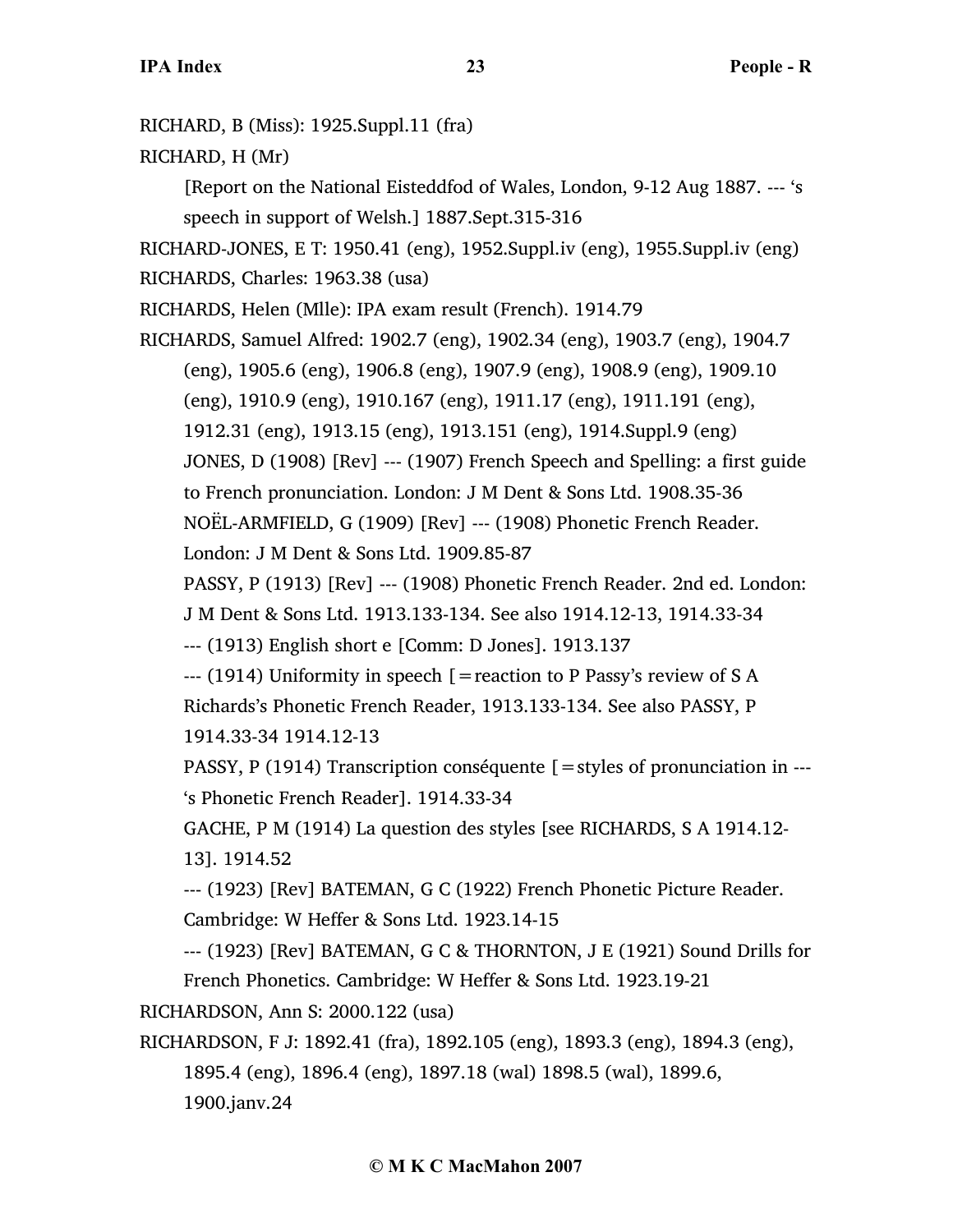--- (1892, 1893) [Rev] SWEET, H (1892) A New English Grammar, Logical and Historical. Part I: Introduction, Phonology, and Accidence. Oxford: Clarendon Press. 1892.131-33; 1893.45-47. Comm: P Passy

--- (1893) [Rev] VIËTOR, W (1892) German Pronunciation. Practice and Theory. Leipzig: O R Reisland. 1893.47-48

--- (1897) [Rev] SWEET, H (1897) The Student's Dictionary of Anglo-Saxon. Oxford: Clarendon Press. 1897.146-147

RICHARDSON, Gilbert H: 1908.62 (eng), 1909.10 (eng), 1910.9 (eng), 1911.17 (eng), 1912.31 (eng), 1913.15 (eng), 1914.Suppl.9 (eng), 1925.Suppl.11 (eng), 1930.11 (eng), 1932.15 (eng), 1934.31 (eng), 1936.36 (eng), 1938.32 (eng), 1949.9 (eng), [death] 1952.18, [death] 1955.49 [--- : use of i for both stressed and unstressed /I/ in English.] 1925.29-30 --- (1927) Narrow transcription [=approval of alphabet, especially use of ɒ, ʊ and ɪ for English]. 1927.9  $-$ -- (1933) Use of  $\gamma$  [for  $/\Lambda$  in English]. 1933.58

--- (1933) Pronunciation of CANDID, CANDIED, HANDED [see also GRAHAM, F 1933.37-38]. 1933.58

JONES, D (1946)  $\Lambda$  and  $\Theta$  in British English [=lack of a distinction for many Northern English speakers: information from --- (Newcastle-upon-Tyne)]. 1946.2

RICHARDSON, H D: 1914.39 (eng), 1930.13 (eng)

RICHARDSON, L F: 1905.6 (eng), 1905.94

RICHARDSON, S: 1956.55 (swi), 1958.39 (brd), 1960.39 (fra), 1961.Suppl.ii

(fra), 1963.21 (leb), [death] 1965.35

RICHER, [ ]: 1892.73 (fra), 1893.2 (fra), 1893.42

RICHET, Ch

[Readers of La Revue Rose (ed C Richet) vote for partial reform of French orthography; Port-Royal arguments in favour of spelling reform].

1897.102-103

RICHEY, A G (Miss): 1911.64 (irl), 1911.131 (irl)

RICHTER, [ ]: 1902.24 (ger), 1902.51, 1903.11 (ger), 1903.48

RICHTER, Adolf: 1908.121 (rus), 1909.26 (rus), 1910.25 (rus), 1911.33 (rus),

1912.48 (rus), 1913.33 (rus), 1914.Suppl.23 (rus)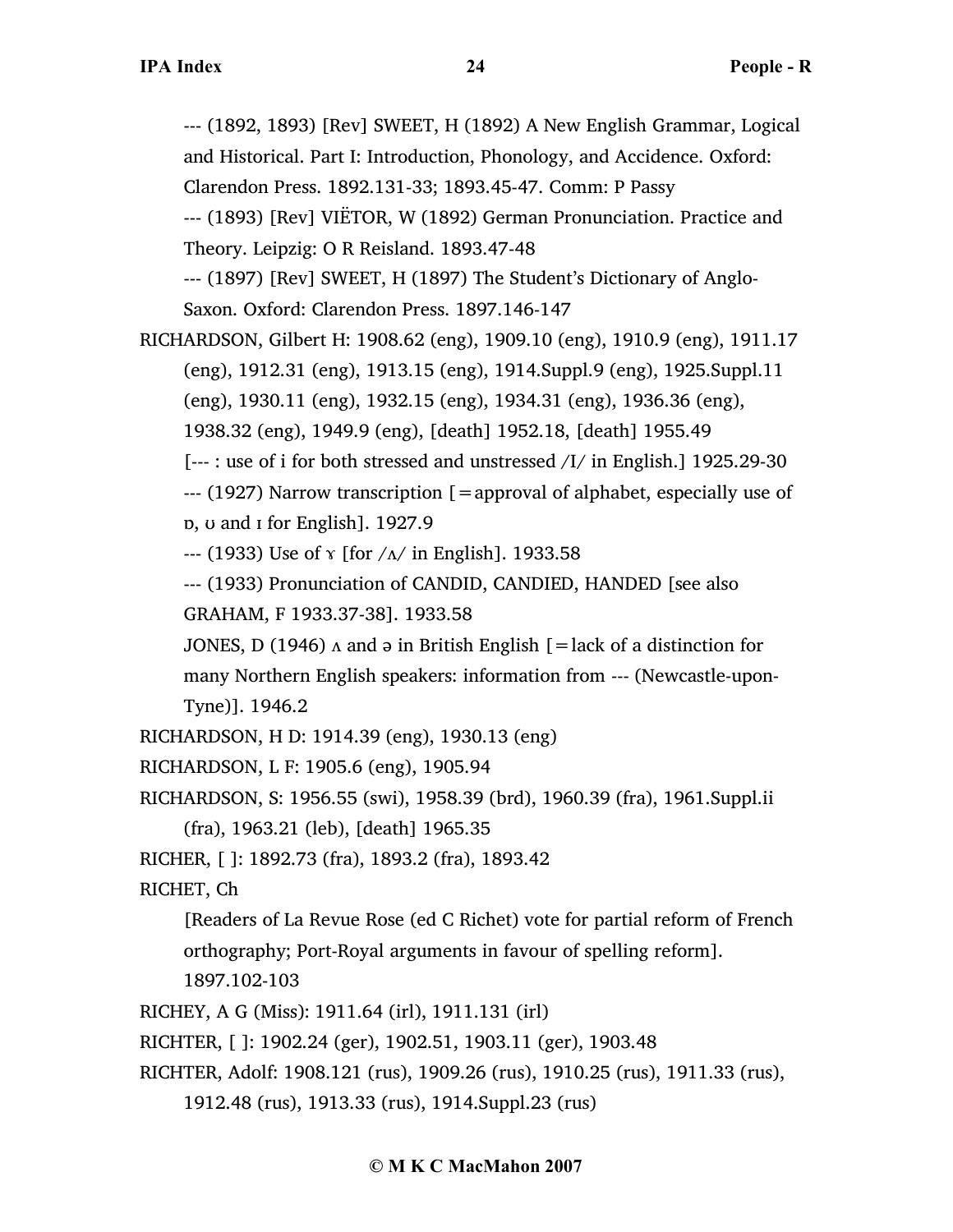RICHTER, L (Frl): 1912.133 (ger), 1913.22 (ger), 1914.Suppl.15 (ger) RICHTER, O: 1907.90 (ger), 1908.15 (ger), 1909.16 (ger), 1909.72, 1909.95 RICHTER, W: 1900.122 (ger), 1901.13 (ger), 1901.105 (fra), 1902.4 (fra) RICK, K: 1902.11 (ger), 1903.11 (ger), 1904.10 (ger), 1905.10 (ger), 1906.13

(ger), 1907.14 (ger), 1907.55

RICKER: see also RIEKER  $\sim$  RICKER

RICKER, Hattie G (Miss): 1901.22 (usa), 1901.48, 1902.20 (usa), 1903.20 (usa) RIDGE: see SHELDON RIDGE

RIDPATH, May (Miss): 1906.42 (fra), 1906.122 (sco), 1907.9 (sco), 1908.9 (sco), 1909.10 (sco), 1910.9 (sco)

RIEDEL, Th: 1900.janv.12 (ger), 1900.févr-mars.19, 1901.13 (ger), 1901.47 RIEDER, [ ]

[Composition of Conseil Supérieur de l'Instruction Publique de France.] 1888.July.319/55

RIEHL, Anastasia K

--- & JAUNCEY, Dorothy (2005) Tamambo. NWS [inf= female, aged 27, from Jingotano, island of Malo, northern Vanuatu]. 2005.255-259

RIEKER  $\sim$  RICKER, [ ]: 1903.24 (fra), 1903.29 (fra), 1904.4 (fra), 1904.59, 1905.4 (fra), 1906.54 (fra), 1907.4 (fra), 1908.4 (fra), 1909.3 (fra), 1910.3 (fra)

RIEKS, [ ]: 1897.178 (ger), 1898.10 (ger), 1899.11 (ger), 1899.35, 1900.janv.24 (ger), 1901.13 (ger), 1901.47

## RIEL, Wilhelm Heinrich

NOËL-ARMFIELD, G (1911) [Rev] SAVORY, D L (1911) Die vierzehn Nothelfer, von Wilhelm Heinrich Riehl. London: Rivington's. 1911.177-178 [Spec(Stud)] Deutsch. < --- Der Stadtpfeiffer. 1923.Textes pour nos élèves 3.Suppl.juil-sept.xii, 1930.44

RIEMER, Adolf: 1888.Dec.489/89 (ger), 1889.7 (ger), 1890.7 (ger), 1890.41,

1890.50, 1892.5 (ger), 1892.42

RIERA, Maria (Ms): 2000.122 (spa), 2005.128 (spa)

RIESS, O P: 1912.134 (ger), 1913.22 (ger), 1914.Suppl.15 (ger)

RIFO B, Roberto: 1911.37 (chl)

RIGAUD, [ ]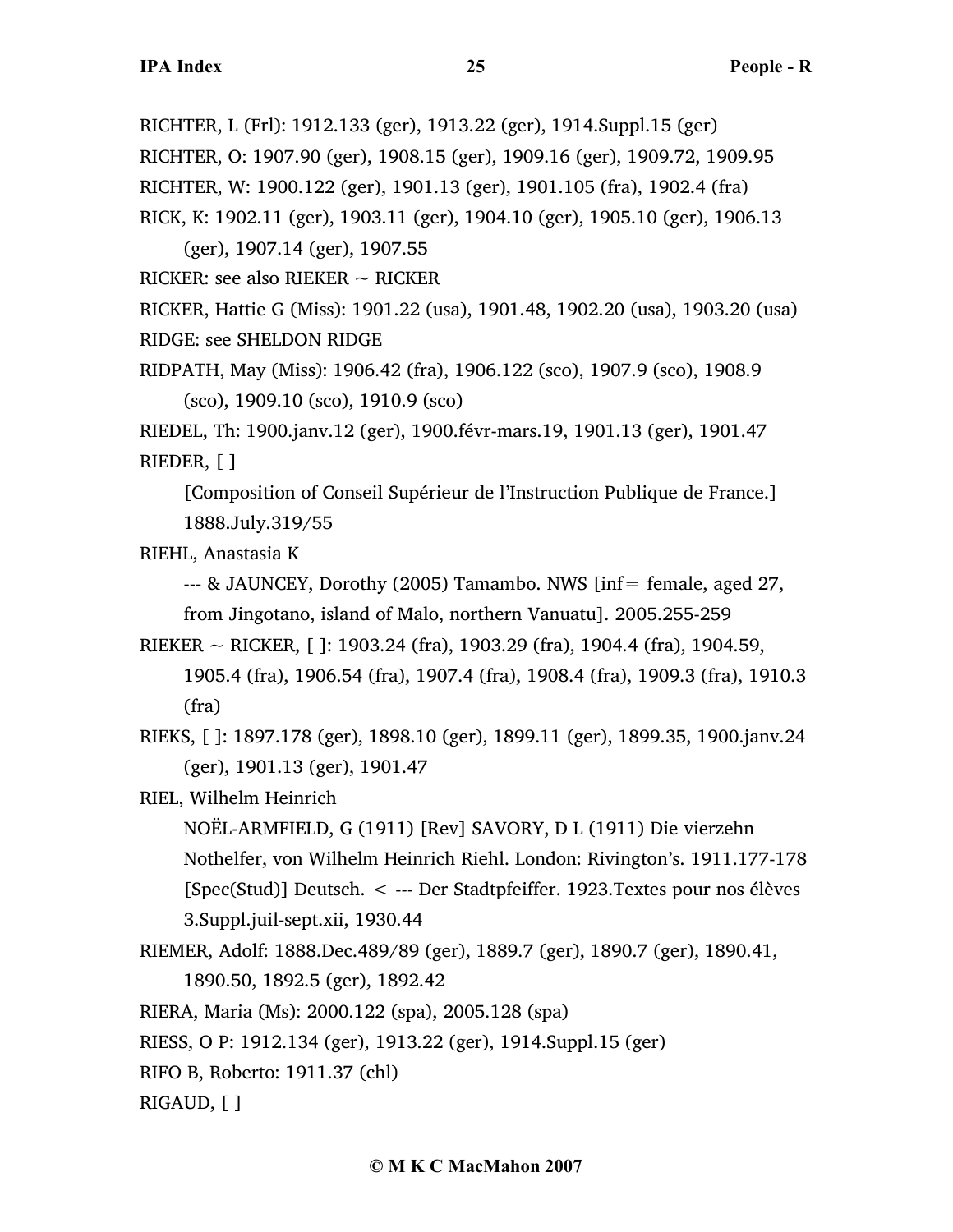PASSY, P (1887) [Le Congrès pédagogique, Paris, Sept 1887: discussion of ... professorat des écoles normales]. 1887.Oct.341

RIGAULT, André Albert: 1957.43 (can), 1961.Suppl.xii (can) WELLS, J C (1973) [Rev] --- & CHARBONNEAU, R [eds] (1972) Proceedings of the Seventh International Congress of Phonetic Sciences/Actes du Septième Congrès International des Sciences Phonétiques The Hague & Paris: Mouton. 1973.100-101

RIGGS, Stephen N  $\sim$  Stephen W: 1913.36 (usa), 1914.Suppl.26 (usa), 1914.61 (usa)

RIGLEY, L V: 1949.16 (eng)

- RIIPINEN, Elin (Nti): 1890.101 (fin), 1891.8 (fin), 1892.11 (fin), 1893.11 (fin), 1894.13 (fin), 1894.27
- RIISE, Augusta (Fru): 1904.15 (den), 1905.15 (den), 1906.18 (den), 1907.21 (den), 1908.21 (den), 1909.23 (den), 1910.22 (den), 1911.30 (den), 1912.45 (den), 1913.30 (den)
- RIJN, D J van (Mjfr): 1897.50 (net), 1898.14 (net), 1898.36
- RILEY, P: 1970.24 (mal)
- RILEY, William

[Spec(Stud)] English. Narrow transcription. < --- (1918) Number Seven Brick Row. London: Herbert Jenkins Ltd. 1932.85

RILKE, Rainer Maria

TRIM, J L M (1951) [Spec(Stud)] Deutsch. An einen jungen Dichter. Aus einem Briefe Rainer Maria Rilkes. 1951.23-24

RINEY, Timothy J: 2000.122 (jap)

RINGBERG, Marie (Frk): 1900.févr-mars.18 (den), 1901.19 (den), 1902.17 (den), 1903.17 (den), 1904.15 (den), 1905.15 (den), 1906.18 (den), 1907.21 (den), 1908.21 (den), 1909.23 (den), 1910.22 (den), 1911.30 (den), 1912.45 (den), 1913.30 (den), 1914.Suppl.20 (den) PASSY, P (1903) [Rev] JØRGENSEN, K & --- (1903) Premier cours de grammaire française. København: Det Nordiske Forlag. 1903.56-57 [Discussion of the direct method of language teaching at conference in Copenhagen; support from M Ringberg and K Jørgensen]. 1903.75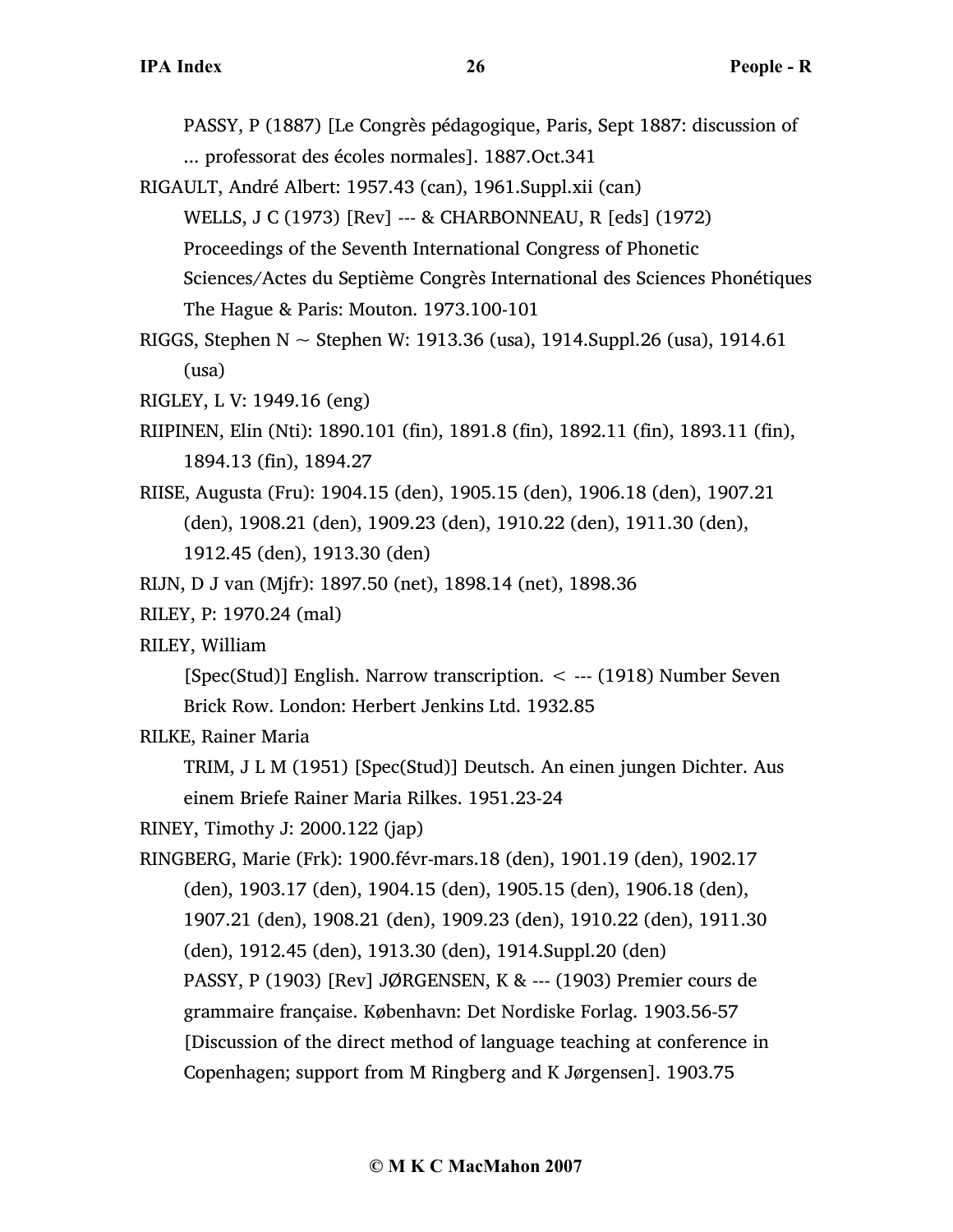[Course in Copenhagen on the direct method for teachers of French, run by Marie Ringberg and Kaja Jørgensen]. 1903.126 SIMONSEN, Elna (1903) Conférence de méthodologie [=report on the Ringberg-Jørgensen course, Copenhagen; see 1903.126]. 1903.135 JØRGENSEN, Kaja & --- (1904) La méthode directe [< introduction to a Course on the Methodology of Teaching French in Girls' Schools in Denmark]. 1904.37-41

PASSY, P (1905) [Rev] JØRGENSEN, K & --- (1905) Fransk Begynderbog for Pigeskolens højere Klasser. København: Gyldendalske Boghandel, Nordisk Forlag. 1905.70-71

[--- : appointed Chevalier des Palmes Académiques]. 1908.131

[--- : mother's death]. 1910.116

RINGENSON, C A (Dr): 1888.Oct.425/73 (swe), 1889.7 (swe), 1890.7 (swe),

1891.8 (swe), 1892.10 (swe)

- RINGENSON, Karin (Frk): 1905.133 (swe), 1906.20 (swe), 1907.22 (swe),
	- 1908.23 (swe), 1909.24 (swe), 1909.139
- RINIKER, R (Dr): 1902.24 (fra), 1903.4 (fra), 1903.48

RINNA, Maria L (Miss): 1955.49 (ita), 1955.Suppl.vi (ita)

RIOLO, Salvatore: 1990.ii.61 (ita), 1994.54 (ita), 1998.136 (ita), 2000.122 (ita)

RIOS, Ramon A: 1998.136 (arg)

RIPAULT, C (Capt): 1911.94 (fra), 1912.24 (fra), 1913.8 (fra), 1914.Suppl.3 (fra) RIPER: see VAN RIPER

RIPMAN: see RIPPMANN  $\sim$  RIPMAN

RIPPER, H J: 1953.25 (eng), 1954.43 (eng), 1955.Suppl.iv (eng), 1961.Suppl.v (eng), [death] 1967.45

RIPPMANN  $\sim$  RIPMAN, Walter (Prof) [From 1920, the spelling of the surname was changed to RIPMAN]: 1895.31 (eng), 1896.4 (eng), 1896.35, 1897.142 (eng), 1898.5 (eng), 1899.6 (eng), 1900.janv.7 (eng), 1900.86 (eng), 1901.7 (eng), 1902.7 (eng), 1903.7 (eng), 1904.7 (eng), 1905.6 (eng), 1906.8 (eng), 1907.9 (eng), 1908.9 (eng), 1909.10 (eng), 1909.139, 1910.5 (eng), 1911.12 (eng), 1912.25 (eng), 1913.10 (eng), 1914.Suppl.4 (eng), 1925.Suppl.11 (eng), 1930.11 (eng), 1932.13 (eng), 1934.28 (eng), 1936.34 (eng), 1938.30 (eng), 1944.12 (eng), [death] 1947.20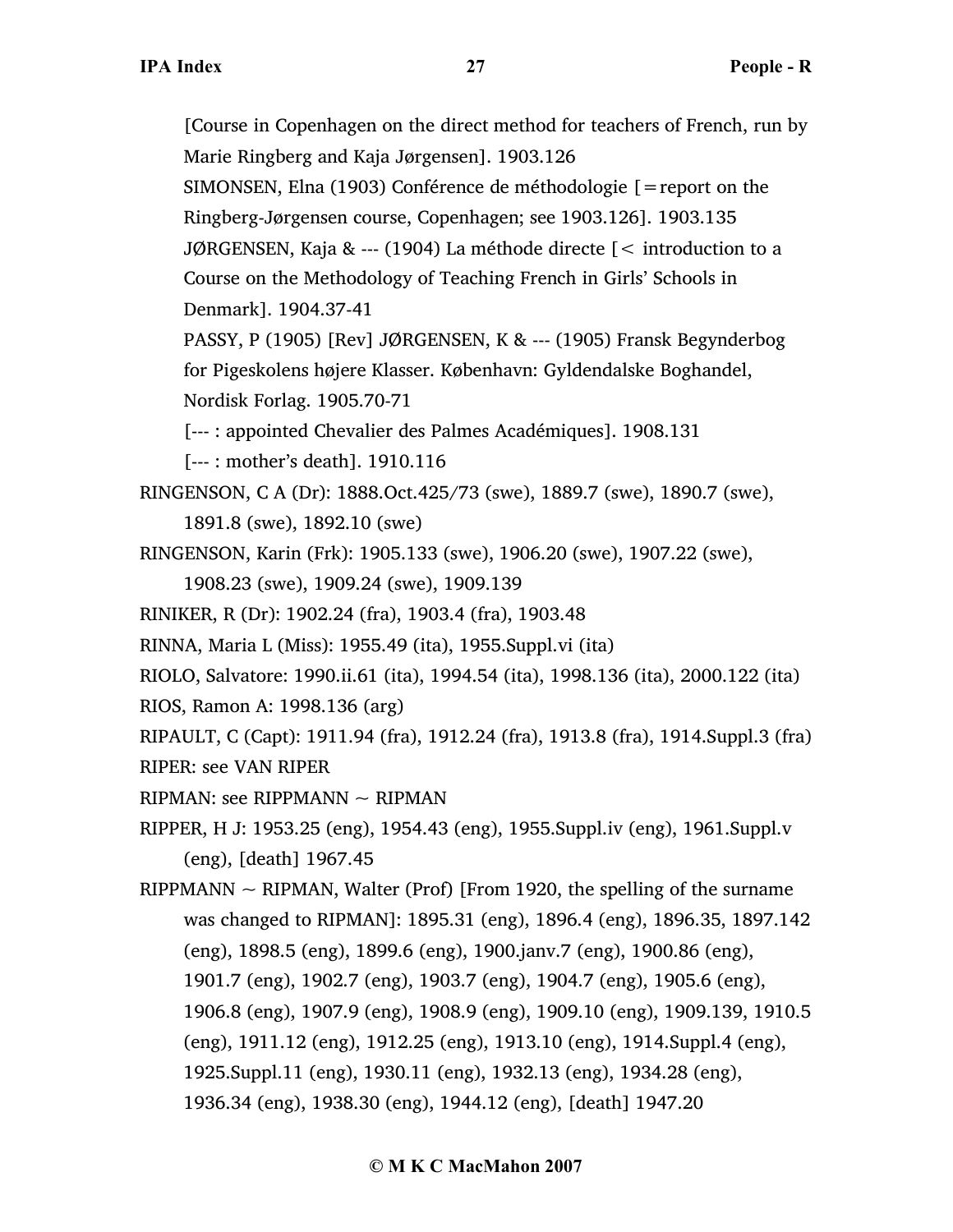Décisions officielles [... W Rippmann's English translation of W Viëtor's Kleine Phonetik and P Passy's work on the direct method of language teaching to be distributed]. 1899.2,36 HALTER, C (1899) [Rev] ALGE, S & --- (1898) Dent's First French Book. London: J M Dent & Co. 1899.58-59 HALTER, C (1899) [Rev] ALGE, S & --- (1898) Dent's Second French Book. London: J M Dent & Co. 1899.59 HALTER, C (1899) [Rev] --- & BUELL, W H (1898) French Daily Life; common words and common things, a guide for the student as well as the traveller, adapted from Dr R Kron's Le petit parisien. 1899.59 HALTER, C (1899) [Rev] --- (1898) Hints on Teaching French, with a running commentary to Dent's First and Second French Books. London: J M Dent & Sons Ltd. 1899.59-60 [Vacation course, Summer 1904: London, ... --- on methods of teaching modern languages]. 1904.80 [Vacation course, Summer 1905: London, ---]. 1905.fev-mars.37 [---: to prepare gramophone recordings of English, French and German]. 1905.37 [Vacation course, Summer 1905: London, --- ...]. 1905.75 [--- : marriage to Constance Brockwill]. 1905.89 [---: daughter's birth]. 1906.49 [Vacation course, Summer 1906: London, ---, DÖRR, F]. 1906.65 [Lecture on 'Phonetics in the classroom' by --- , Federated Council of London Non-Primary Teachers and the Modern Language Association, 16 May 1908]. 1908.105 JONES, D (1908) [Rev] --- (1908) Specimens of English: spoken, read, and recited. London: J M Dent & Sons Ltd. 1908.115-116 JONES, Arnold (1909) [Rev] --- (1908) The Sounds of English. Les sons du français. Deutsche Laute (Three Charts). London: J M Dent & Sons Ltd. 1909.104-105. Comm: D Jones

[Courses of lectures by --- for modern language teachers on English, French and German phonetics and methods of modern language teaching, Queen's College, London, 2, 16, 30 October, 13, 27 November 1909]. 1909.107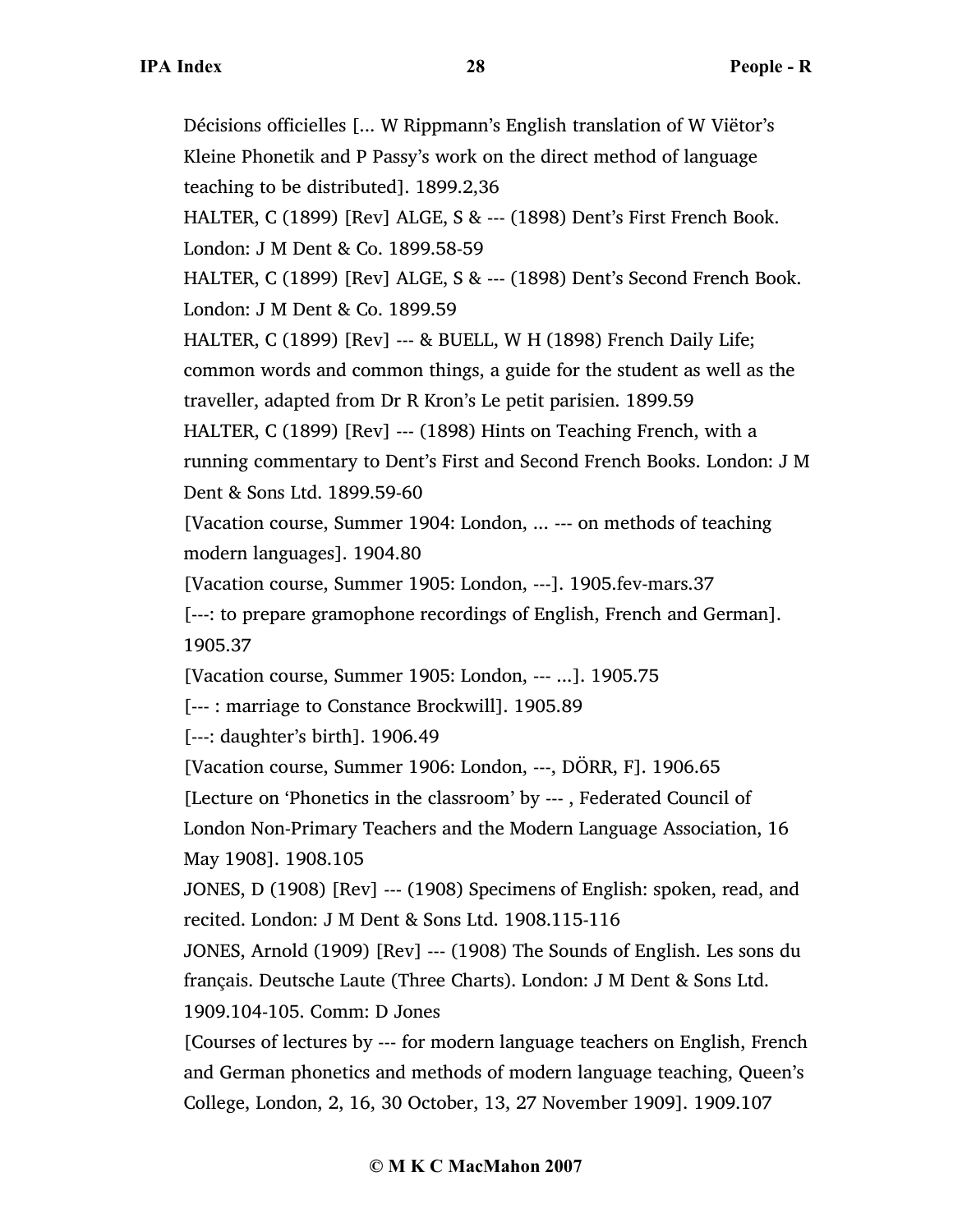[Election results]. 1910.32-33

JONES, D (1910) [Rev] --- (1909) Phonetic Section of Dent's New First French Book. London: J M Dent & Sons Ltd. 1910.48-49

[9th Annual Meeting of the North of England Education Conference,

Liverpool, January 1911; papers by W Rippmann and E J A Groves on 'The relation of phonetics to the teaching of English and modern languages']. 1911.55

[Discussion of 'phonetic spelling' at meeting of the English Association: JONES, D, ---, ARCHER, W, SKEAT, W W]. 1911.55

[Courses of lectures by --- for modern language teachers on English, French and German phonetics and methods of modern language teaching, Queen's College, London, 1, 15, 29 October, 12, 26 November 1910]. 1910.117

[Course of lectures by --- on phonetics and methods of modern language

teaching, Autumn 1911, Queen's College, London]. 1911.114

--- (1911) Standard English speech and script 1911.136-137

JONES, D (1911) [Rev] --- (1911) English Sounds. A book for English boys and girls. London: J M Dent & Sons Ltd. 1911.144

PASSY, P (1912) The Principles of the International Phonetic Association. 1912.Suppl.sept-oct.1-40

The Principles of the International Phonetic Association. 1912.Suppl.septoct.4

[Election results]. 1912.18-19

[---: resigns editorship of Modern Language Teaching]. 1912.65

[Election of Council; composition of present Council; Proposals: Honorary membership for BREUL, K; phonetic symbols to be printed on cards

(<MILLS-BAKER, F); articles in orthography in the mf; alphabet; deficit]. 1912.89-91

[Courses of lectures by --- on phonetics and methods of teaching modern languages, Queen's College, London, Autumn 1912]. 1912.110

[Course of lectures for modern language teachers, 18 October 1913

onwards, Queen's College, London]. 1913.100

[Election results]. 1914.18-19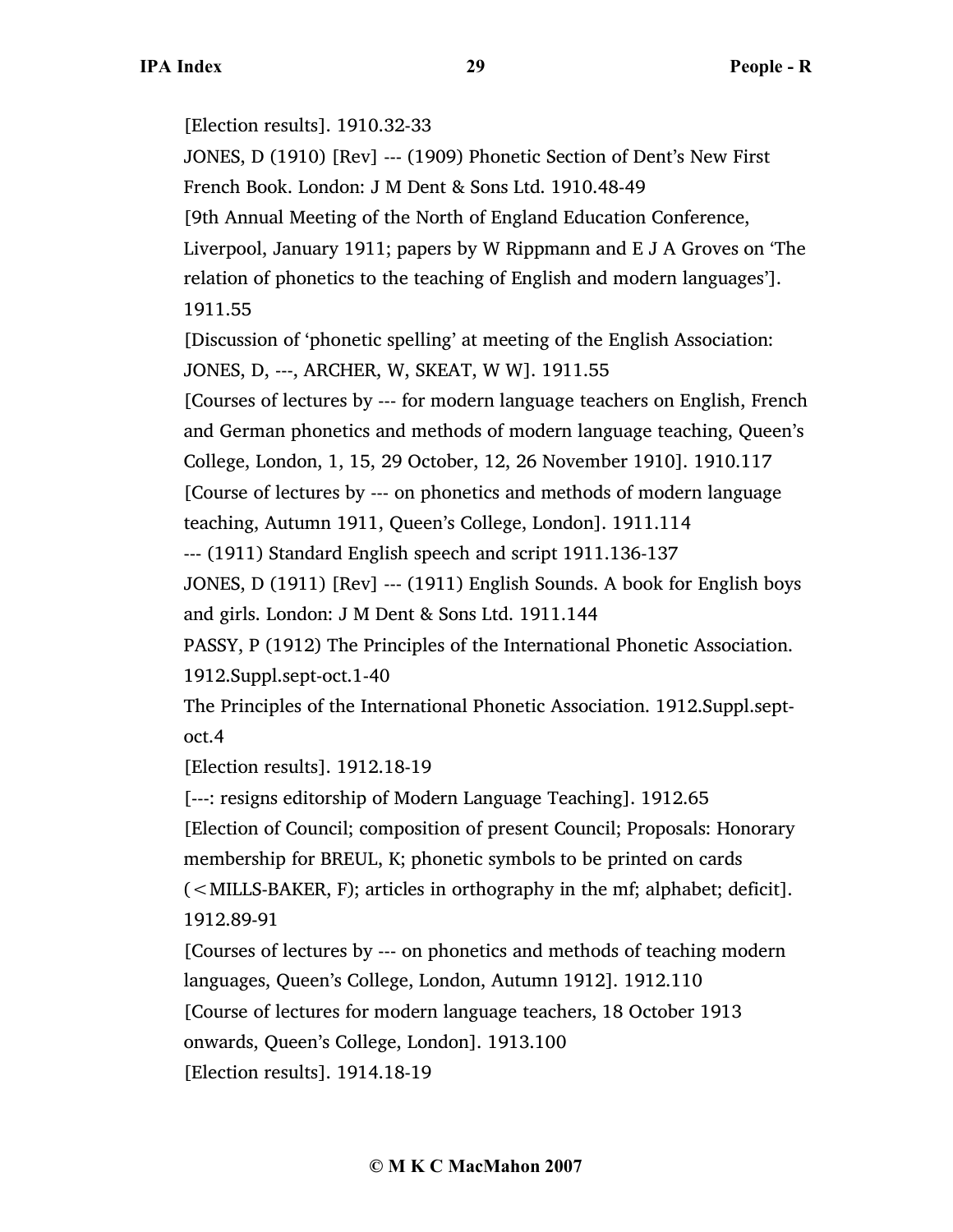WARD, I C (1923) [Spec(Stud)] Italiano. Una visita del re  $\leq$  --- A Rapid Italian Course 1923. Textes pour nos élèves 3. 1923.Suppl.juil-sept.xii-xiv BLANDFORD, F G (1923) [Rev] --- (1922) Good Speech; an introduction to English phonetics. London & Toronto: J M Dent & Sons Ltd. 1923.12-14 --- (1924) [Rev] DEWITT, M E (1924) Americanadian Euphonetic Notes which Aim to Promote Interest in the World-Accepted Form of our Spoken Word as a Bond between Traditional America of the Past and of the Present. New York: Published Privately. Reprint: The Musician June 1924. 1924.27

Décisions officielles  $[=(i)$  Council for 1928 as for 1927 (ii) D Jones to be Secretary of the IPA in succession to P Passy (iii) D Jones to represent the af at the 1st International Congress of Linguists (iv) New symbols adopted]. 1928.51-53

Décisions officielles  $[=(i)$  Council for 1928 as for 1927 (ii) D Jones to be Secretary of the IPA in succession to P Passy (iii) D Jones to represent the af at the 1st International Congress of Linguists (iv) New symbols adopted]. 1928.51-53

[Election results]. 1929.10-11

[Vacation course, Summer 1930: London, ... ---, phonetics]. 1930.41 [Election results]. 1931.17-18

ARMSTRONG, L E (1932) [Rev] --- (1931) English Phonetics: a revised version of The Sounds of Spoken English [1914]. London: J M Dent.

1932.40-41

[Election results]. 1933.17-18

JONES, D (1933) [Rev] --- (1932) A Pocket Dictionary of English rhymes.

London: J M Dent. 1933.31

[Election results]. 1935.19-20, 1937.janv-mars.81-82, 1939.17,37

JONES, D (1947) Walter Ripman [=obituary]. 1947.2-3

RISCHEL, Jørgen (Prof): 2000.122 (den), 2005.125 (den)

KOHLER, Klaus J (2000) The future of phonetics. [See also 2000.25-29 and 2000.31-36.]. 2000.1-24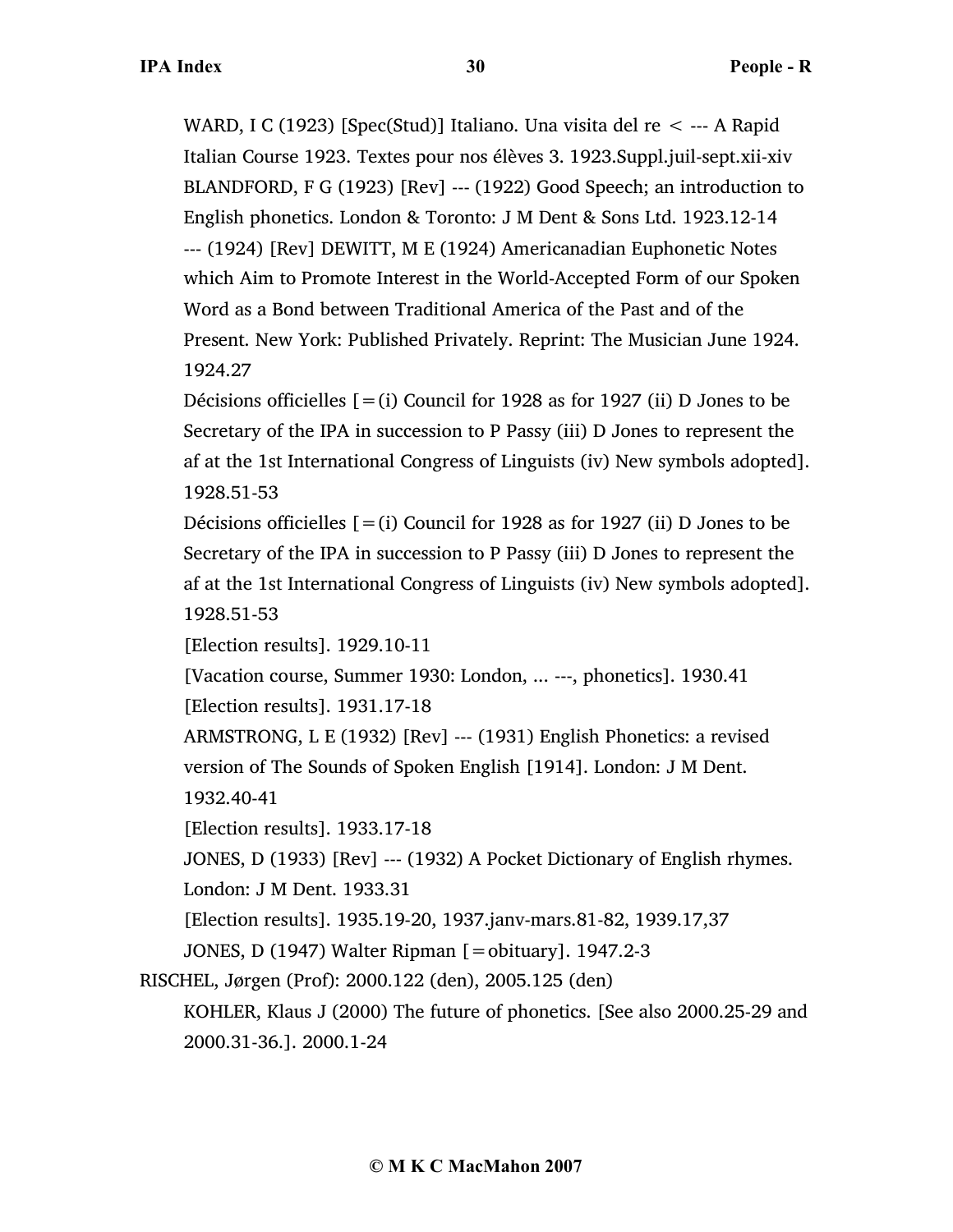BALL, Martin J (2002) [Rev] GRØNNUM, Nina & --- (eds). To Honour Eli Fischer-Jørgensen (Travaux du Cercle Linguistique de Copenhagen, Vol XXXI). Copenhagen: C A Reitzel. 2001. 2002.79-81

RISSLER, [ ]

[Elections to the Conseil Supérieur de l'Instruction Publique de France.] 1888.May.208/40

RITCHIE, A G (Miss): 1911.64 (irl), 1912.31 (irl), 1913.15 (irl)

RITSCHEL, August: 1894.7 (auh), 1895.8 (auh), 1896.10 (auh), 1897.26 (auh), 1898.12 (auh), 1898.130 (auh), 1899.13 (auh), 1900.janv.15 (auh), 1901.15 (auh), 1902.13 (auh), 1903.13 (auh), 1904.12 (auh), 1905.12 (auh), 1906.15 (auh), 1907.17 (auh), 1908.17 (auh), 1909.18 (auh), [death] 1909.95

--- (1894) [Q&A (A): means of correcting aspiration of French plosives by German and Scandinavian speakers.] 1894.91-92

--- (1896) [Spec] Patois allemand de l'Egerland (Bohème). StJ. 1896.112. Corr: 1896.146

--- (1896) [Spec] Tchècoslave. StJ. 1896.113

--- (1896) [Spec] Tchèque vulgaire des environs de Prague. StJ. 1896.113. Corr: 1896.146

POUILLOT, P (1901) [Rev] --- (1900) La pratique de la grammaire selon la méthode psychologique. 1901.74-75

TUTTLE, E H (1902) [Rev] --- (1902) Ein Versuch methodischer Einführung in die französische Aussprache. Zeitschrift für das Realschulwesen XXII, 11, 641-660. 1902.83-84. Corr: 1902.123, 1904.154

RITTER, John T: 2000.122 (usa)

- RITTER, Leo: 1908.121 (ger), 1909.16 (ger), 1910.16 (ger), 1911.24 (ger), 1912.38 (ger), 1913.23 (ger), 1913.111
- RITZAU, E (Frk): 1896.34 (fra), 1896.188 (den), 1897.28 (den), 1898.15 (den), 1899.16 (den)

RIVARD, [ ]: 1902.113 (can), 1903.21 (can), 1904.19 (can), 1905.19 (can), 1906.23 (can), 1907.26 (can), 1908.26 (can), 1909.28 (can), 1910.27 (can), 1911.35 (can), 1912.52 (can), 1913.37 (can), 1914.Suppl.27 (can)

RIVERA: see MEDINA RIVERA; OJEDA RIVERA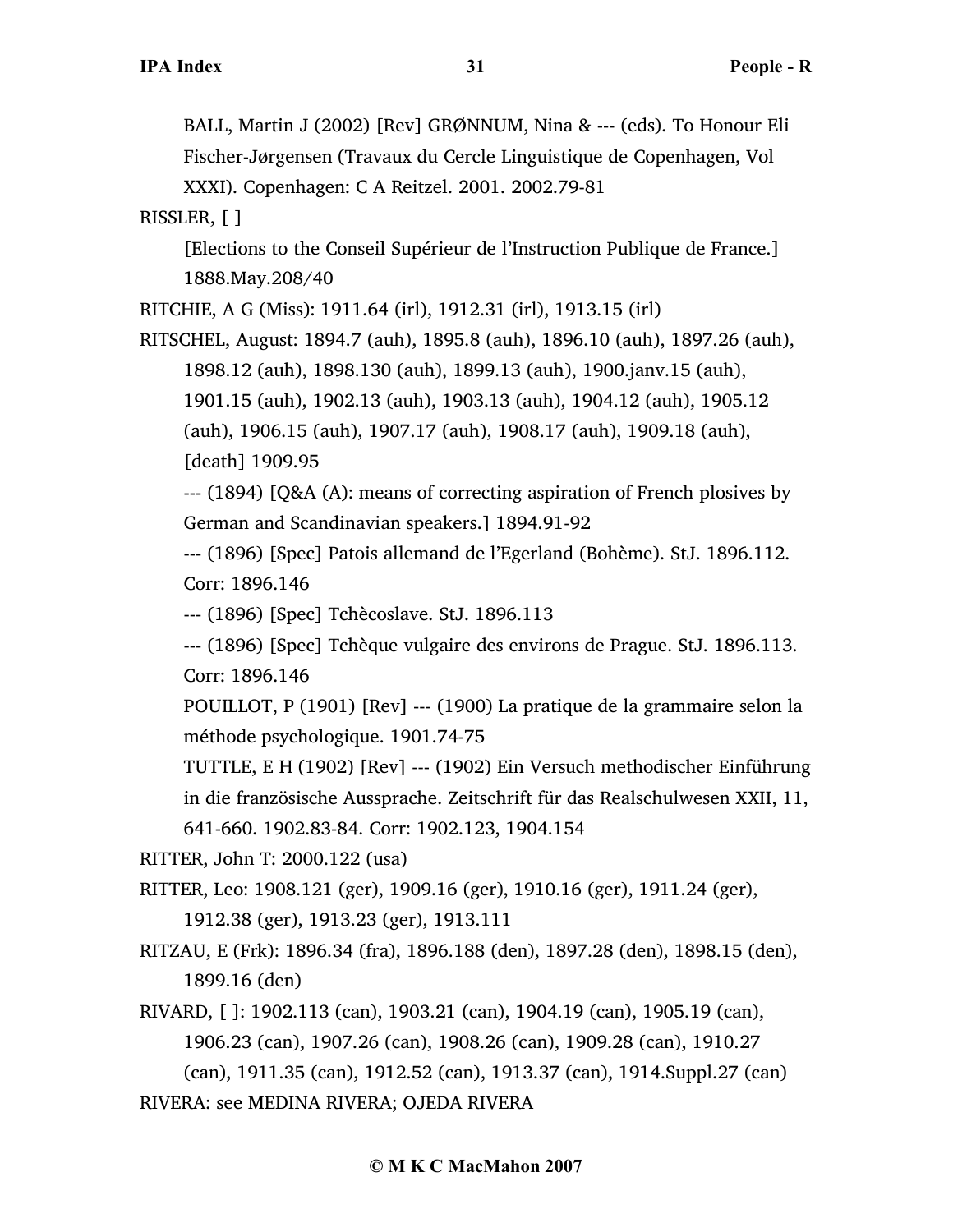RIVETTA, Pietro Silvio (Prof): 1914.Suppl.1 (ita), 1925.Suppl.1 (ita)

--- (1913) [Spec] Japanese (Tokyo colloquial). NWS. 1913.59

--- (1913) [Spec] Venetian dialect. NWS. 1913.103-104

[Election results]. 1914.18-19

--- (1914) [Spec] Italian (Pure Roman) ['well-educated pure Roman people, ie those of Roman parentage and education']. NWS. 1914.55

--- (1914) [Spec] Common dialect of Rome ['popular speech of the city of Rome (not however that of the Jews), as distinguished from the speech of the environs, of the Trastevere and of San Lorenzo']. NWS. 1914.55-56

--- (1914) [Spec] Common dialect of Naples. NWS. 1914.73

--- (1914) [Spec] Common dialect of Turin (Torino). NWS. 1914.74-74 RIVIERRE, Jean-Claude

HAUDRICOURT, A (1968) Des langues mélanésiennes à tons en Nouvelle Calédonie [incl NWS for Paacĩ and Unja; inf= --- ]. 1968.7-9

ROACH, Eleanor A (Dr): 1972.Suppl.16 (usa), 1975.Suppl.21 (usa)

ROACH, Helen

ROACH, Peter, --- , DEW, Andrea, ROWLANDS, Paul (1990) Phonetic analysis and the automatic segmentation and labeling of speech sounds. 1990.July.15-21

ROACH, Peter J (Prof): 1968.43 (eng), 1969.55 (eng), 1972.Suppl.13 (eng), 1975.Suppl.17 (eng), 1978.Suppl.18 (eng), 1981.Suppl.18 (eng), 1990.ii.61 (eng), 1994.54 (eng), 1998.136 (eng), 2000.122 (eng), 2005.128 (eng)

(1989) Council (1989) Council (1989). 1989.Dec.ifc

Council elections [=results]. 1985.5

(1986) Council (1987). 1986.ifc

(1987-1988) Council (1987-1988) 1987.July.ifc, 1987.Dec.ifc,

1988.July.ifc, 1988.Dec.ifc

(1989) Council (1989). 1989.July.ifc

(1990) Council (1989). 1990.July.ifc

--- (1990) Association business and announcements [=Council election

results]. 1990.Dec.72

(1990) Council (1990). 1990.Dec.ifc

(1991) Council. 1991.June.ifc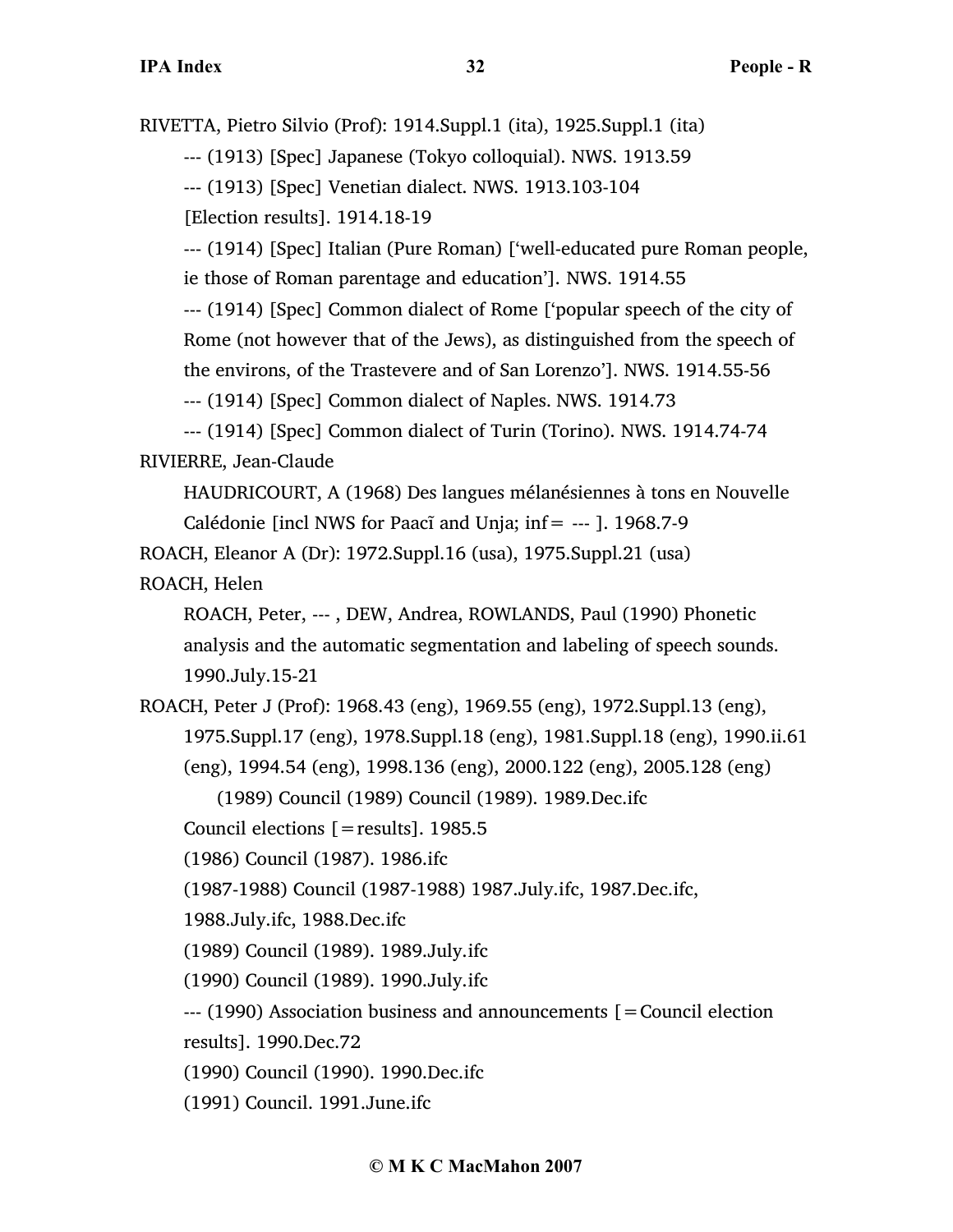(1992) Council. 1992.ifc

Association News [... resignation of --- as Secretary; --- to continue as Treasurer with assistance from Cynthia Foster (Assistant Treasurer)]. 1992.78-79

(1999-2003) Council. 2000.June & Dec.prelim matter

(1999-2003) Council. 2001.Dec.prelim matter

(1999-2003) Council. 2002.June & Dec.prelim matter

(1999-2003) Council. 2003.June & Dec.prelim matter

(2003-207) Council. 2004.June:prelim matter, 2004.Dec.prelim matter,

2005.June.prelim matter, 2005.Dec.prelim matter, 2006.June.prelim matter, 2006.Dec. prelim matter

Journal of the International Phonetic Association. [Editorial personnel.] 1990.July.[ifc and [i]]

Journal of the International Phonetic Association. [Editorial personnel.] 1991.June.[i]

Journal of the International Phonetic Association. [Editorial personnel.] 1991.Dec.[i]

Journal of the International Phonetic Association. [Editorial personnel.] 1992.[i]

Editorial board/team: 1995.June.prelim matter, 1995.Dec.prelim matter, 1996.June.prelim matter, 1996.Dec.prelim matter, 1997.prelim matter, 1998.prelim matter, 1999.June.prelim matter, 1999.Dec.prelim matter, 2000.prelim matter, 2001.June.prelim matter, 2002.June.prelim matter, 2002.Dec.prelim matter, 2003.June.prelim matter, 2003.Dec.prelim matter, 2004.June.prelim matter, 2004.Dec.prelim matter, 2005.June.prelim matter, 2005.Dec.prelim matter, 2006.June.prelim matter, 2006.Dec.prelim matter

--- (1973) Glottalization of  $/p$ ,  $/t/$ ,  $/k/$  and  $/t/$  - a re-examination. 1973.10-21

--- (1979) Laryngeal-oral coarticulation in glottalized English plosives. 1979.2-6

--- (1979) [Rev] FRY, D B (1976) Acoustic Phonetics. Cambridge: Cambridge UniversityPress. 1979.80-81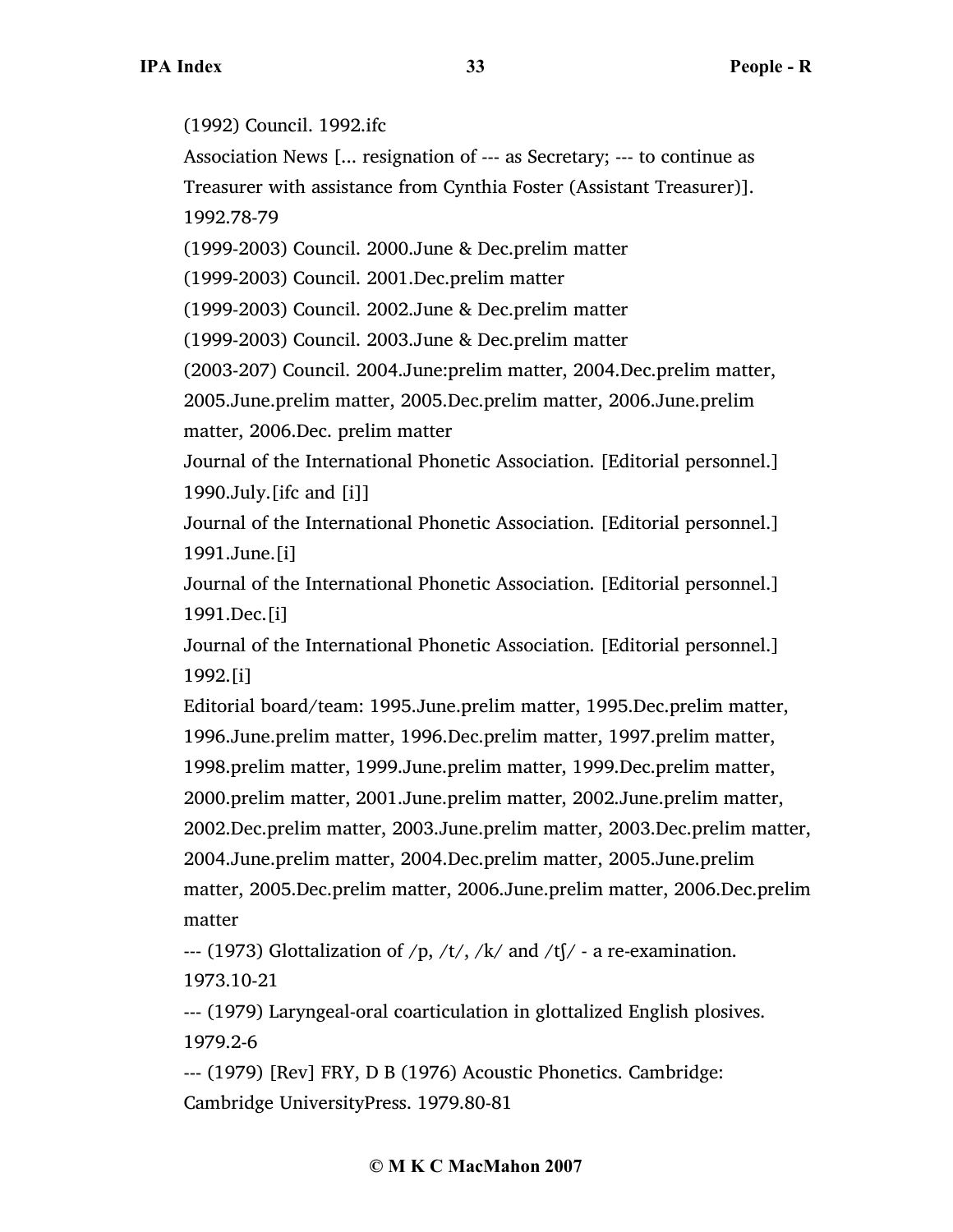LEWIS, J W (1983) [Rev] --- (1983) English Phonetics & Phonology (With Tape Units 2-20). London: Cambridge University Press. 1983.97-102 LADEFOGED, Peter & --- (1986) Revising the International Phonetic Alphabet: A plan. 1986.22-29

MOFTAH, Abdelfattah & --- (1988) Language recognition from distorted speech: Comparison of techniques. 1988.50-52

ESLING, John H (1989) [Rev] --- (1983/1984) English Phonetics and Phonology: A Practical Course. Cambridge: Cambridge University Press. 1989.105

--- (1989) Report on the 1989 Kiel Convention, International Phonetic Association. 1989.67-80. Corr: 1990.July.[54]

--- , ROACH, Helen, DEW, Andrea, ROWLANDS, Paul (1990) Phonetic analysis and the automatic segmentation and labeling of speech sounds. 1990.July.15-21

CID URIBE, Miriam & --- (1990) Spanish intonation: design and implementation of a machine-readable corpus. 1990.Dec.1-8. Corr: 1991.June.[iv]

Association Business: Business meeting, 22 August 1991, Aix-en-Provence [... retiral of --- as Secretary]. 1991.55-56

---, KNOWLES, Gerry, VARADI, Tamas, ARNFIELD, Simon (1993) MARSEC: A machine-readable spoken English corpus. 1993.47-53

STROMBERG, Karen & --- (1993) The representation of stress-patterns in pronunciation dictionaries: 'morse-code' vs orthographic marking. 1993.53- 58

CRUTTENDEN, Alan (1997) [Rev] JONES, D. 1997. English Pronouncing Dictionary. 15th edition. Edited by --- and James Hartman. Cambridge: Cambridge University Press. 1997.81-86

--- , STIBBARD, Richard, OSBORNE, Jane, ARNFIELD, Simon & SETTER, Jane (1998) Transcription of prosodic and paralinguistic features of emotional speech. 1998.83-94

New Life Memberships. 2000.108

DETERDING, David (2002) [Rev] --- (2001). Phonetics. Oxford: Oxford University Press. 2001. 2002.223-224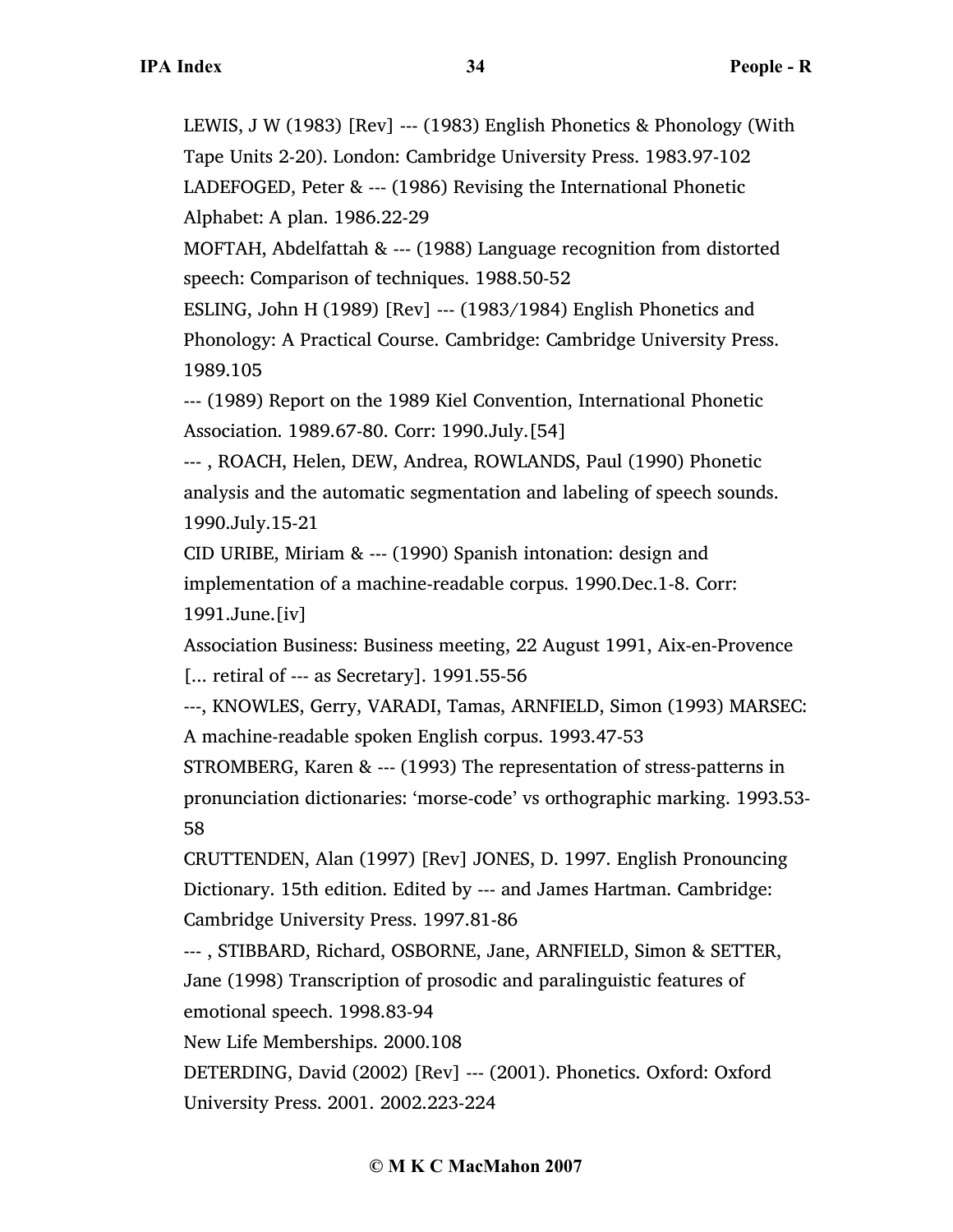--- (2004) British English: Received Pronunciation. NWS [inf= female, born 1953]. 2004.239-245

ROBB, Vera (Miss): 1955.23 (usa), 1955.Suppl.ix (usa)

ROBERSON, [ ] (Miss): 1905.26 (eng), 1906.8 (eng), 1907.9 (eng), 1908.9 (eng), 1909.10 (eng)

ROBERT, [ ] (Mlle)

--- (1902) [Spec] Patois du Chambon de Tence, Haute Loire. StJ. 1902.50 ROBERT, C M

[Rev] STORM, J F B (1888) Fransche Spreekoefeningen tot gelijktidige beoefening van de spraakkunst en de gesproken taal. Groningen: J B Wolters. 1888.Oct.428/76

ROBERT, Frank Richard

PEREIRA, J M A (1909) [Rev] --- (1906) First Spanish Book (Primer Libro de la Lengua Castellana). London: J M Dent & Sons Ltd. 1909.83-85

ROBERT, J A (Prof): 1896.84 (can), 1897.34 (can), 1897.52

ROBERTON, J D: 1937.32 (sco), 1938.32 (sco), [death] 1947.20

ROBERTS, C Betton: 1908.15 (ger), 1908.92 (eng), 1909.10 (eng), 1910.9 (eng),

1910.167 (eng), 1911.17 (eng), 1912.31 (eng), 1913.15 (eng)

ROBERTS, E G: 1947.20 (wal)

ROBERTS, J V: 1949.10 (nir)

ROBERTS, Joh G: 1902.130 (ger), 1903.11 (ger), 1903.30

ROBERTS, M D (Miss): 1911.163 (eng), 1912.31 (eng), 1913.15 (eng)

ROBERTS, Thomas T: 1910.32 (aus), 1911.39 (aus), 1912.55 (aus), 1913.42

(aus), 1914.Suppl.32 (aus)

ROBERTSON, A E: 1925.Suppl.11 (eng)

ROBERTSON, E A: 1905.21 (eng), 1906.8 (eng), 1907.9 (eng), 1908.10 (eng), 1909.10 (eng), 1910.10 (eng), 1911.17 (eng), 1912.31 (eng), 1913.15 (eng), 1914.Suppl.9 (eng)

ROBERTSON, Mysie E I (Dr Miss): 1930.13 (eng), 1932.15 (eng), 1934.31 (eng), 1935.20 (eng), 1936.36 (eng), 1938.32 (eng), 1941.28 (eng), [death] 1943.29

ROBERTSON, W S: 1925.Suppl.11 (eng), 1928.84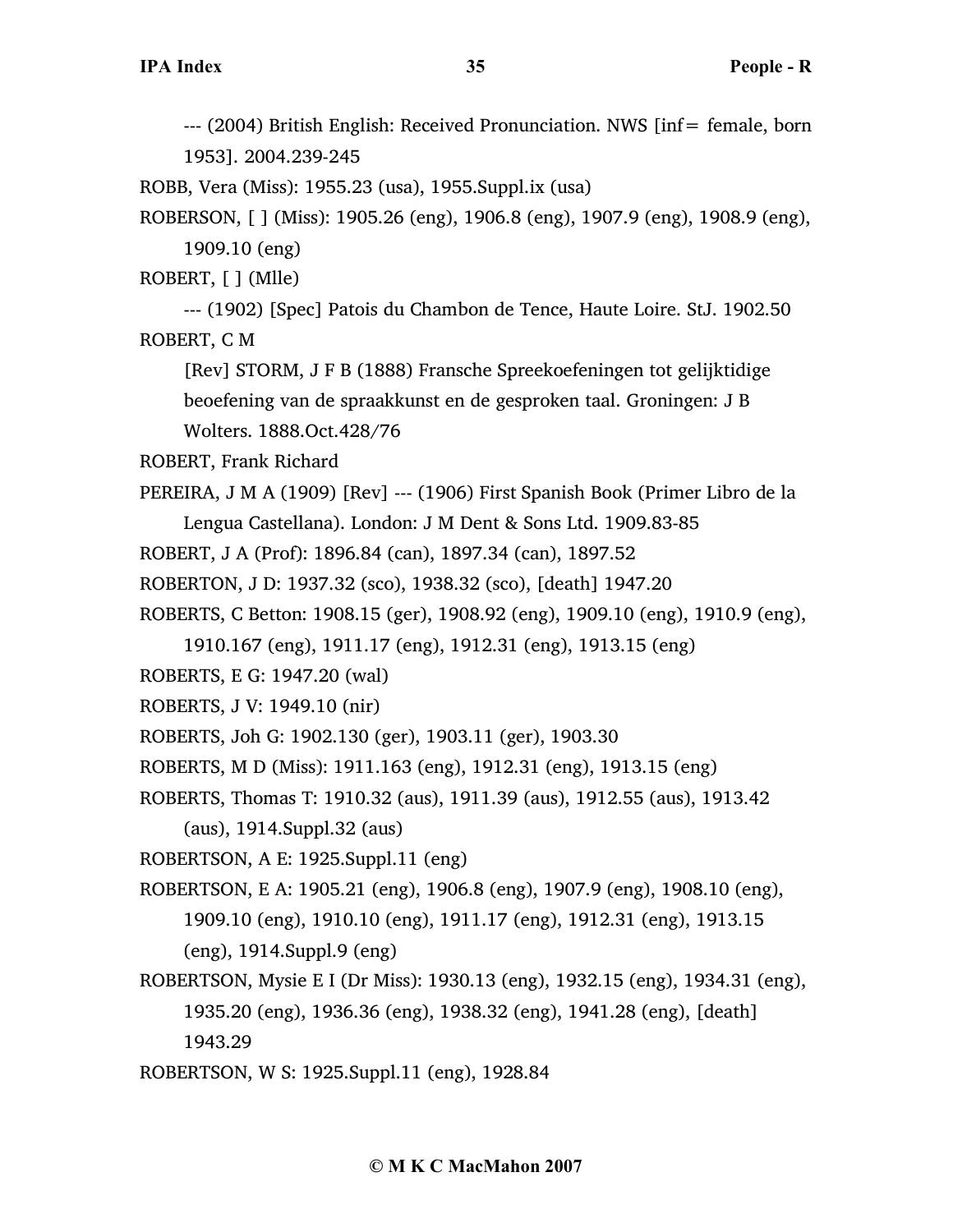ROBIJNS, Joh W: 1906.16 (net), 1907.19 (net), 1908.19 (net), 1909.20 (net), 1910.20 (net)

ROBINS, Robert Henry (Prof)

--- (1955) [Rev] PIKE, K L (1954) Language: in Relation to a Unified Theory of the Structure of Human Behavior. Part I (Prelim ed). Glendale,

California: Summer Institute of Linguistics. 1955.34-36

--- (1956) [Rev] PIKE, K L (1955) Language: in Relation to a Unified

Theory of the Structure of Human Behavior. Part II (Chaps 8-10). Glendale,

```
California: Summer Institute of Linguistics. 1956.38-40
```
- ROBINSON, A Bristow: 1904.105 (eng), 1905.6 (eng), 1906.8 (eng), 1907.9 (eng), 1907.34
- ROBINSON, C G: 1964.37 (wal), 1967.22 (wal)
- ROBINSON, F (Rev): 1958.39 (eng), 1961.Suppl.v (eng), 1962.21
- ROBLES HERRERÀ J, Ramon: 1899.81 (spa), 1900.janv.16 (spa), 1900.févrmars.19, 1901.17 (spa), 1902.15 (spa), 1903.15 (spa), 1903.48
- ROBLES, Guillermo: 1896.212 (chl), 1897.35 (chl), 1898.22 (chl)
- ROBLES, Rodriguez Ramon: 1901.17 (spa), 1902.15 (spa), 1903.15 (spa), 1903.48
- ROBSON, Bessie  $\sim$  Bertha: see ROBSON, E H A  $\sim$  Bessie
- ROBSON, Elizabeth Hunter Auld  $\sim$  Bessie  $\sim$  Bertha (Miss): 1903.82 (sco),
	- 1904.4 (sco), 1905.4 (sco), 1906.5 (sco), 1907.5 (sco), 1908.5 (sco),
	- 1909.5 (sco), 1910.5 (sco), 1911.12 (sco), 1911.192 (fra), 1912.22 (fra),
	- 1912.135 (sco), 1913.10 (sco), 1914.Suppl.4 (sco), 1925.Suppl.11 (sco),
	- 1928.84 (sco), 1930.11 (sco), 1932.13 (sco), 1934.28 (sco), 1935.58 (sco),
	- 1936.34 (sco), 1938.30 (sco), [death] 1939.58
	- --- : IPA exam results: German, 1911.160; French, 1912.115

PASSY, P (1905) Cours de vacances  $[$  = details of course at Edinburgh]. 1905.109-110

- [---: appointment, Edinburgh]. 1907.101
- [Election results]. 1908.29-30

--- (1908) [Rev] SHINDLER, R (1908) Echo of Spoken English. First Part: Children's Talk. Phonetic Transcription by Herbert Smith. Marburg: N G Elwert. 1908.36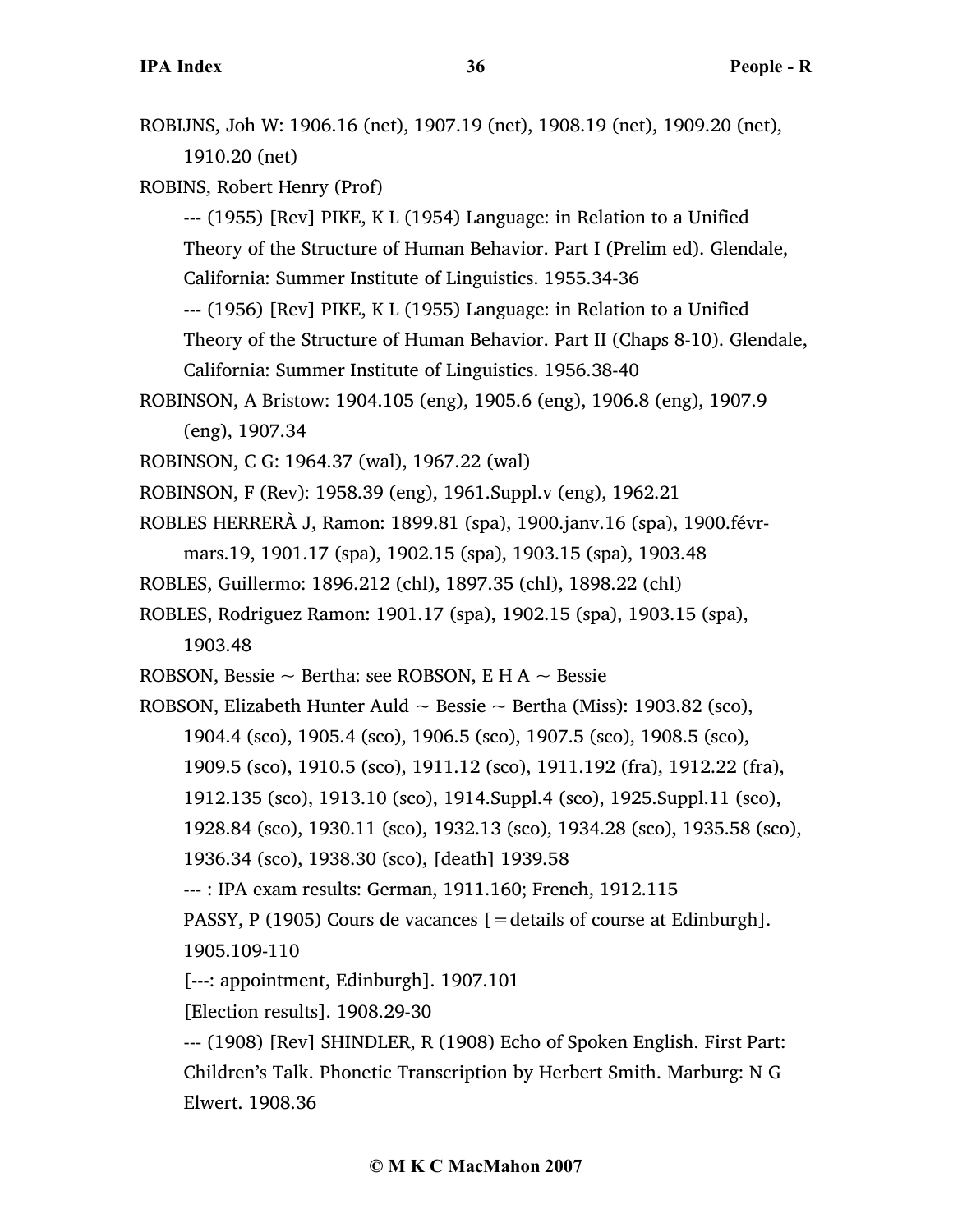--- (1908) [Rev] SAVORY, D L (1907) Rivington's Direct Method.

Elementary German Texts: Das Gespensterschiff & Die Geschichte des

jungern Herrn Anton. London: Rivington's. 1908.46-47

[--- : lectures on phonetics, Aix-la-Chapelle]. 1908.83

[Vacation course, Easter 1908: Convent of St Ursula, Aix-la-Chapelle, --- ]. 1908.83

PASSY, P (1909) Avis de nos conseillers  $[=(i)$  DJ proposed as Assistant Secretary of the af (ii) 'scientific supplement' proposed (iii) future of Partie des élèves (iv) phonetics exams (v) advanced certificate (vi) alphabet]. 1909.44-47, 74-76, 77-79, 97-101

[Membership of Council 1908]. Exposé des Principes (1908). 1908.Suppl.2- 3

[--- : appointed Officier d'Académie [France]]. 1910.116,161

[--- : appointed 'officier d'académie'. 1910.161

--- (1911) [Spec] Scotch dialect. A Scotch counting out rhyme. 1911.84

--- & RIACH, E R (1911) [Spec] English (Scotch pronunciation). The Woodman and His Axe. 1911.183

--- (1923) [Objection to phonetic orthography]. 1923.16

DAVIES, H M (1930) [Rev] --- (1929) How Shall We Train the Teacher of Modern Languages? A textbook on modern language method for use in training colleges, and for all interested in the study and teaching of modern languages. Cambridge: W Heffer & Sons Ltd. 1930.32-34 PASSY, P (1931) [Rev] SCHMIDT, H & TISSEDRE, J (1931) Classroom French, adapted from the 4th German edition [of Französische

Unterrichtssprache], for use in English-speaking schools by E H A Robson. Cambridge: W Heffer & Sons. 1931.45

GRANT, W & ROBSON, E H A (1932) Unstressed i in English as spoken in Scotland [ = pronunciation of CANDIED, CANDID, HANDED]. 1932.81 [death]. 1939.52

ROBSON, William H: 1960.39 (eng), 1961.Suppl.v (eng), 1961.49 (irq), 1962.40 (nor), 1972.Suppl.8 (nor), 1975.Suppl.12 (nor), 1978.Suppl.13 (nor), 1981.Suppl.13 (nor), 1990.ii.61 (nor), 1994.54 (nor), 1998.136 (nor)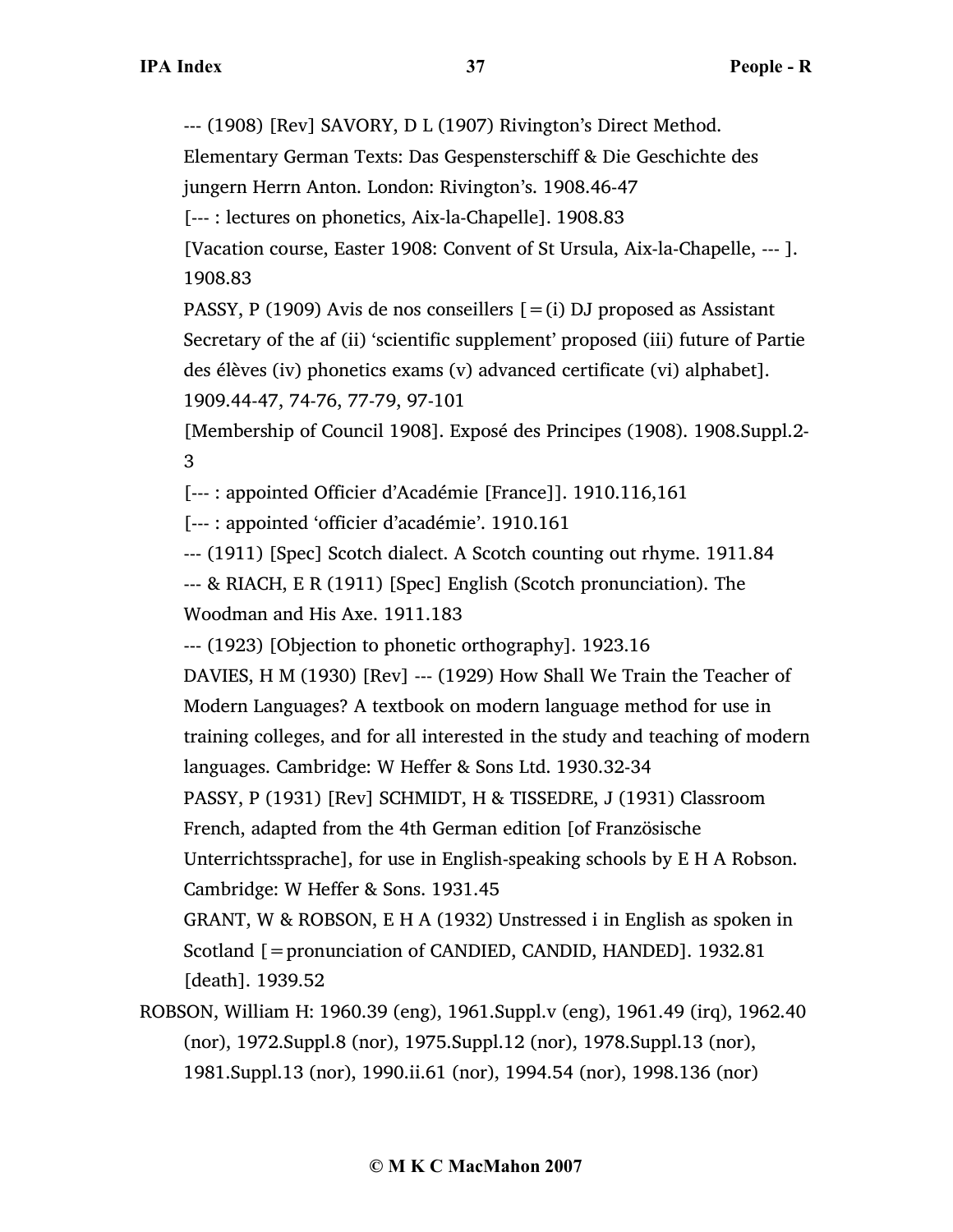ROCA, Iggy M (Prof): 1994.54 (eng), 1998.136 (eng), 2000.122 (eng), 2005.128 (eng)

DETERDING, David (2002) [Rev] --- & JOHNSON, Wyn (1999). A Course in Phonology. Oxford: Blackwell. 2002.233-236

ROCCA, Paulina: 2005.125 (brz)

ROCCO, M (Miss): 1955.49 (ita), 1955.Suppl.vi (ita)

ROCHE: see MAZÉ DE LA ROCHE

ROCHET, Bernard L

NEAREY, Terrance M & --- (1994) Effects of place of articulation and vowel context on VOT production and perception for French and English stops

[inf= 10 Canadian English speakers, 8 European French speakers]. 1994.1- 19(i)

ROCKEY, Denys

ABBERTON, E (1974) [Rev] --- (1973) Phonetic Lexicon. London, New York, Rheine: Heyden and Son Ltd. 1974.56-58

ROCKWELL, P E (Miss): 1912.133 (usa), 1913.36 (usa), 1914.Suppl.26 (usa) ROCKWOOD, [ ]: 1909.3 (fra), 1910.4 (fra), 1910.144

RODD, Jill

LEWIS, J W (1975) [Rev] COLLINS, B, DEN HOLLANDER, S P & --- (1973) Accepted English Pronunciation. Vaassen: Uitgeverij Van Walraven BV. 1975.98-101

RODEN, [ ] von (Dr)

PASSY, P (1893) Zeugnisse!  $\mathcal{F}$  = use of phonetic transcription; reaction to views of Dr Tanger]. 1893.133-134. See also KLINGHARDT, H 1892.106- 107

RODGER, W: 1896.4 (eng)

RODHE,  $E \sim G$  Emil (Dr): 1887. Dec. 405 (swe), 1888. janv. 27/3 (swe), 1889. 7 (swe), 1890.7 (swe), 1891.8 (swe), 1892.10 (swe), 1892.42, 1893.41 (swe), 1894.11 (swe), 1894.27, 1895.12 (swe), 1896.15 (swe), 1897.31 (swe), 1898.18 (swe), 1899.19 (swe), 1900.janv.19 (swe), 1901.20 (swe), 1902.19 (swe), 1903.19 (swe), 1903.30 (swe), 1904.16 (swe), 1904.60 [Result of Council elections (1891).] 1891.10-11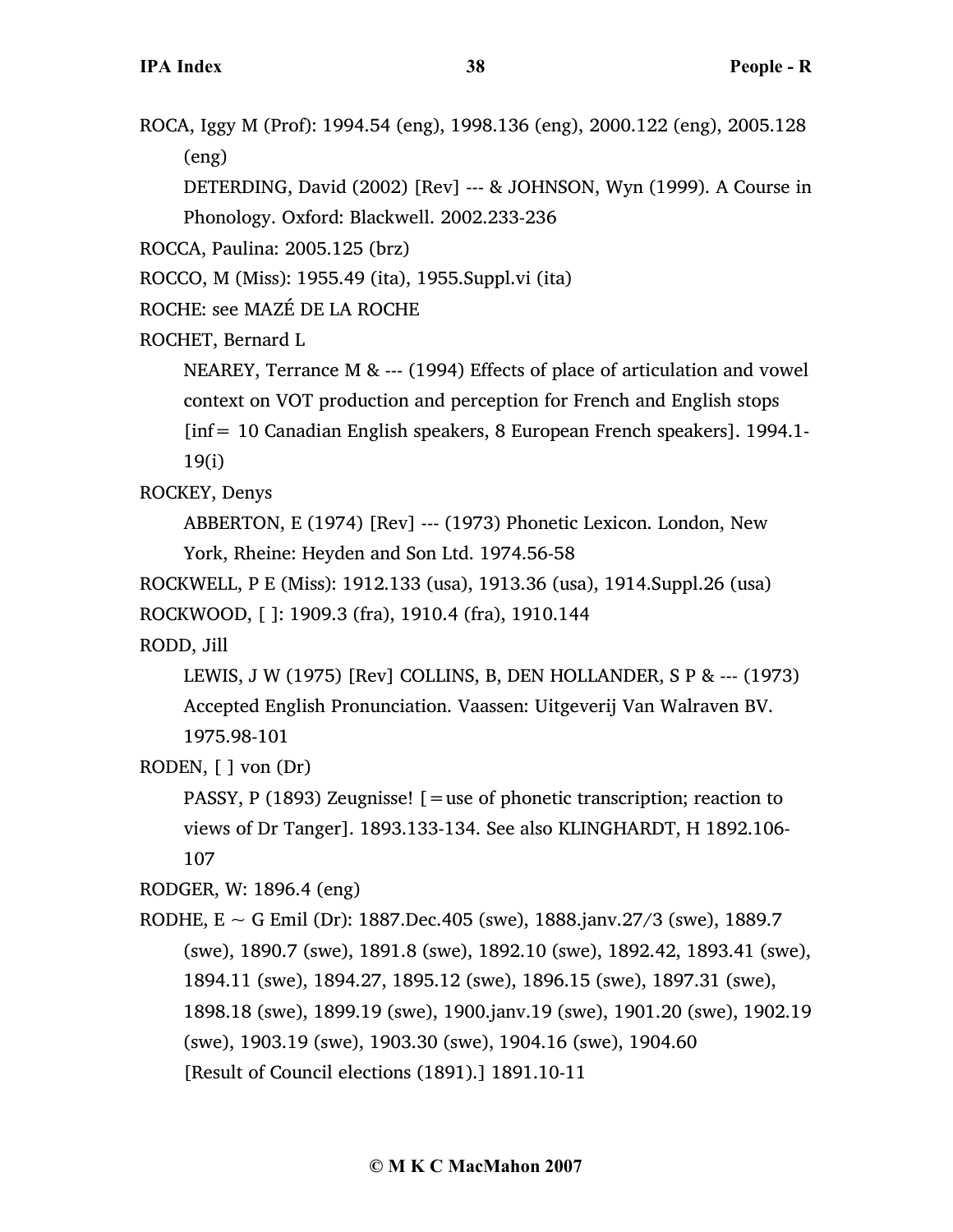JONES, D (1907) [Rev] FUHRKEN, G E (1907) Phonetic Transcription of Jespersen, O & Rodhe, G E: Engelsk Läsebok för Realskolan. Stockholm. 1907.117-118

- RODRIGUES, J Antonio: 1892.117 (por), 1893.8 (por), 1894.9 (por), 1895.9 (por), 1896.11 (por), 1896.35, 1897.52, 1897.27
- RODRIGUES, José Maria (Dr): 1896.147 (por), 1897.27 (por), 1897.52
- RODRIGUEZ ACOSTA, M: 1931.57 (cub), 1932.23 (cub), 1933.87 (cub), 1934.38 (cub), 1936.43 (cub)
- RODRIGUEZ, Cristina (Miss): 1981.41 (arg), 1981.Suppl.2 (arg)
- RODRIGUEZ, J (Rev): 1949.9 (eng)
- RODRIGUEZ, Pamela H (Mrs): 1980.82 (ven), 1981.Suppl.24 (ven)
- RODRIGUEZ, R L: 1930.20 (arg), 1932.23 (arg), 1934.38 (arg)
- RODRIGUEZ, Rufino A
	- SCOTT, N C (1938) [Spec] Tagalog [Sariaya, Tayabas, Philippines; inf=  $-$
	- ]. NWS. 1938.46-47
- ROE, Philip: 1990.ii.61 (eng)
- RÖDER, A W: 1914.39 (ger)
- RÖHNSCH, [ ]: 1900.126 (fra), 1901.4 (fra), 1901.106
- RÖHR, O: 1904.158 (ger), 1905.10 (ger)
- RÖLL, K
- --- (1906) [Spec] Patois allemand de l'Egerland, Bohème. Sol; StJ. 1906.68; 1906.91
- RÖMER, [ ] (Dr): 1899.11 (ger), 1900.janv.12 (ger), 1901.13 (ger), 1902.11 (ger), 1903.11 (ger), 1904.10 (ger), 1904.60
- RØMER, [ ] (Frk): 1899.34 (fra), 1899.66 (fra), 1900.janv.5 (fra), 1900.102 (den), 1901.19 (den), 1902.17 (den), 1903.17 (den)
- RÖMERMANN, [ ]: 1901.69 (fra), 1902.5 (fra), 1902.51
- ROENGPITYA, Rungpat (Dr): 2000.122 (usa), 2005.128 (tha)
- RØNNING, Anna (Frk): 1888.Feb.73/9 (nor), 1889.7 (nor), 1889.66
- RÖSCHEL, T (Frl): 1911.131 (eng), 1912.31 (eng), 1913.15 (eng), 1914.Suppl.9 (eng)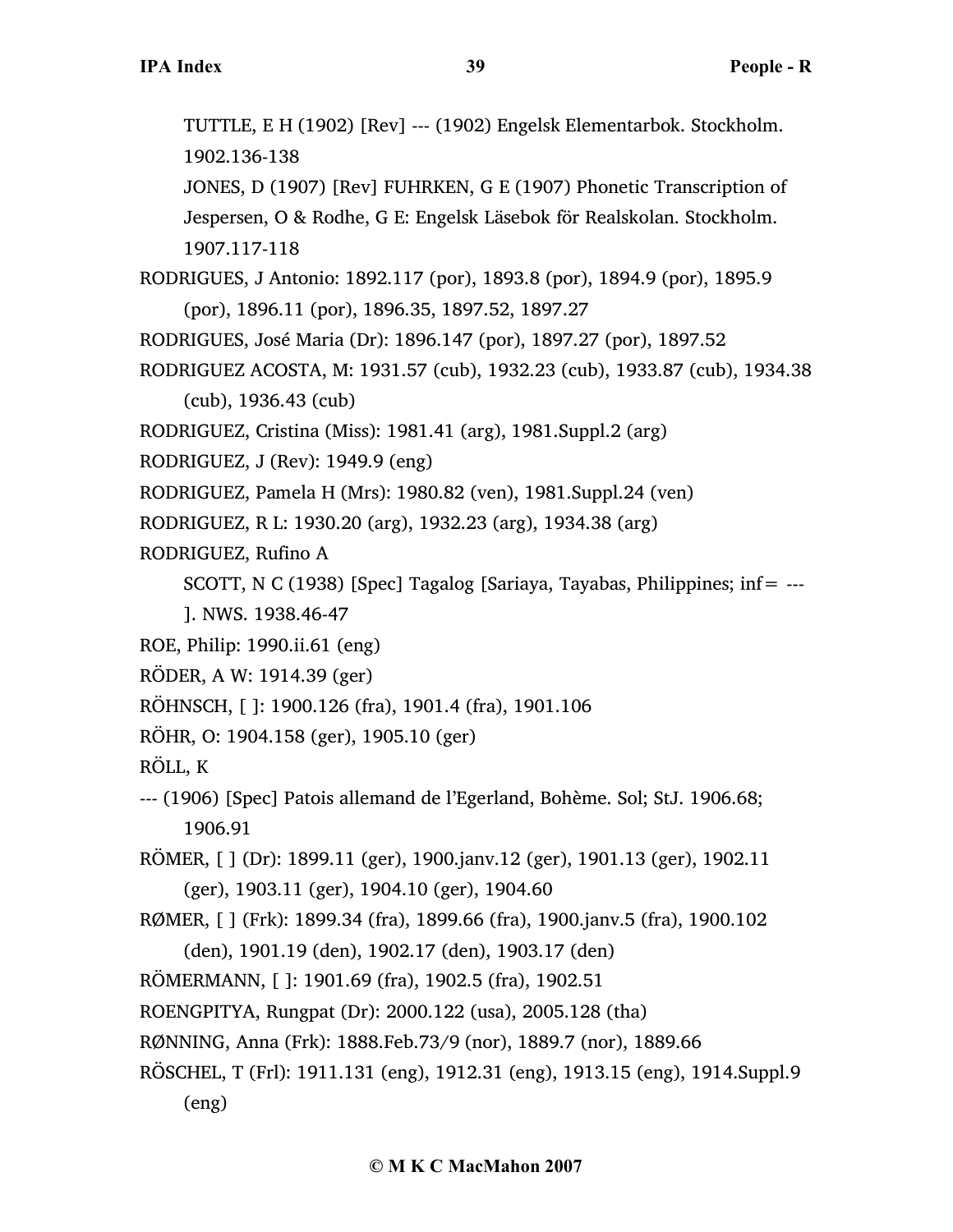- RÖSSMANN, J (Dr): 1896.148 (ger), 1897.23 (ger), 1897.51, 1898.50 (ger), 1899.11 (ger), 1900.121 (ger), 1901.13 (ger), 1901.47
- RØSTVIG, [ ]: 1897.110 (mad), 1898.23 (mad), 1899.23 (mad)
	- PASSY, P (1897) [Spec] Sakaláv (Madagascar). StJ [inf=--- ]. 1897.122
- RÖTTCHER, Marie (Frl): 1899.98 (ger), 1900.janv.12 (ger), 1901.13 (ger), 1902.11 (ger), 1903.11 (ger), 1904.10 (ger), 1905.10 (ger), 1906.13 (ger), 1907.15 (ger), 1907.55
- RÖTTGER: see RÖTTGERS ~ RÖTTGER
- $RÖTTGERS \sim RÖTTGER$ , Benno (Prof): 1894.6 (ger), 1894.26, 1895.4 (ger), 1895.138 (ger), 1896.5 (ger), 1897.19 (ger), 1898.6 (ger), 1899.7 (ger), 1900.janv.8 (ger), 1901.8 (ger), 1902.8 (ger), 1903.8 (ger), 1903.30, 1904.7 (ger), 1905.7 (ger), 1906.10 (ger), 1907.11 (ger), 1908.11 (ger), 1909.12 (ger), 1910.12 (ger), 1911.19 (ger), 1912.34 (ger), 1913.18 (ger), 1914.Suppl.12 (ger)

--- (1895) Question de grammaire. La combinaison de pronons personnels régimes en français 1895.145-146

KÜHN, K (1895) Die Kombinationen der unbetonten persöhnlichen Fürwörter im französischen [see B Röttgers, 1895.145-46]. 1895.169 KUERSTEINER, A F (1897) [Rev] --- (1897) Die altfranzösischen

Lautgesetze in Tabellen. Zur Ergänzung der altfranzösischen Grammatik. Leipzig: Rengersche Buchhandlung; Gebhardt & Wilisch. 1897.84-85

ROFFE, G (Miss): 1905.26 (eng), 1906.8 (eng), 1907.9 (eng), 1908.10 (eng),

1909.10 (eng)

ROGERS, Catherine Lee: 1998.136 (usa)

ROGERS, Derek (Mr): 1998.136 (sco), 2000.122 (sco), 2005.128 (sco)

- --- & D'ARCANGELI, Luciana (2004) Italian. NWS [inf = female, 'cultivated accent with no strong regional features']. 2004.117-121
- ROGERS, Clement F (Rev): 1910.10 (eng), 1911.17 (eng), 1912.31 (eng),
	- 1913.15 (eng), 1914.Suppl.9 (eng), 1925.Suppl.11 (eng), 1930.13 (eng), 1932.15 (eng)
- ROGERS, Francis: 1913.109 (usa), 1914.Suppl.24 (usa)

ROGERS, Henry (Prof): 1990.ii.61 (can), 1994.54 (can), 1998.136 (can),

2000.122 (can), 2005.125 (can)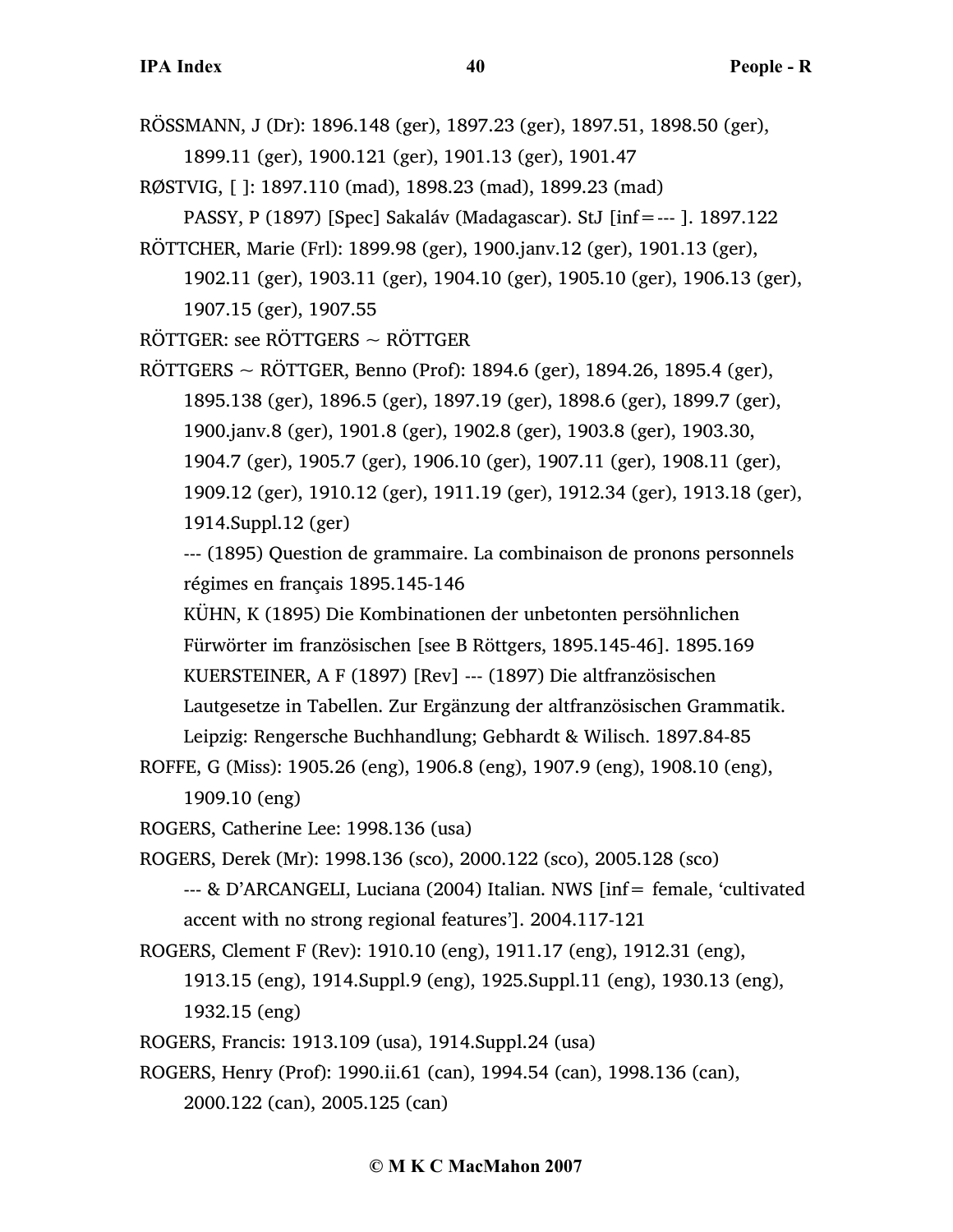ROHDE, Gertrud (Frl): 1902.74 (ger), 1903.11 (ger), 1903.48

ROHLOFF, [ ]: 1904.62 (fra), 1905.4 (fra), 1906.4 (fra), 1906.13 (ger), 1906.54, 1907.14 (ger), 1908.15 (ger), 1909.16 (ger), 1910.16 (ger), 1911.24 (ger),

1912.38 (ger), 1913.23 (ger), 1913.111

ROHMANN, [ ] (Frk): 1895.10 (den), 1896.12 (den), 1897.29 (den), 1897.52

ROHMANN, R (Frk): 1901.122 (den), 1902.17 (den), 1903.17 (den), 1904.15 (den), 1905.15 (den), 1906.18 (den), 1907.21 (den), 1908.22 (den), 1909.23 (den), 1910.22 (den), 1911.30 (den), 1912.45 (den), 1913.30

(den)

ROHR, Heinrich: 1909.42 (ger), 1910.16 (ger), 1910.124

ROHR, O (Frl): 1901.25 (ger), 1902.11 (ger), 1903.11 (ger), 1903.48

- ROHR, R de: 1899.34 (ger), 1900.janv.12 (ger), 1900.févr-mars.19, 1901.13 (ger), 1901.47
- ROHS, A (Dr): 1888.May.201/33 (ger), 1889.7 (ger), 1890.7 (ger), 1890.30 (ger), 1890.50
- ROJAS, Hilda: 1914.Suppl.29 (chl)

ROJAS CAMPOS, Esmeredino: 1908.28 (chl), 1909.30 (chl), 1910.29 (chl),

- 1911.37 (chl), 1912.53 (chl), 1913.39 (chl), 1914.Suppl.29 (chl)
- ROKS, A (Dr): 1892.130 (ger), 1893.5 (ger), 1893.42
- ROLDAN, Eduardo A: 1978.[94] (chl), 1978.Suppl.4 (chl)

ROLFE, Frederick William

- LAWRENSON, A C (1934) [Spec(Stud)] English. Narrow transcription. < -- - Hadrian the Seventh. 1934.21-22
- ROLFS, [ ] (Prof): 1896.34 (ger), 1898.10 (ger), 1899.11 (ger), 1900.janv.12 (ger), 1900.févr-mars.19
- ROLIN, A G ~ G (Dr): 1889.45 (auh), 1890.2 (auh), 1891.2 (auh), 1891.69 (auh), 1892.6 (auh), 1893.6 (auh), 1893.42
	- PASSY, P (1891) [Rev] VIËTOR, W [ed] (1890-91) Phonetische Studien. IV Band. 1891.96
- ROLL, [ ] (Dr): 1897.75 (ger), 1898.10 (ger), 1899.11 (ger), 1900.janv.12 (ger), 1901.13 (ger), 1902.11 (ger), 1902.35
- ROLLAND, Romain Jean-Christophe GIMSON, A C (1954) [Spec(Stud)] Français. < --- . 1954.39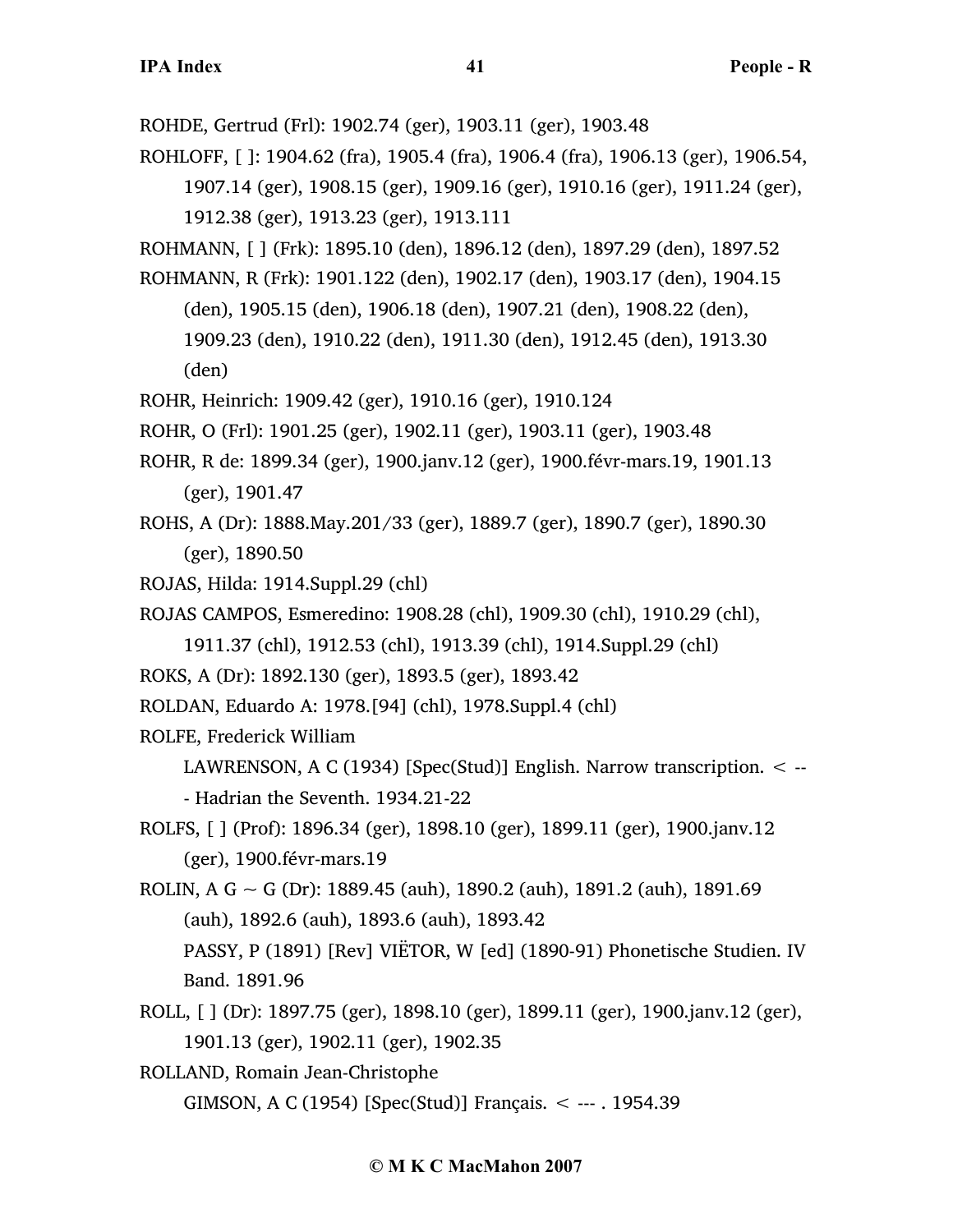ROLLESTON, W: 1898.66 (eng), 1898.130 (eng), 1899.6 (eng), 1900.janv.7 (eng), 1901.7 (eng), 1902.7 (eng), 1902.51, 1903.7 (eng), 1903.48, 1904.7 (eng), 1904.59

ROLLO, W Brown (Prof): 1912.92 (usa)

- ROLSTED, E V: 1895.186 (den), 1896.32 (den), 1897.29 (den), 1897.52
- ROMAINE, Suzanne (Miss): 1974.59 (sco), 1975.Suppl.17 (sco), 1978.Suppl.21 (usa), 1981.Suppl.18 (eng)
- ROMAN A, Luis A: 1895.113 (chl), 1896.18 (chl), 1897.35 (chl), 1898.22 (chl), 1899.22 (chl), 1900.janv.23 (chl), 1901.24 (chl), 1902.22 (chl), 1903.22 (chl), 1904.20 (chl)
- ROMAN, Matilde: 1913.39 (chl)
- ROMANO, Antonio (Dr): 1998.136 (ita), 2000.122 (ita), 2005.126 (ita)
- ROMANO, Ezzelino da
	- CAMILLI, A (1938) [Spec(Stud)] Italiano. < --- Novellino (secolo decimoterzo). 1938.12
- ROMANO, F (Miss): 1925.Suppl.11 (eng), 1929.12 (fra), 1930.10 (fra), 1932.13 (fra), 1934.28 (fra), 1936.34 (fra), 1938.30 (fra), 1940.39 (fra)
- ROMBERG, H B: 1890.17 (swe), 1891.8 (swe), 1891.69 (swe), 1891.93 (swe),
	- 1892.10 (swe), 1892.42, 1896.15 (swe), 1897.31 (swe), 1897.52
- ROMDAHL, Ax (Dr): 1889.17 (swe), 1890.7 (swe), 1891.8 (swe), 1891.30,
	- 1892.10 (swe), 1893.10 (swe), 1894.11 (swe), 1895.12 (swe), 1896.15 (swe), 1897.31 (swe), 1897.52
- ROME: see ROMA/ROME
- ROMERO GALLEGO, Joaquín: 2000.122 (spa)
- ROMITO, Luciano (Prof): 2000.122 (ita), 2005.126 (ita)
- ROMPA: see VAN ROMPA
- ROMPORTL, Milan (Prof): 1972.92 (cze), 1975.Suppl.4 (cze), 1978.Suppl.4 (cze), 1981.Suppl.4 (cze)
	- --- (1966) [Announcement of] 6th International Congress of Phonetic Sciences [7-13 September, 1967, Prague]. 1966.2

GIMSON, A C (1972) Council elections [=results; Council membership from January 1973]. 1972.34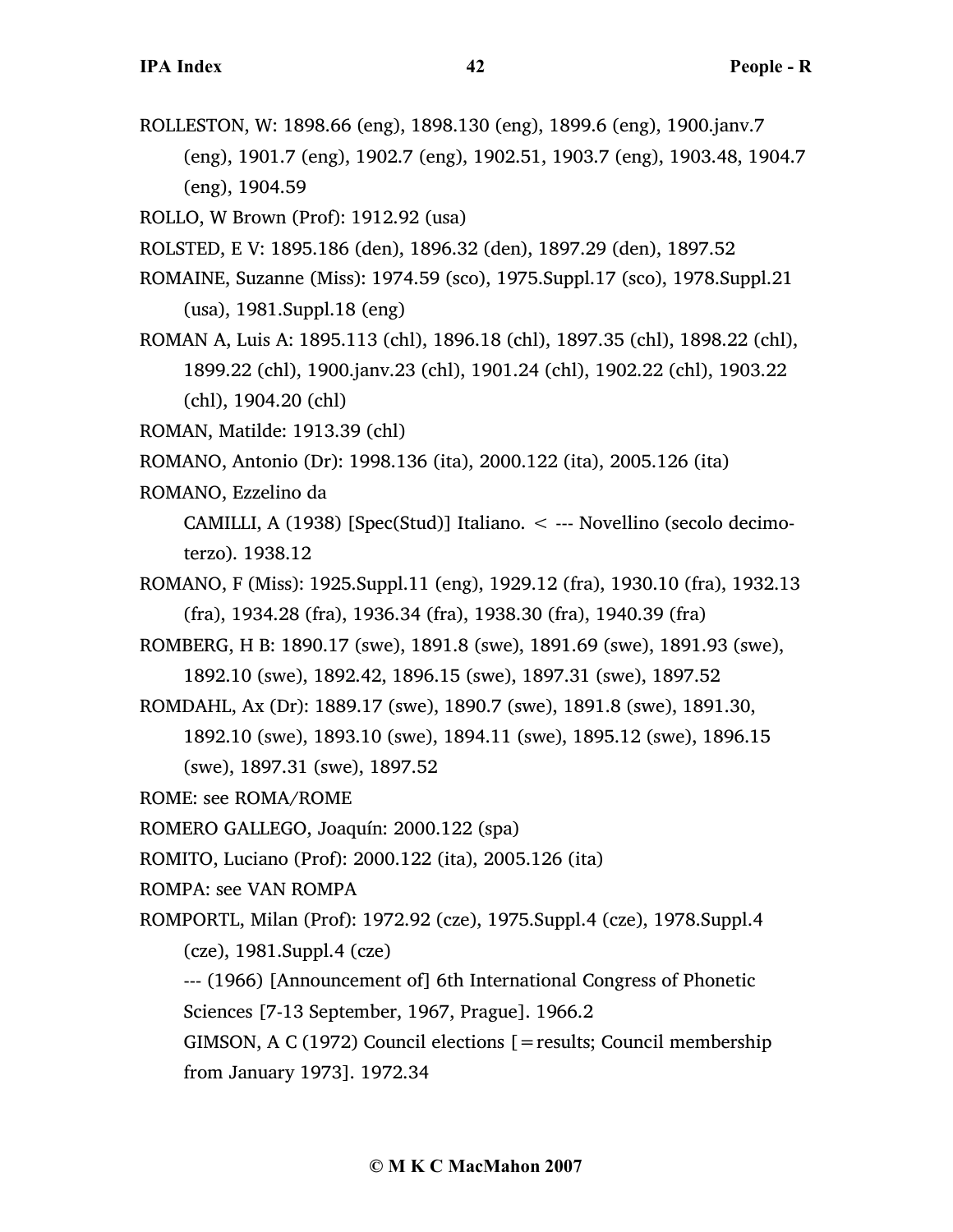SVERAK, M G (1977) [Rev] --- (1973) Studies in Phonetics. Prague: Academia. 1977.39-40

RON, H de (Frk): 1896.15 (swe), 1897.31 (swe), 1898.18 (swe), 1899.19 (swe) RONDEAU, Guy: 1962.21 (can)

CHAPALLAZ, M & FRY, D B (1981) [Rev] --- , BIBEAU, G, GAGNE, G, TAGGART, G [eds] (1979) Vingt-cinq ans de linguistique au Canada: Hommage à Jean-Paul Vinay. Montréal: Centre Éducatif et Culturel Inc 1981.86-92

RONIMUS, Ebba (Nti): 1913.32 (fin)

RONIMUS, G G: 1901.21 (fin), 1902.19 (fin), 1903.19 (fin), 1904.17 (fin),

1905.17 (fin), 1906.20 (fin), 1907.23 (fin), 1907.55

RONNA, Antoine

[Spec(Stud)] Italiano. Le palle di neve < --- . 1889.16, 1889.29, 1889.43 ROOME, George W: 1899.113 (wal), 1900.janv.7 (wal), 1901.7 (wal), 1902.7 (wal), 1902.51

ROONEY, Edmund J: 1994.54 (sco), 1998.136 (sco)

ROORDA, Gerridina (Dr): 1931.19 (net), 1932.17 (net), 1934.32 (net), 1936.38 (net), 1938.34 (net)

ROORDA, P (Dr): 1889.45 (net), 1890.7 (net), 1891.8 (net), 1892.7 (net), 1892.42, 1893.8 (net), 1894.8 (net), 1895.9 (net), 1896.11 (net), 1897.27 (net), 1897.52, 1898.14 (net), 1898.36, 1910.94 (net), 1911.27 (net),

1911.28 (net), 1912.43 (net), 1913.27 (net), 1914.Suppl.18 (net), 1930.15 (net), [death] 1931.19

LOGEMAN, W S (1889) [Rev] --- (1889) De Klankleer en hare toepassing. Groningen:J B Wolters. 1889.45-46

ROOS, M L: 1912.134 (eng), 1913.15 (eng), 1914.Suppl.9 (eng)

ROOSEVELT, Theodore

[Simplified Spelling Board established; --- adopts a partially reformed spelling in his correspondence]. 1906.84

ROOTS, L H (Dr): 1914.Suppl.31 (chn)

ROPELIUS, [ ]: 1907.14 (ger), 1908.15 (ger), 1908.63

RORDAM, V: 1895.186 (den), 1896.32 (den), 1897.29 (den), 1897.51, 1897.52, ROSA: see also DELLA ROSA, L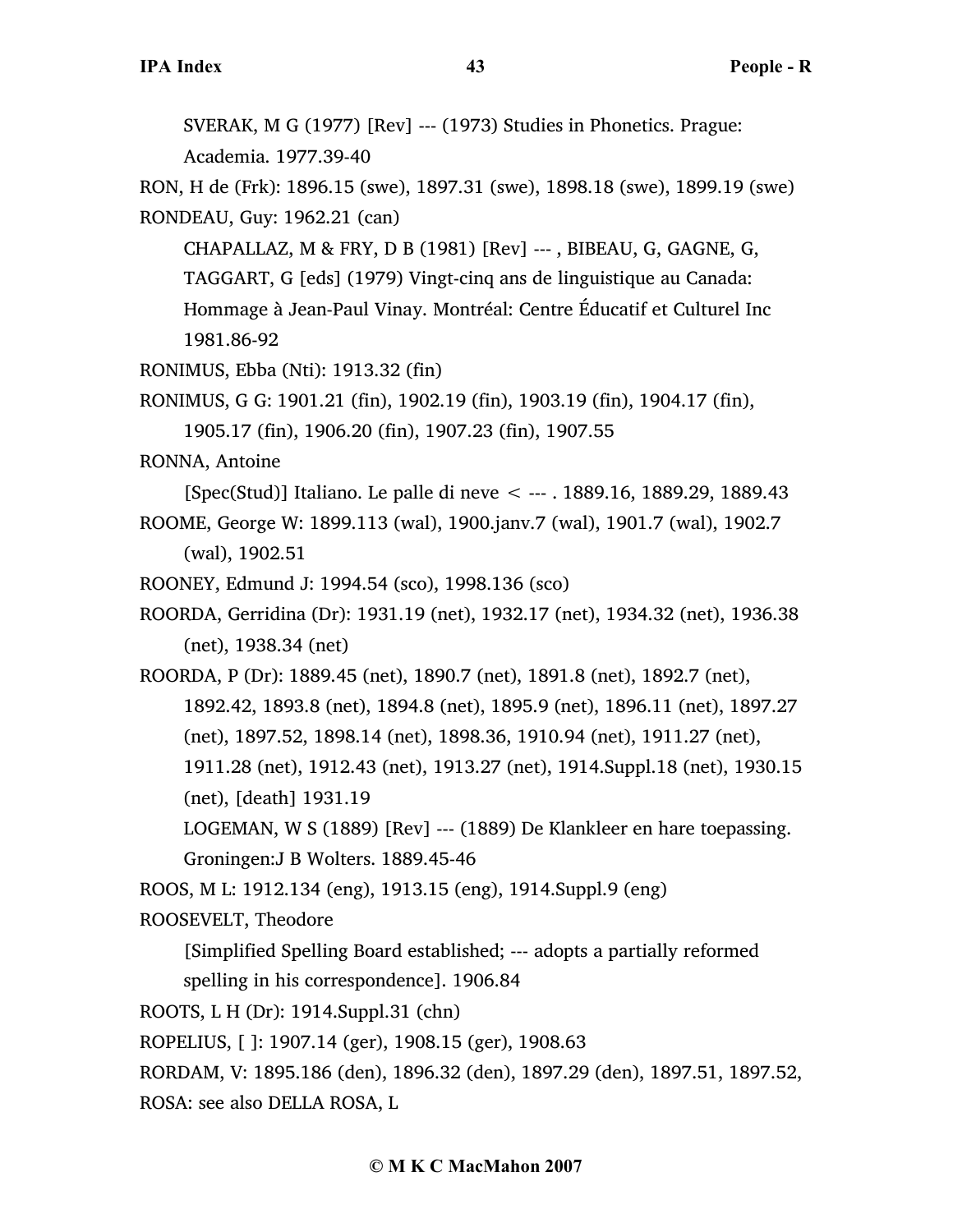ROSA ~ ROZA, E C: 1888. Nov. 457/81 (por), 1889. 7 (por), 1890. 7 (por), 1891. 8 (por), 1892.7 (por), 1893.8 (por), 1894.9 (por), 1895.9 (por), 1896.11 (por), 1897.27 (por), 1898.15 (por), 1899.15 (por), 1900.janv.17 (por), 1901.17 (por), 1902.15 (por), 1903.15 (por), 1904.13 (por), 1905.13 (por), 1906.17 (por), 1907.19 (por), 1908.20 (por), 1909.21 (por), 1910.21 (por), 1911.28 (por), 1912.44 (por), 1913.28 (por), 1914.Suppl.19 (por) ROSA, S D

[Rev] --- (1890) Le Nov Latin: international scientific lingua super naturel bases. Torino: Clausen. 1891.20

ROSALEWSKY, [ ]: 1905.10 (ger), 1906.13 (ger), 1907.15 (ger), 1907.55, 1907.78

ROSE, C H D: 1925.Suppl.11 (cis)

ROSE, G (Mlle): 1897.74 (fra), 1910.16 (ger), 1911.24 (ger), 1912.38 (ger), 1913.23 (ger), 1914.Suppl.15 (ger)

- ROSE, J D: 1903.23 (sco), 1904.7 (sco), 1904.60
- ROSE, Philip John (Dr): 1994.54 (aus), 1998.136 (aus), 2000.122 (aus)

(1991-1992) Council. 1991.June.ifc, 1992.ifc

(1993) Council. 1993.June.ifc

(1993) Council. 1993.Dec.ifc

(1994) Council. 1994.June.ifc

(1994) Council. 1994.Dec.ifc

(1995) Council. 1995.June.ifc

(1995) Council. 1995.Dec.ifc

(1999-2003) Council. 2000.June & Dec.prelim matter

(1999-2003) Council. 2001.Dec.prelim matter

(1999-2003) Council. 2002.June & Dec.prelim matter

(1999-2003) Council. 2003.June & Dec.prelim matter

ROSE, Phil (1999) Long- and short-term within-speaker differences in the

formants of Australian hello [infs=6 adult males, General to slightly Broad Australian]. 1999.1-31

ROSEBROCK, H: 1897.74 (ger), 1898.10 (ger), 1898.36, 1899.11 (ger),

1901.105 (ger), 1902.11 (ger), 1903.11 (ger), 1904.10 (ger), 1904.60,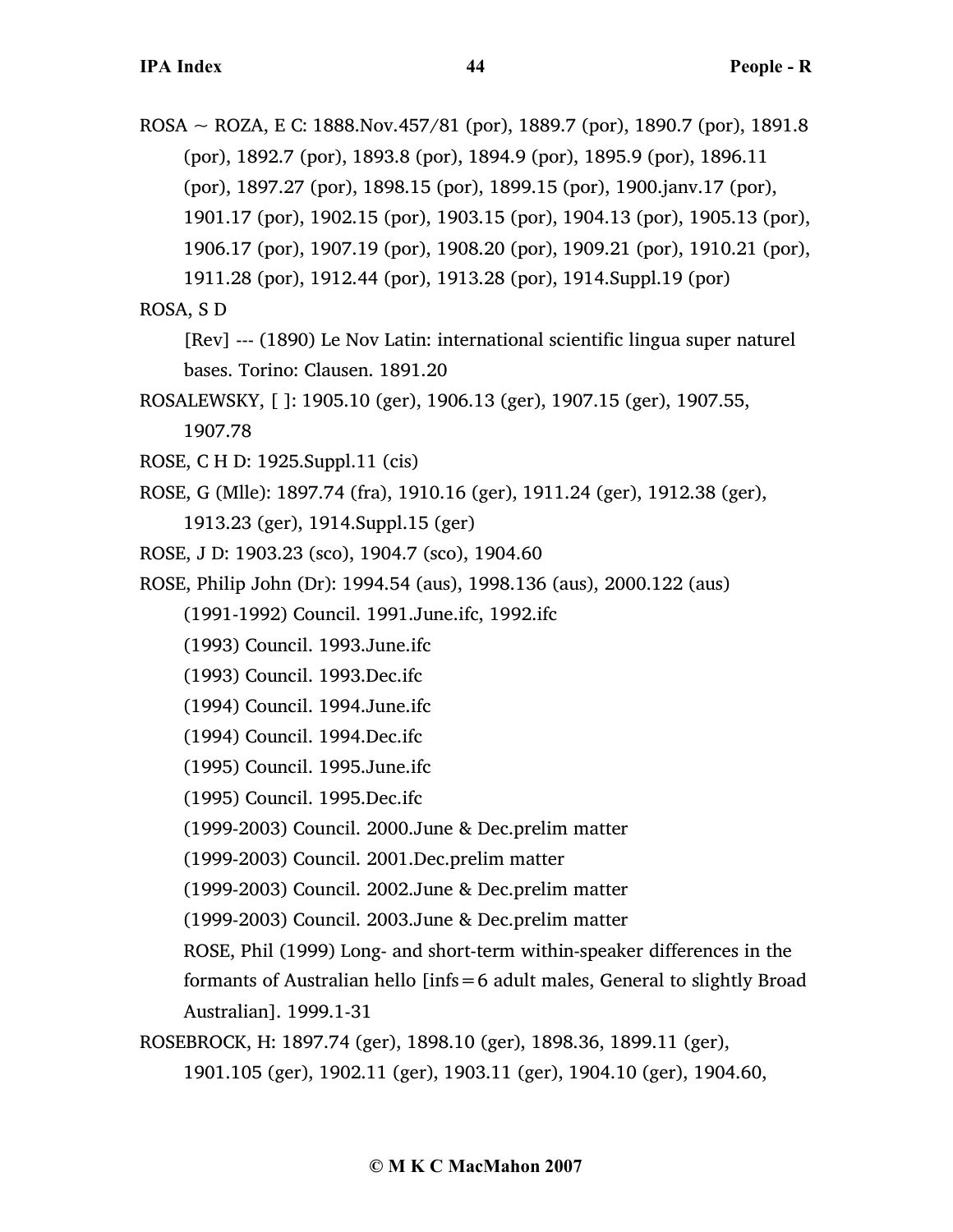1905.10 ger, 1906.13 (ger), 1907.15 (ger), 1908.15 (ger), 1909.16 (ger),

- 1910.16 (ger), 1911.24 (ger), 1912.38 (ger), 1913.23 (ger), 1913.111 ROSEBY, [ ] (Mlle): 1908.4 (fra), 1909.3 (fra), 1910.4 (fra)
- ROSEN, H (Frk): 1896.135 (fra), 1897.32 (fin), 1898.34 (auh), 1899.13 (auh),
	- 1899.35, 1900.janv.20 (fin), 1901.21 (fin), 1901.48

ROSENBAUM, A E (Mrs): 1934.62 (usa)

- ROSENBERG, [ ]: 1908.41 (ger), 1909.16 (ger), 1910.16 (ger), 1911.24 (ger), 1912.38 (ger), 1913.23 (ger), 1913.111
- ROSENBERG, M (Frl): 1895.113 (fra), 1895.138 (fra), 1895.166 (ger), 1896.8 (ger), 1897.23 (ger), 1898.10 (ger), 1899.11 (ger), 1900.janv.12 (ger), 1900.févr-mars.19 (ger), 1901.13 (ger), 1901.47

ROSENBERG, V: 1895.78 (den), 1896.12 (den), 1896.35, 1896.187 (den),

1897.29 (den), 1898.16 (den)

ROSENBERGER, K (Mlle): 1900.janv.15 (auh)

ROSENDAHL, Axel (Dr): 1894.50 (fin), 1895.13 (fin), 1896.16 (fin), 1897.32

(fin), 1897.142 (fin), 1898.19 (fin), 1899.20 (fin)

ROSENHAGEN, [ ] (Dr): 1893.25 (ger), 1894.6 (ger), 1894.26

ROSENHEIM, J: 1896.34 (ger)

ROSENKRÄNZER, Fritz: 1902.98 (ger), 1903.11 (ger), 1903.30 (ger), 1903.48, 1904.10 (ger), 1904.63

ROSENTHAL, A: 1891.8 (ger), 1891.94, 1892.5 (ger), 1892.42

ROSENTHAL, Elisabeth: 1900.102 (ger), 1901.13 (ger), 1901.47

ROSENZWEIG, L

[Rev] --- [nd] Day's Sandford & Merton. Paris: Fourant. 1886.Aug.[3] ROSER, Paul K (Mr): 1990.ii.61 (usa), 1994.54 (usa), 1998.136 (usa), 2000.122 (usa), 2005.129 (usa)

ROSETTI, A (Prof): 1972.92 (rum), 1975.Suppl.12 (rum), 1978.Suppl.13 (rum), 1981.Suppl.14 (rum)

GIMSON, A C (1972) Council elections  $\mathcal{I}$  = results; Council membership from January 1973]. 1972.34

GIMSON, A C (1975) Council decisions  $[ = \text{cost of JIPA to be raised if}]$ necessary; A C Gimson to retire as Secretary and Editor: J C Wellsto take over; A C Gimson to remain Treasurer; agreed unanimously]. 1975.2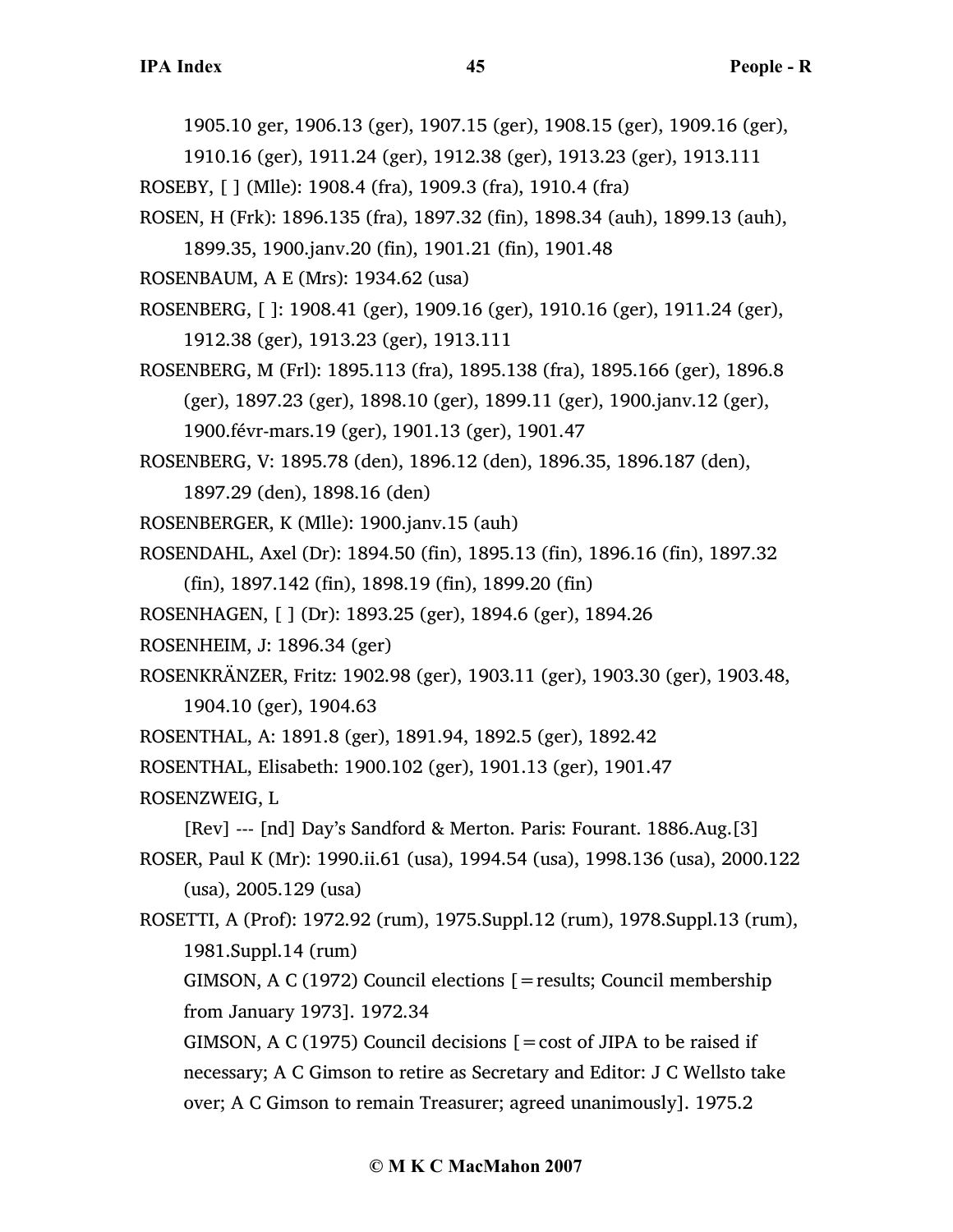WELLS, J C (1976) The Association's Alphabet [ = Council's views]. 1976.2-3 Council elections [=results]. 1985.5 (1986-1990) Council (1987-1990) 1986.ifc, 1987.July.ifc, 1987.Dec.ifc (1988) Council (1987). 1988.July.ifc, 1988.Dec.ifc, 1989.July.ifc, 1989.Dec.ifc, 1990.July.ifc, 1990.Dec.ifc ROSEWARNE, David --- (1984) The term RP. 1984.91 ROSING, Otto (Pastor) THALBITZER, W, ULDALL, H J & LAWRENSON, A C (1934) [Spec] Eskimo [North-West Greenland from Disko Bay, south to Upernawik, to Godthåb/Nuuk; inf=--- ]. NWS. 1934.76-78 ROSITKE: see ROSITZKE ~ ROSITKE ROSITZKE ~ ROSITKE, Harry A: 1933.46 (usa), 1934.37 (usa), 1934.114, 1935.20, 1938.38 (usa) --- (1938) A note on final stops in General American 1938.64-66 --- (1939) [Spec] General American (New York speech) [educated usage of the area]. The Town Mouse and the Country Mouse. 1939.51-52 --- (1939) A further note on Welsh ll and Icelandic hl [infs=Trevor Ellis Evans; [ ] Þorgeirsson, [ ] Matthiasson, [ ] Jónsson. 1939.7-8 --- (1944) Vowel length before r [incl Rumanian, Polish, French, Welsh data]. 1944.1-4 --- (1947) A note on the length of High German stops 1947.22-24 ROSKOTHEN, [ ]: 1901.142 (fra), 1902.4 (fra), 1903.4 (fra), 1903.48 ROSNER, H (Frl): 1911.26 (auh), 1912.41 (auh), 1913.25 (auh) ROSO, M K (Miss): 1912.92 (sco), 1913.15 (sco) ROSS, C (Miss): 1894.129 (can), 1895.15 (can), 1895.33, 1896.18 (can), 1897.34 (can), 1897.52 ROSS, C D (Miss): 1925.Suppl.11 (usa), 1930.19 (usa), 1932.22 (usa) ROSS, C H: 1914.60 (eng) ROSS, C H: IPA exam result (French). 1914.79 ROSS, C V: 1925.Suppl.11 (jap)

ROSS, M (Miss): 1913.88 (sco), 1914.Suppl.9 (sco)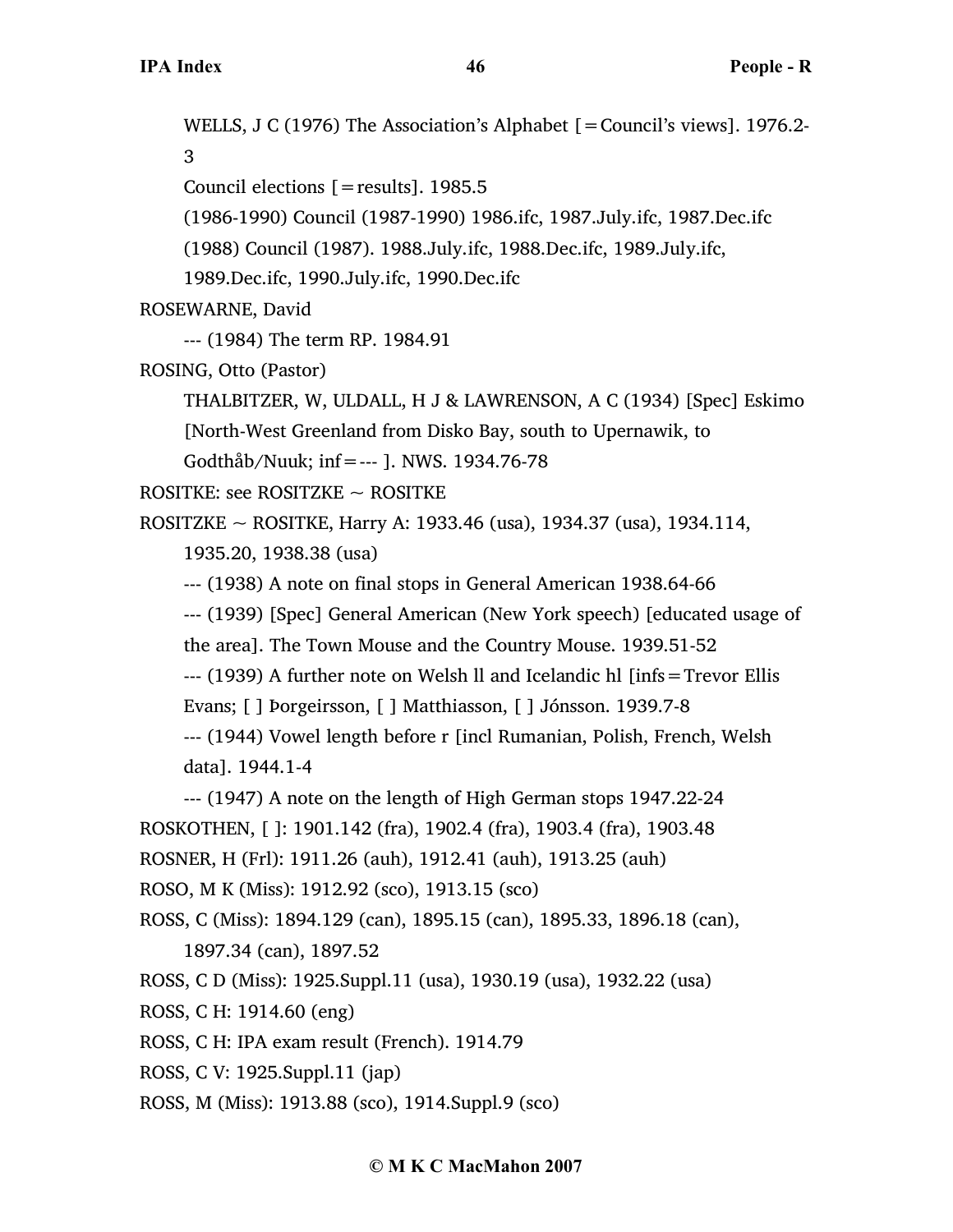ROSS, W: 1886.July.[1] (eng) ROSSATO, Solange: 2005.126 (fra) ROSSET, Théodore (Prof): 1911.65 (fra), 1912.22 (fra), 1913.7 (fra), 1914.Suppl.2 (fra) [Vacation course, July 1905: Grenoble, --- ]. 1905.59-60 JONES, D (1909) Phonetics at Grenoble [establishment of new Phonetic Institute]. 1909.143-146 [University of Grenoble: Institut de Phonétique established ... descriptive and experimental phonetics, --- ]. 1909.38 JONES, D (1910) Phonetics at Grenoble [contains extracts from letter by -- on type of phonetic notation used at Grenoble]. 1910.41-44 [Election results]. 1912.18-19 PASSY, P (1912) The Principles of the International Phonetic Association. 1912.Suppl.sept-oct.1-40 The Principles of the International Phonetic Association. 1912.Suppl.septoct.4 [Election of Council; composition of present Council; Proposals: Honorary membership for BREUL, K; phonetic symbols to be printed on cards (<MILLS-BAKER, F); articles in orthography in the mf; alphabet; deficit]. 1912.89-91 [Election of Council]. 1912.89-91 PASSY, P (1912) [Rev] --- (1911) Les origines de la prononciation moderne étudiées au XVIIe siècle d'après les remarques des grammairiens et les textes en patois de la banlieue parisienne. Thèse pour le Doctorat ès Lettres. Paris: A Colin. 1912.104-106 [Council decisions: Executive committee; Honorary membership for BREUL, K; editors to be allowed to refuse 'une annonce...mauvaise'; proposal by MILLS-BAKER,F; articles in orthography in the mf; alphabet; see 1912.89-91]. 1912.114-115 PASSY, P (1912) [Rev] --- (1912) Exercices pratiques d'articulation et de diction composés pour l'enseignment de la prononciation française aux étrangers, avec l'Alphabet de l'Association phonétique internationale. 3e éd. Grenoble: Comité de patronage des étudiants étrangers. 1912.137-139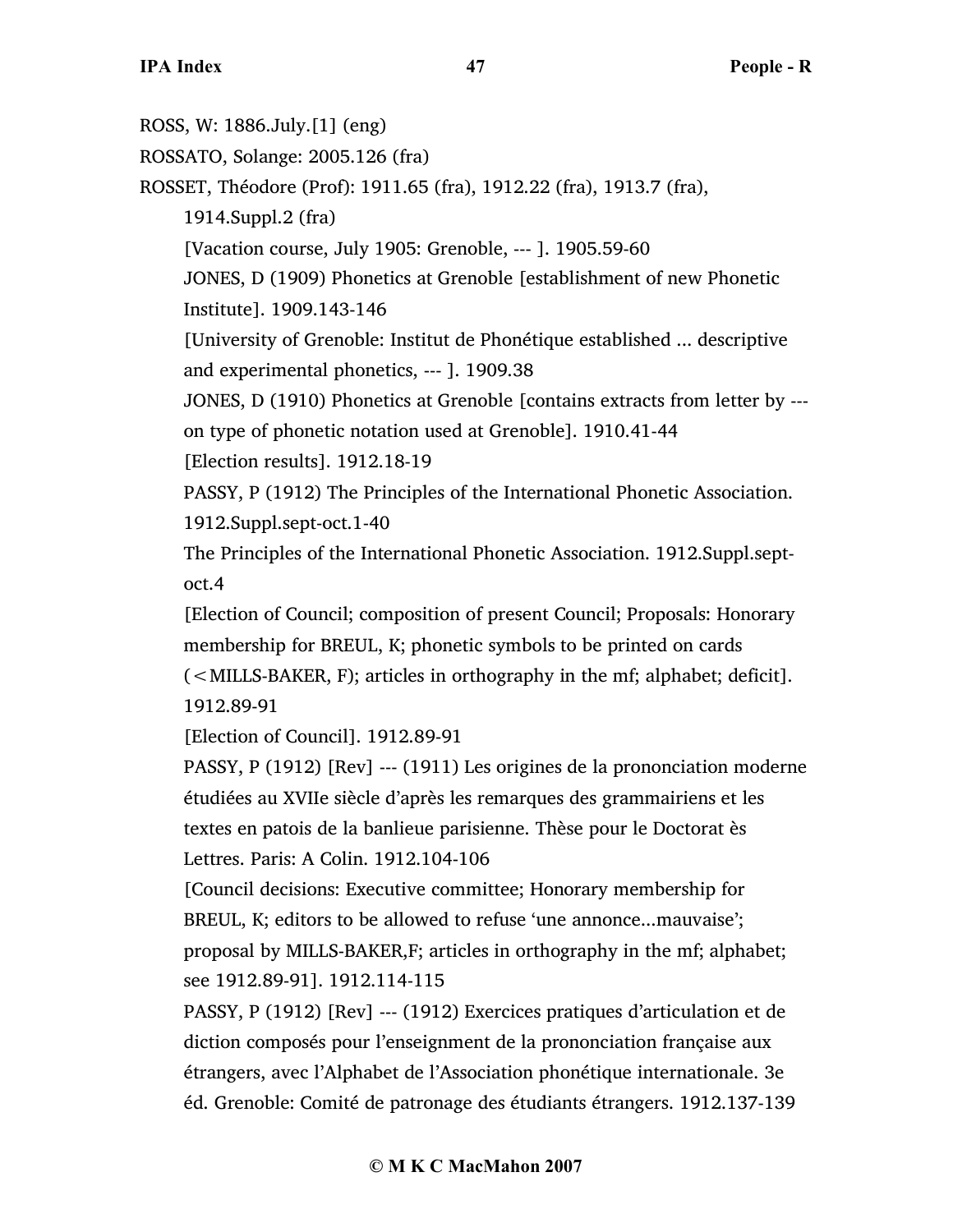[Councillors' views]. 1912.150-151

[Election results]. 1914.18-19

# ROSSI, M

WELLS, J C (1972) Meetings in the course of the 7th International Congress of Phonetic Sciences, Montréal, August 1971  $[=(i)]$  Informal meeting of members of the IPA, (ii) Free discussion: problems of the IPA alphabet [alternative symbols; symbolization of clicks; quality of recording of Cardinal Vowels; tone marks]]. 1972.26-28 AUTESSERRE, D, PÉRENNOU, G, --- (1989) Methodology for the

transcription and labeling of a speech corpus. 1989.2-15

ROSSIGNOL, A E Le (Miss): 1894.129 (can), 1895.15 (can), 1895.33

ROSSIGNOL, V: 1933.87 (fra), 1934.28 (fra), 1936.34 (fra), 1938.30 (fra)

ROSSMANN, [ ]: 1897.23 (ger), 1898.10 (ger), 1899.11 (ger), 1899.35,

1900.janv.12 (ger), 1901.13 (ger), 1901.47

ROSSMANN, Philipp (Prof): 1887.Nov.377 (ger), 1888.janv.27/3 (ger), 1889.7 (ger), 1890.7 (ger), 1890.101 (ger), 1891.8 (ger), 1892.3 (ger), 1893.3 (ger), 1894.4 (ger), 1894.157 (fra), 1895.2 (fra), 1895.78 (ger), 1896.5 (ger), 1897.19 (ger), 1898.6 (ger), 1899.7 (ger), 1900.janv.8 (ger), 1901.8 (ger), 1902.8 (ger), 1903.8 (ger), 1904.7 (ger), 1905.7 (ger), 1906.10 (ger), 1907.11 (ger), 1908.11 (ger), 1909.12 (ger), 1910.12 (ger), 1911.19 (ger), 1912.34 (ger), 1913.18 (ger), 1914.Suppl.12 (ger), 1925.Suppl.11 (ger), 1930.14 (ger), 1932.17 (ger), 1934.32 (ger), 1936.37 (ger), 1937.janvmars.82 (ger), 1938.33 (ger)

[--- to experiment with the phonetic method in the Realschule in Wiesbaden]. 1888.April.176/32

[Rev] VIËTOR, W [ed] (1888-89) Phonetische Studien. II Band. 1889.83-84 --- (1890) [Rev] BRAND, H (1889) Auf nach Afrika, Lustspiel in fünf Akten. Bonn: Behrendt. 1890.32-35

STOERIKO, A (1892) [Rev] --- & SCHMIDT, F (1892) Lehrbuch der französischen Sprache auf Grund der Anschauung. Bielefeld & Leipzig: Velhagen & Klasing. 1892.94-95

PASSY, P (1893) Zeugnisse!  $\mathcal{F}$  = use of phonetic transcription; reaction to views of Dr Tanger 1893.133-34; see also KLINGHARDT, H 1892.106-107]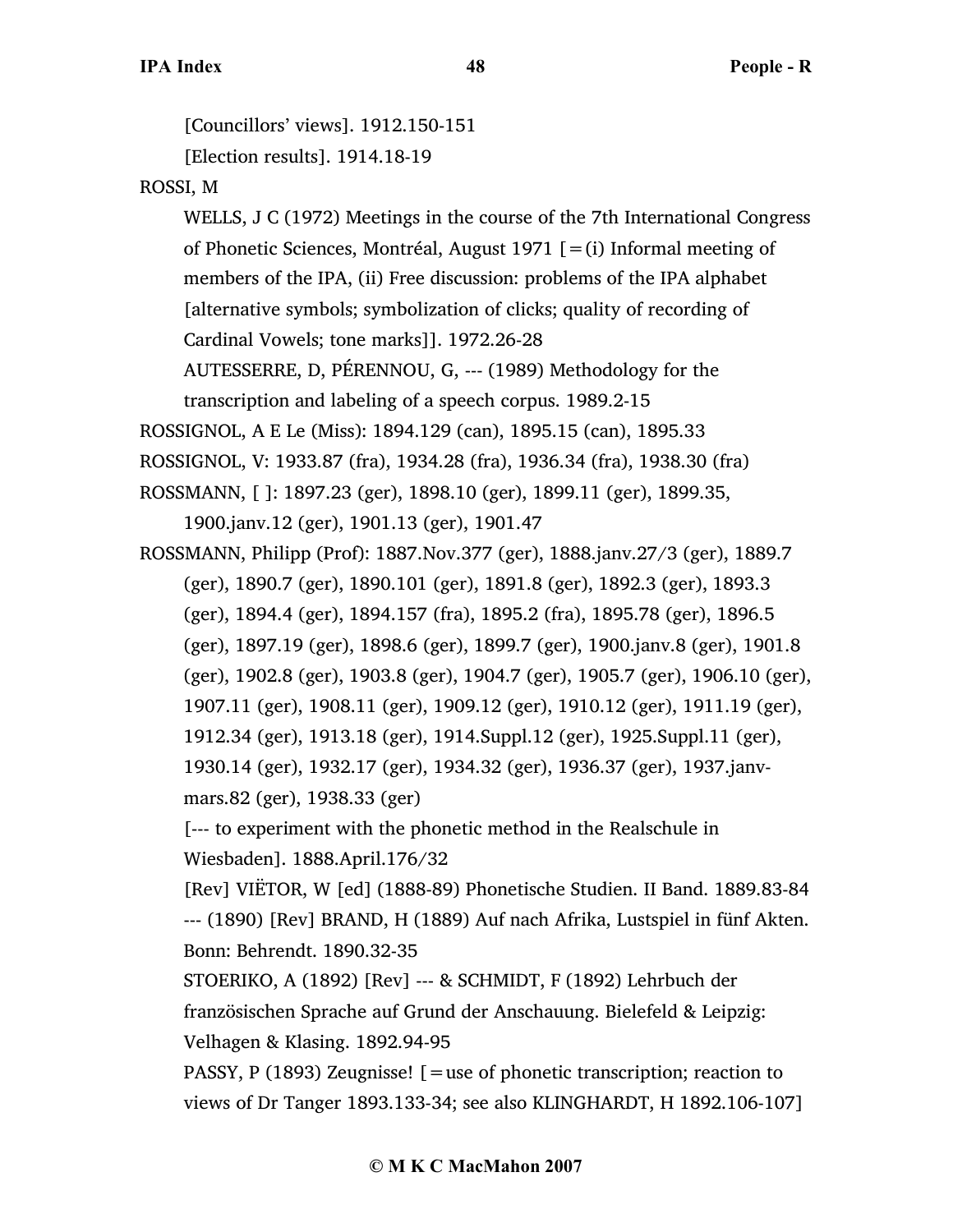| --- (1895) Eine französische Stunde bei Franz Beyer [ = description of Beyer's |
|--------------------------------------------------------------------------------|
| method of teaching French]. 1895.34-37                                         |
| GARTNER, T (1895) Prononciation allemande [see ROSSMANN, P 1895.34-            |
| 37; discussion of South German and Berlin pronunciations of various            |
| words]. 1895.87-88                                                             |
| ELFES, [ ] (1896) Französische Neuphilologen [ = Meeting of the                |
| Neuphilologische Sektion der 43 Versammlung deutscher Philologen und           |
| Schulmänner, Cologne; incl résumé of paper by ---; see also SPIESER, J         |
| 1896.95]. 1896.22-24                                                           |
| PASSY, P (1896) [Rev] --- (1896) Ein Studienaufenthalt in Paris: ein Führer    |
| für Neuphilologen (Jahresbericht der St Oberrealschule zu Wiesbaden).          |
| Marburg: N G Elwert. 1896.97                                                   |
| [Spec(Stud)] Français. L'été < --- & SCHMIDT, F Lehrbuch der                   |
| französischen Sprache]. 1899.94                                                |
| SIMONSEN, E (1901) [Rev] --- & BRUNNEMANN, A (1900) Ein                        |
| Studienaufenthalt in Paris: ein Führer für Studierende, Lehrer und             |
| Lehrerinnen. 2te umgearbeitete und vermehrte Auflage. Marburg: N G             |
| Elwert. 1901.148                                                               |
| SIMONSEN, E (1903) [Rev] --- (1903) Französisches Lese- und Realienbuch        |
| für die Mittel- und Oberstufe. Bielefeld: Velhagen & Klasing. 1903.41-42       |
| SIMONSEN, E (1903) [Rev] --- & SCHMIDT, F (1900) Lehrbuch der                  |
| französischen Sprache auf Grundlage der Anschauung. Bielefeld & Leipzig:       |
| Velhagen & Klasing. 1903.41-42                                                 |
| ROSTANT, Ruby (Miss): 1951.26 (tri), 1952. Suppl.ix (tri), 1954.43             |
| ROTH, A: 1905.25 (ger)                                                         |
| ROTH, J: 1895.77 (fra), 1896.3 (fra)                                           |
| ROTH, R von                                                                    |
| [death]. 1895.147                                                              |
| ROTHENBERG, Martin                                                             |
| STEVENS, K N (1970) [Rev] --- (1968) The Breath-Stream Dynamics of             |
| Simple-Released-Plosive Production (Bibliotheca Phonetica 6). Basel: S         |
| Karger. 1970.41-42                                                             |
| (1993) Council. 1993. June.ifc                                                 |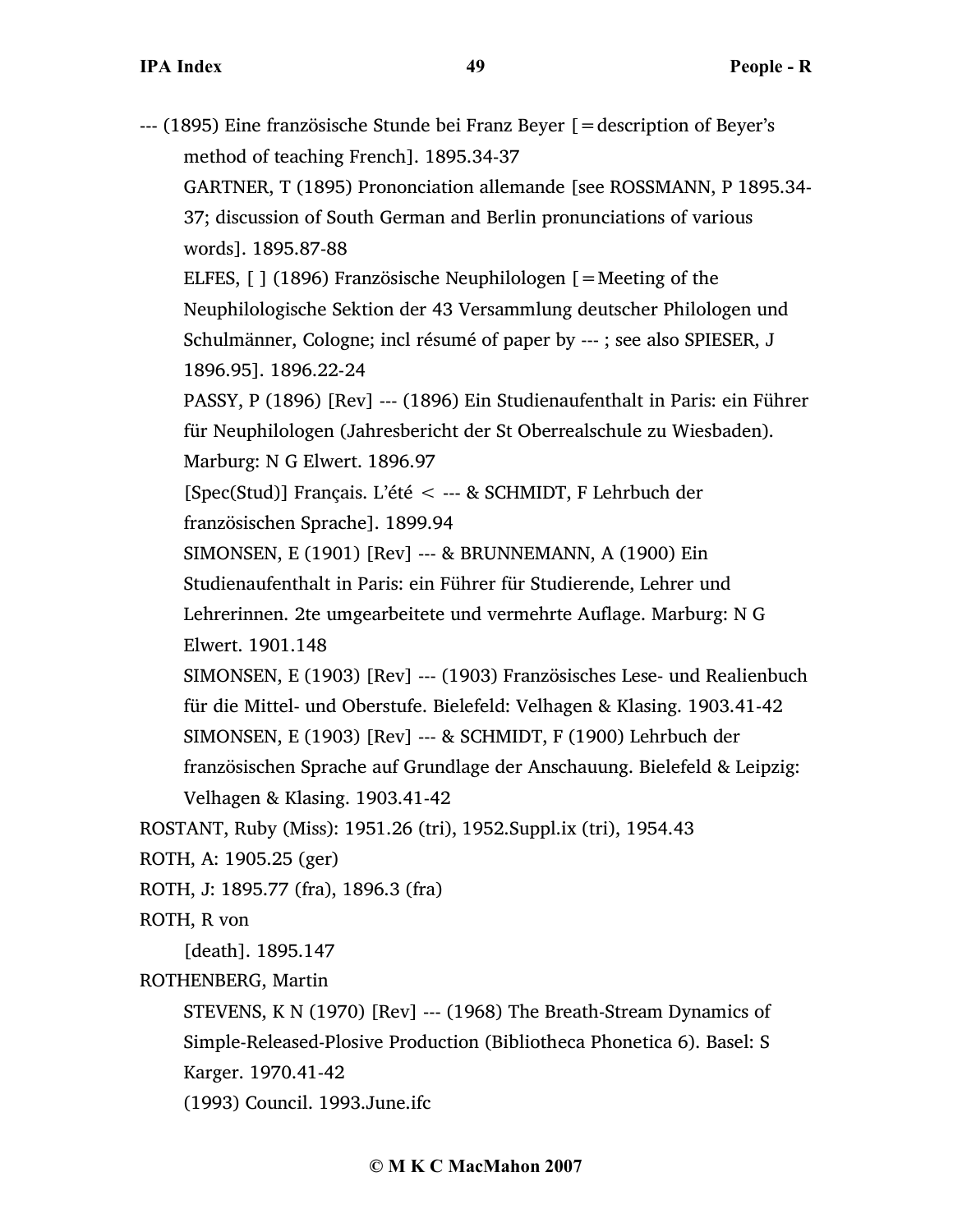- (1993) Council. 1993.Dec.ifc
- (1994) Council. 1994.June.ifc
- (1994) Council. 1994.Dec.ifc
- (1995) Council. 1995.June.ifc
- (1995) Council. 1995.Dec.ifc

ROTHERMEL ~ ROTHERNIEL, P: 1888.Oct.425/73 (ger), 1889.7 (ger), 1889.66 ROTHERNIEL: see ROTHERMEL  $\sim$  ROTHERNIEL

- ROTHKIRCH, Reinhold: IPA exam result (French). 1910.121-122
- ROTTER, Adolf: 1908.113 (auh), 1909.18 (auh)
- ROTTIG, O (Dr): 1895.30 (ger), 1895.126 (ger), 1896.5 (ger), 1897.23 (ger),
	- 1897.179, 1898.10 (ger), 1899.11 (ger), 1900.janv.12 (ger), 1901.13 (ger),
	- 1902.11 (ger), 1903.11 (ger), 1904.10 (ger), 1905.10 (ger), 1906.13 (ger), 1907.15 (ger)
- ROTZOLL, [ ]: 1900.38 (ger), 1901.13 (ger), 1901.47
- ROUAT, Jean (Dr): 1994.54 (can), 1998.136 (can)
- ROUBEAU, Bernard

BASSET, Patricia, AMELOT, Angélique, VAISSIÈRE, Jacqueline & --- (2001) Nasal airflow in French spontaneous speech [infs= 3 females, 1 male]. 2001.87-99

ROUDET, Léonce: 1894.114 (fra), 1894.146 (eng), 1894.158 (fra), 1895.3 (fra), 1896.3 (fra), 1896.34 (fra), 1896.168 (fra), 1897.17 (fra), 1897.94 (fra), 1898.4 (fra), 1899.2 (fra), 1900.janv.3 (fra), 1901.2 (fra), 1902.2 (fra), 1903.2 (fra), 1903.29 (ger), 1904.7 (ger), 1904.60, 1905.7 (ger), 1905.94 PASSY, P (1894) Cours de phonétique à L'École des Hautes Études [A Müller and --- on position of accent in French]. 1894.114-116 PASSY, P (1894) Cours de phonétique à L'École des Hautes Études (suite) [... ---]. 1894.86-87 --- (1895) Cours de phonétique à L'École des Hautes Études: Conférence du mercredi [[ ] Boldt and P Passy contrastive analysis of Genevan and

Parisian French]; Conférence du vendredi: P Passy on historical phonetics]. 1895.34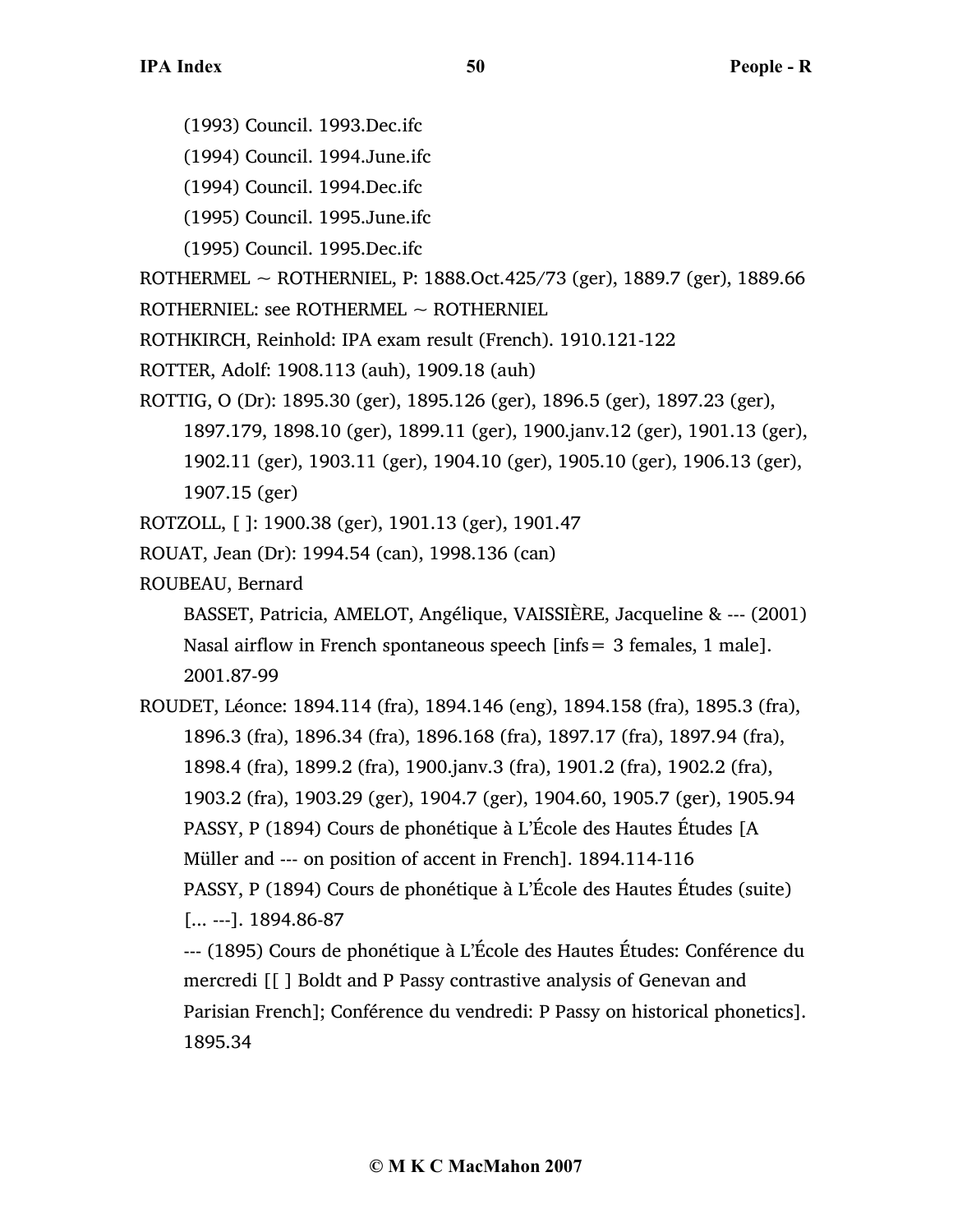--- (1895) Cours de phonétique à L'École des Hautes Études: Conférence du mercredi [P Passy on phonetics of Ezy-sur-Eure; --- on acoustic phonetics]. 1895.55

ROUDET, L (1895) [Q&A: French (A) - pronunciation of  $\pi = 3,1416$ ; (a-b)<sup>2</sup> =

 $a^2 - 2ab + b^2$ . 1895.69

--- (1895) Cours de phonétique à L'École des Hautes Études: Conférence du mercredi [[ ] Machens on Hanoverian German; A Zünd-Burguet on assimilation; E Simonsen on Danish]. 1895.78-79

--- (1900) Notes sur l'histoire de la phonétique. 1900.127-128

CAMERLYNCK, C (1912) [Rev] --- (1910) Éléments de phonétique

générale. Paris: H Welter. [Abbrev version of review in Revue de

l'Enseignement des Langues Vivantes, février 1912]. 1912.57-69

ROULSTON, E M (Miss): 1949.16 (aus), 1951.27 (aus), 1951.51

ROUSE, M L: 1889.81 (eng), 1889.89 (eng), 1890.7 (eng), 1891.8 (eng), 1891.30

ROUSE, M S: 1888.janv.27/3 (can)

ROUSSEAU, Jean-Jacques

COUSTENOBLE, H N (1924) [Spec(Stud)] Français. --- Le lever du soleil.

1924.Textes pour nos élèves 4.Suppl.juil-sept.v-vi

ROUSSEAU, S: 1904.33 (ncl), 1905.21 (ncl), 1906.25 (ncl), 1907.28 (ncl),

1908.29 (ncl), 1909.33 (ncl), 1909.139

--- (1904) [Spec] Lifu. StJ. 1904.174

ROUSEL: see ROUSELL  $\sim$  ROUSSEL  $\sim$  ROUSSELLE

ROUSSELL  $\sim$  ROUSSEL  $\sim$  ROUSSELLE, Marthe (Mlle): 1909.42 (fra), 1910.4

(fra), 1911.11 (fra), 1911.192 (fra), 1912.24 (fra), 1913.8 (fra)

--- : IPA exam result (French). 1909.43

[death]. 1913.100

ROUSSELLE: see ROUSELL  $\sim$  ROUSSEL  $\sim$  ROUSSELLE

ROUSSELOT, Pierre Jean (Abbé): 1894.2 (fra), 1895.2 (fra), 1896.2 (fra), 1897.16 (fra), 1898.2 (fra), 1899.2 (fra), 1900.janv.2 (fra) PASSY, J (1891) [Rev] REVUE DES PATOIS GALLO-ROMANS (1891) Recueil trimestriel publié par J Gilliéron et l'Abbé Rousselot. Paris: H

Welter. 1891.76-77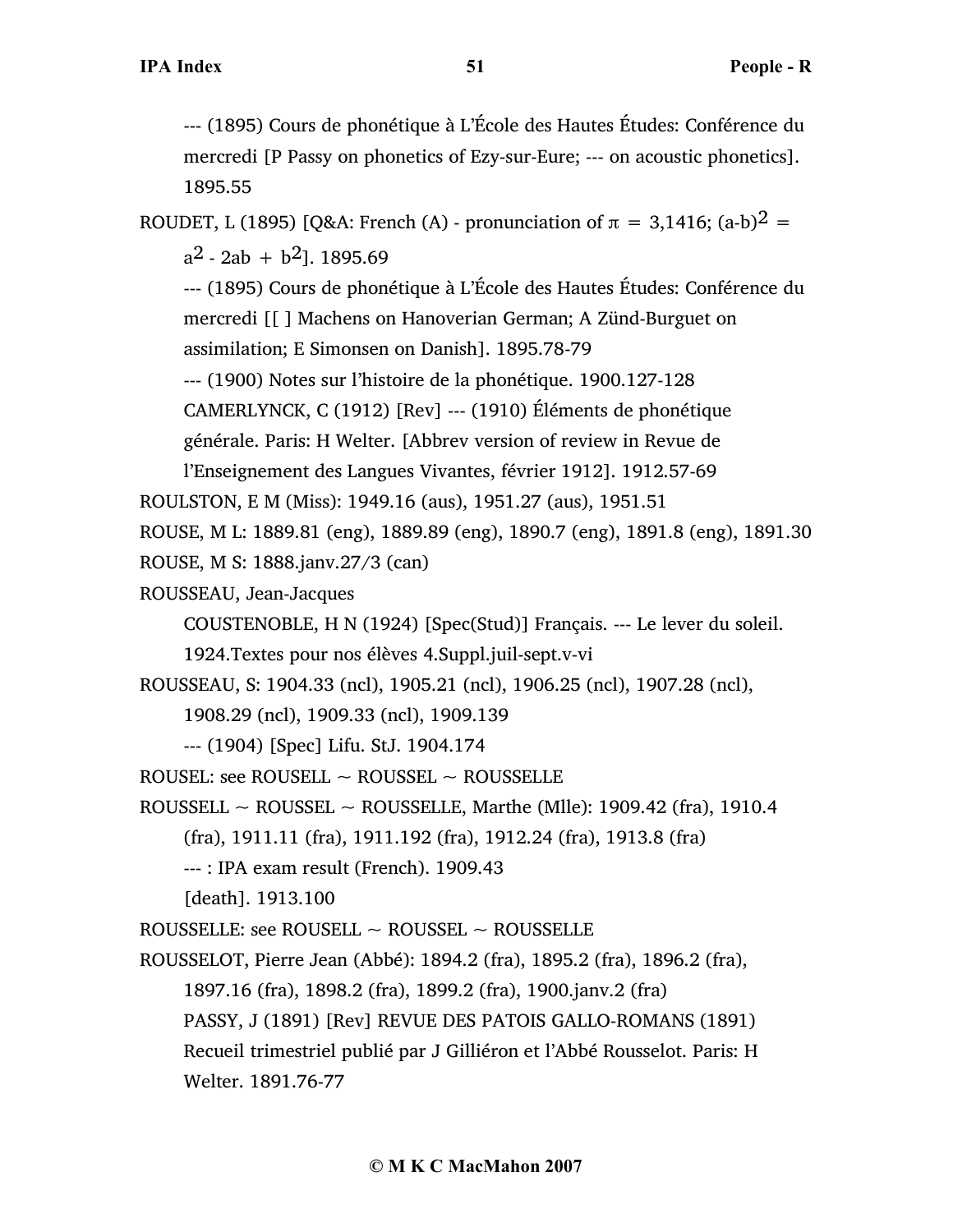[--- : viva voce of doctoral thesis, Sorbonne, Paris]. 1892.80,96

[Der 5te Deutsche Neuphilologentag, Berlin, Easter 1892]. 1892.81

[Publications Received.] 1892.95-96

[Abbé Rousselot's viva voce, 28 May 1892.] 1892.96

[--- : awarded Prix de Volney]. 1893.103

PASSY, P (1893) [Rev] --- (1891) Les modifications phonétiques du langage étudiées dans le patois d'une famille de Cellefrouin (Charente). Paris: H

Welter. 1893.104-106

 $-$ -- (1894) Phonétique expérimentale  $=$ see VIËTOR, W 1893.147]. 1894.16-17

[--- : lectures on French pronunciation, Greifswald]. 1894.107

 $X(1894)$  Ferienkurs  $[ = \text{Greifswald}, 9 \text{ July - 3 August } 1894$ : ...--- on

varieties of French. Comm: P Passt]. 1894.189

VIËTOR, W (1894) Zur Experimentalphonetik  $[=$ see ROUSSELOT, P 1894.16-17]. 1894.29

[Lectures on experimental phonetics to be given at L'Institut Catholique by Abbé P Rousselot.] 1895.41

[Rousselot to lecture on Experimental Phonetics at L'Institut Catholique, February 1895]. 1895.41

[--- to lecture on the history of Experimental Phonetics to La Société Linguistique, 22 June 1895]. 1895.134

--- (1895) [Spec] Patois de Cellefrouin (Charente inférieure). StJ. 1895.198 [La Chambre des députés français to provide finance of 4000 francs to establish an Experimental Phonetics Laboratory, to be located in the

Collège de France]. 1896.223; see also 1897.38

[Vacation course: Marburg, 5-30 July 1897, --- on French phonetics]. 1897.85

PASSY, P (1925) Le créateur de la phonétique expérimentale [=obituary of --- ]. 1925.1-2

ROUSSEY, Charles: 1887.Dec.405 (fra), 1888.janv.27/3 (fra), 1889.45 (fra), 1890.2 (fra), 1891.2 (fra), 1892.2 (fra), 1893.2 (fra), 1894.2 (fra), 1895.2 (fra), 1896.2 (fra), 1896.104 (fra), 1897.16 (fra)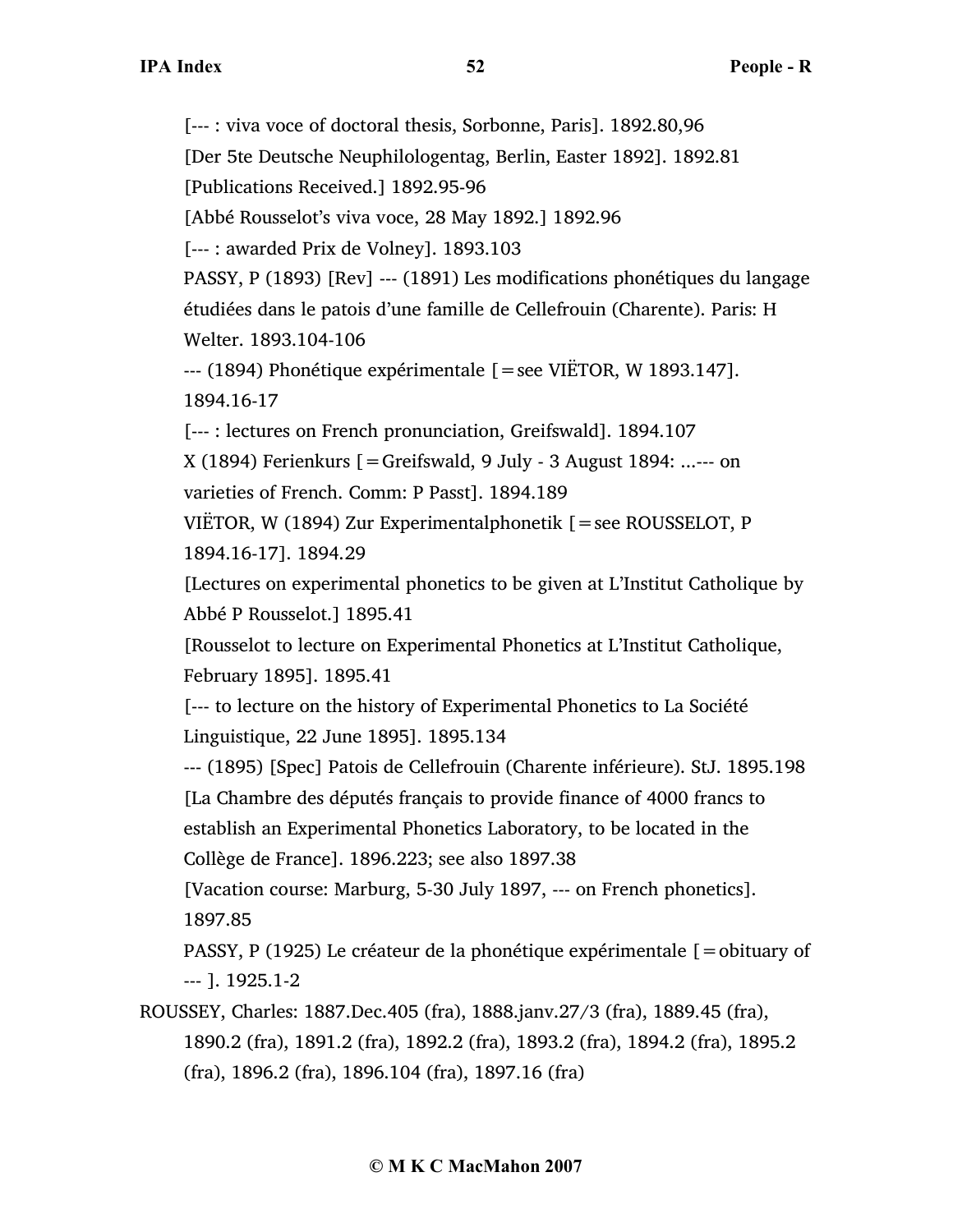[Rev] --- (1888) De la réforme de l'ortografe (Raport prézanté au IIe Congrès des Instituteurs au nom de la Société de Réforme Ortografique.) Paris: Firmin Didot & Cie. 1888.July.317/53 [Société de Réforme Orthographique. General Meeting, 15 Jan 1889: election of Office-Bearers.] 1889.13 [Le Congrès libre et international de l'éducation (21-25 Sept 1889) in favour of spelling reform.] 1889.84 [List of candidates for election to Council (1890) and voting arrangements.] 1889.96-97 [Results of Council Elections (1890).] 1890.9 Question administrative  $\mathbf{r} = \text{call for noninations to Council (1891)}$ . 1890.89-90 [List of candidates for election to Council (1891) and voting arrangements.] 1890.101-102 [Result of Council elections (1891).] 1891.10-11 [Councillors' views on whether the IPA should affiliate with La Société de réforme orthographique: ... ---]. 1891.44 [List of candidates for election to Council (1892).] 1891.122 [List of candidates for election to Council (1892) and voting arrangements.] 1891.134-135 --- (1891) Méthode phonétique de lecture. 1891.143-144 [Results of election to Council (1892): voting figures.] 1892.12-13 [--- : daughter's death]. 1892.66 PASSY, P (1892) Réponse aux propositions concernant le déficit. 1892.158- 159 --- (1892) [Rev] MOTTOT, J (1890) L'Auxiliaire de toutes les méthodes de lecture. Le répétiteur phonique. Recueil d'images spéciales dont chacune rappelle: 1o la forme, 2o la valeur d'un élément alphabetique. 1o Album, 2o guide. Paris: J Mottot 1892.167 [List of Office-bearers 1893: ... Council members]. 1893.12 [--- : son's death]. 1893.148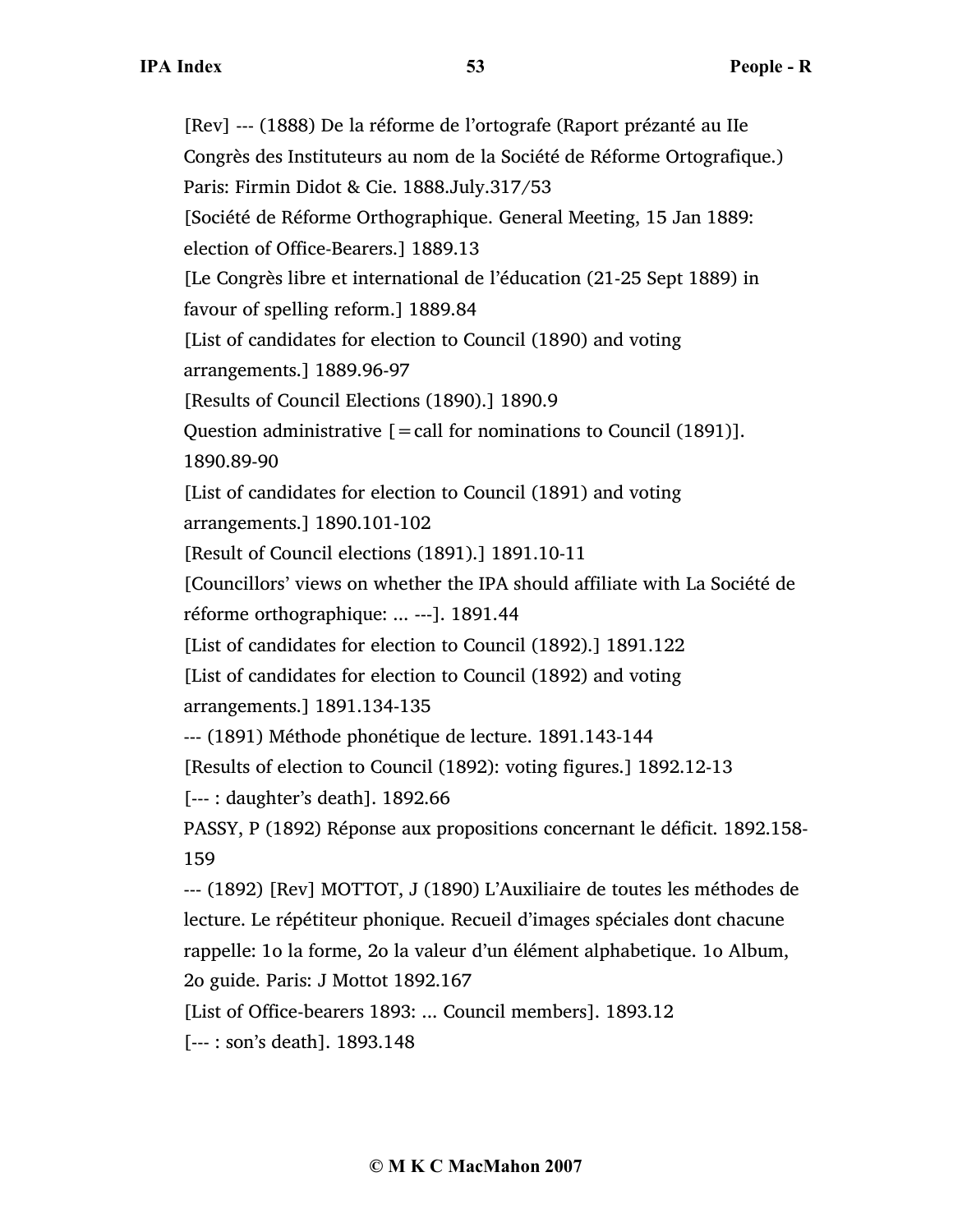PASSY, P (1894) [Rev] --- (1894) Glossaire du parler de Bournois (Canton de l'Isle-sur-le-Doubs, arrondissement de Beaume-les-Dames). Paris: H Welter. 1894.150-151

--- (1895) [Spec] Patois de Burnais (Doubs). StJ. 1895.198

JONES, D (1909) [Spec(Stud)] English. [English version of Die Bremer-

Stadt-Musikanten. See also ROUSSEY, C Patois de Bournois, and BEYER, F

& PASSY, P Elementarbuch des gesprochenen Englisch.] 1909.110-112

ROUSSOS, D (Dr): 1897.49 (rum), 1898.20 (rum), 1898.36

ROUSSY, Albert (Prof): 1899.146 (rus), 1900.janv.21 (rus), 1900.févr-mars.19, 1901.21 (rus), 1901.48

ROUTH, H V (Prof): 1939.78 (gre), 1940.74 (eng)

ROUTH, James E, Jr: 1914.82 (usa)

ROUX, Jules Aimé (Capt): 1909.70 (ich), 1910.31 (ich), 1911.38 (ich), 1912.54 (ich), 1913.41 (ich), 1914.Suppl.31 (ich)

PASSY, P (1908) [Rev] --- (1908) Bài diên thuyêt tiêng annam: texte du discours annamite prononcé à la distribution des prix aux écoles de Bacninh-Dap-Câu. Hanoi. 1908.129-130

ROUX, Justus C (Prof): 1980.82 (saf), 1981.Suppl.14 (saf), 1994.54 (saf), 1998.136 (saf), 2000.122 (saf), 2005.127 (saf) Editorial board/team: 1999.Dec.prelim matter, 2000.prelim matter, 2001.June.prelim matter, 2002.June.prelim matter, 2002.Dec.prelim matter, 2003.June.prelim matter, 2003.Dec.prelim matter, 2004.June.prelim matter, 2004.Dec.prelim matter, 2005.June.prelim matter, 2005.Dec.prelim matter, 2006.June.prelim matter, 2006.Dec.prelim matter

ROUX, T H Le: see LE ROUX, T H

ROVEDA, P Samuele: 1912.117 (ita), 1913.28 (ita), 1914.Suppl.19 (ita)

ROVERA, R

PASSY, P (1905) En Italie  $[$  = attempts by --- to have a Chair of Phonetics established at an Italian university]. 1905.125-126

ROVERE: see BASSA DALLA ROVERE

ROW, Sundara A: see SUNDARA, A Row

ROW, Suryanarayana B: see SURYANARAYANA, P B Row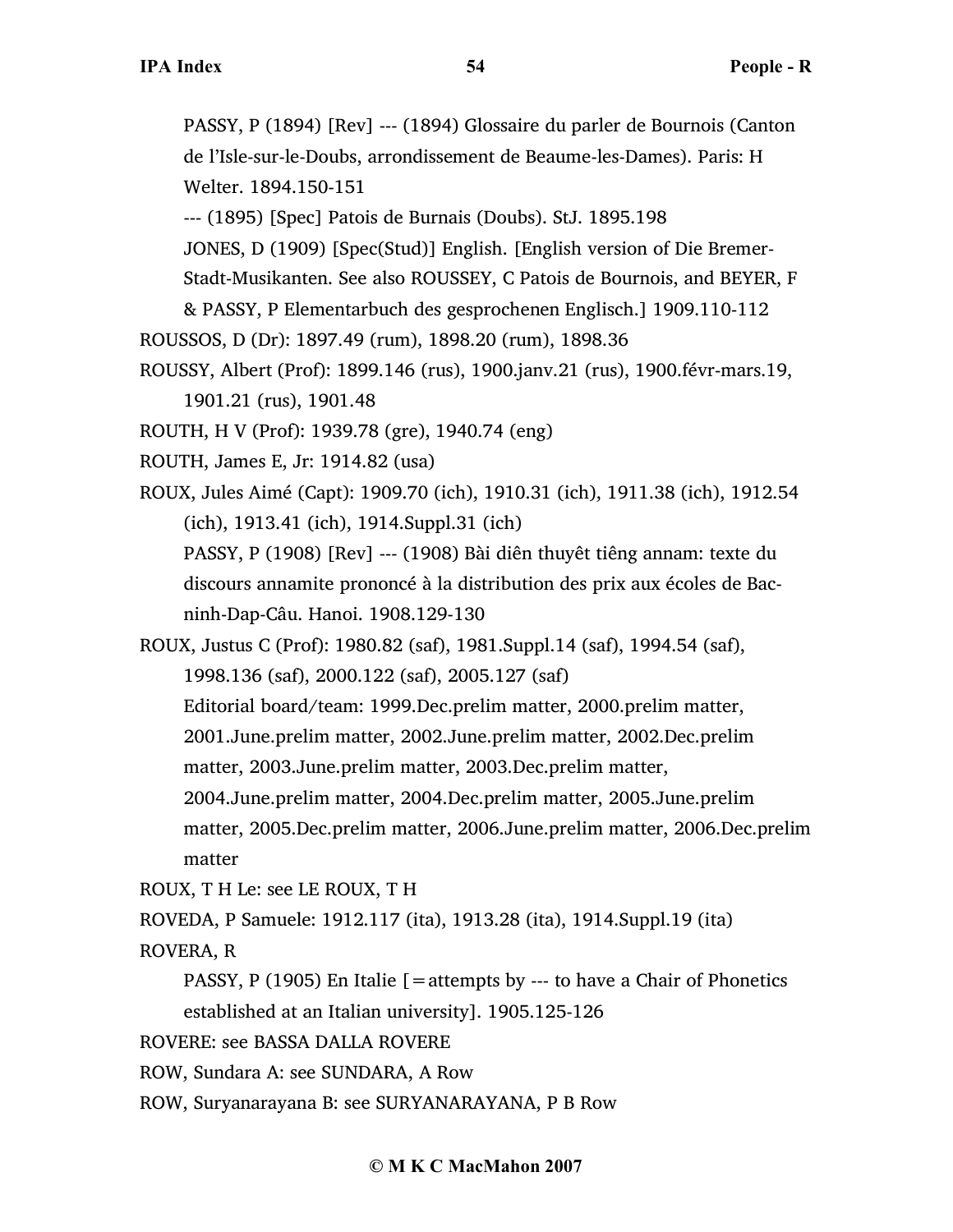ROWAN, M K (Miss): 1911.64 (irl), 1912.31 (irl), 1913.15 (irl)

ROWAT, [ ]: 1902.5 (fra)

ROWBOTHAM, Herbert: 1980.82 (eng), 1981.Suppl.18 (eng), 1990.ii.61 (eng)

ROWE, A W: 1998.136 (eng)

ROWE, H D (Dr): 1965.34 (usa), 1969.23 (usa)

ROWERS, G: 1904.62 (net), 1905.13 (net), 1906.16 (net), 1907.19 (net),

1908.19 (net), 1908.64

ROWLAND, Paul

 $-$ -- (1932) The transition from phonetic to ordinary spelling  $=$  experience in Bulgaria]. 1932.83

ROWLANDS, Paul

ROACH, Peter, ROACH, Helen, DEW, Andrea, --- (1990) Phonetic analysis and the automatic segmentation and labeling of speech sounds.

1990.July.15-21

ROWLEY, E M (Miss): 1951.26 (eng), 1952.Suppl.iv (eng)

ROWLINSON, M (Miss): 1911.163 (eng), 1912.31 (eng), 1913.15 (eng)

ROXBURGH, T J I: 1913.126 (eng), 1914.Suppl.9 (eng)

ROXON, E: 1948.32 (aus), 1949.15 (aus)

ROY, Paulette (Dr): 1970.24 (usa)

ROY: see LE ROY

ROYÉ: see VIAL-ROYÉ

ROZA: see ROSA  $\sim$  ROZA

ROZIÈRE, [ ] de

[Elections to the Conseil Supérieur de l'Instruction Publique de France.] 1888.May.208/40

RUBACH, Jerzy

 $-$ -- (1976) Feature invasion  $\mathbf{r} =$  assimilation in Polish and RP English].

1976.23-28

RUBENS, P T: 1961.23 (eng), 1961.Suppl.v (eng), 1963.21 (eng)

RUBIE, A (Mlle): 1898.50 (fra), 1899.4 (fra)

RUBIO: see DIAZ-RUBIO

RUCH, P P K: 1951.50 (pol)

RUDD, F A: 1908.42 (eng), 1909.10 (eng), 1910.10 (eng)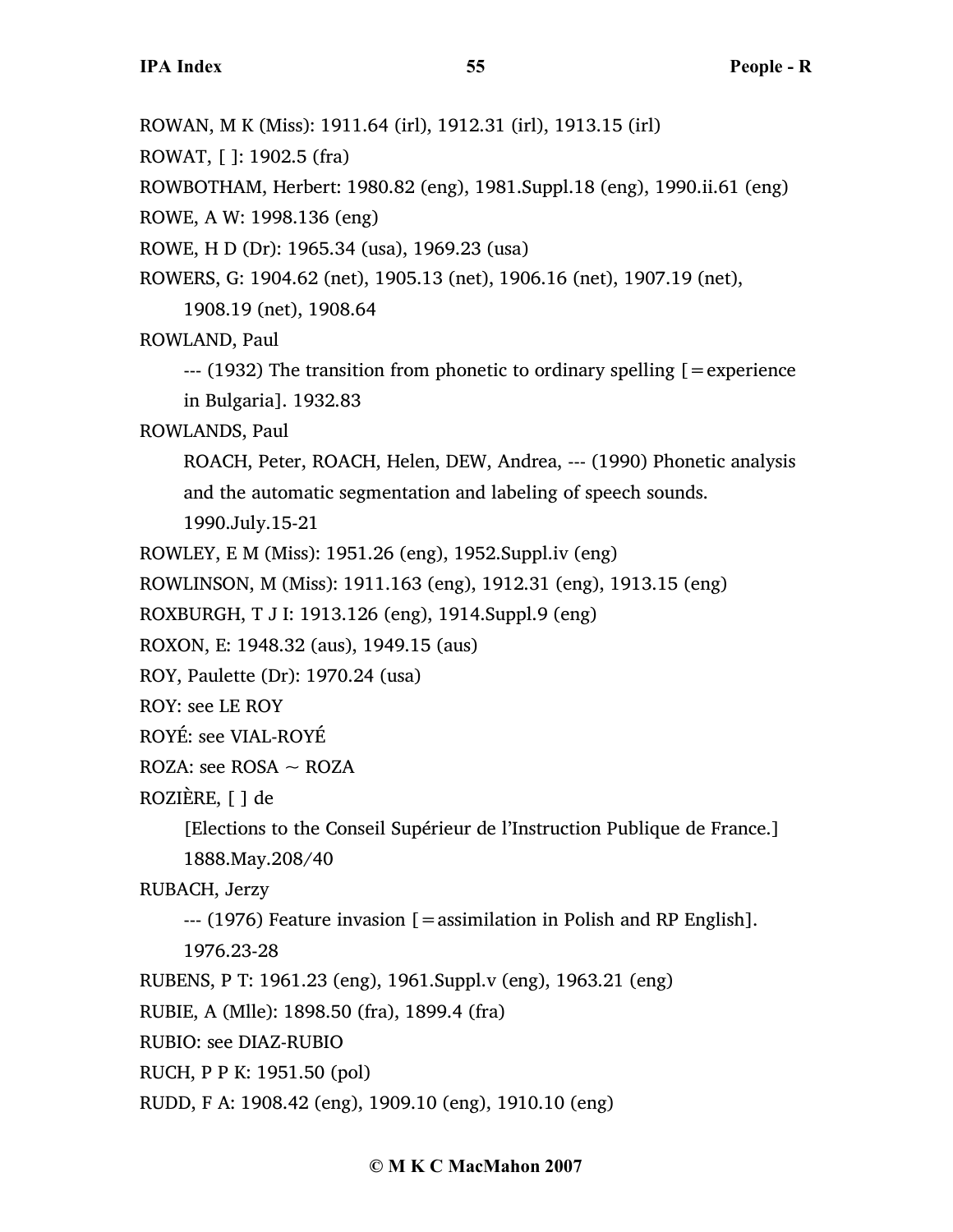RUDDER: see DE RUDDER

RUDOLF, A P: 1930.13 (eng), 1932.15 (eng), 1934.31 (eng), 1936.36 (eng), 1938.32 (eng), 1949.9 (eng), 1952.Suppl.iv (eng), 1955.Suppl.iv (eng), 1961.Suppl.v (eng)

RUDOLPH, [ ] (Dr): 1888.Dec.489/89 (ger), 1889.7 (ger), 1890.7 (ger)

RUDOLPH, K (Dr): 1889.17 (ger), 1889.66, 1890.29 (ger), 1891.8 (ger),

1891.113, 1892.5 (ger), 1892.42, 1892.129 (ger), 1893.5 (ger), 1893.42 RUDOLPH, R: 1892.89 (ger), 1893.5 (ger), 1893.42

RÜBE, Max: 1895.185 (ger), 1896.8 (ger), 1896.35, 1897.23 (ger), 1897.51, 1913.86 (ger), 1914.Suppl.15 (ger)

RÜBEL, Rudolf (Dr): 1908.113 (ger), 1909.16 (ger), 1910.16 (ger), 1910.144, 1911.24 (ger), 1912.38 (ger), 1912.93 (ger)

--- (1908) [Spec] Elsäßische Sprachprobe Strassburger Dialekt. Sol. Misc. 1908.136 [see also 1909.40]

--- (1909) Die künstliche Weltsprache [=discussion of how Esperanto might develop in future and whether it will help achieve political and social goals]. 1909.51-53

RÜBISCH, [ ]: 1902.24 (ger), 1903.12 (ger), 1903.48

RÜBMANN, [ ]: 1900.126 (fra), 1901.4 (fra), 1901.46 (ger), 1902.12 (ger), 1902.51

RÜBMANN, O: 1902.12 (ger), 1903.12 (ger), 1904.10 (ger)

RUEDAS: see CARRILLO-RUEDAS

RÜHL, Ernst: 1899.81 (ger), 1900.janv.12 (ger), 1900.févr-mars.19, 1901.13 (ger), 1901.30

RUEZ, Alfred le: 1897.158 (eng), 1898.5 (eng), 1899.6 (eng), 1899.35

RUEZ, K: 1897.126 (ger), 1898.10 (ger), 1898.130, 1899.11 (ger), 1899.35 RUFFINI, Giovanni

[Spec(Stud)] Italiano. < --- Giuseppe Mazzini. 1941.58-59 RUGGERI, A: 1980.82 (ita), 1981.Suppl.10 (ita)

RUHNKE, E (Mlle): 1913.110 (ger), 1914.Suppl.15 (ger)

RUINEN, J W: 1902.15 (net), 1903.15 (net), 1904.13 (net), 1904.60

RUIZ: see also MEGE RUIZ

RUIZ, L E: 1907.27 (chl)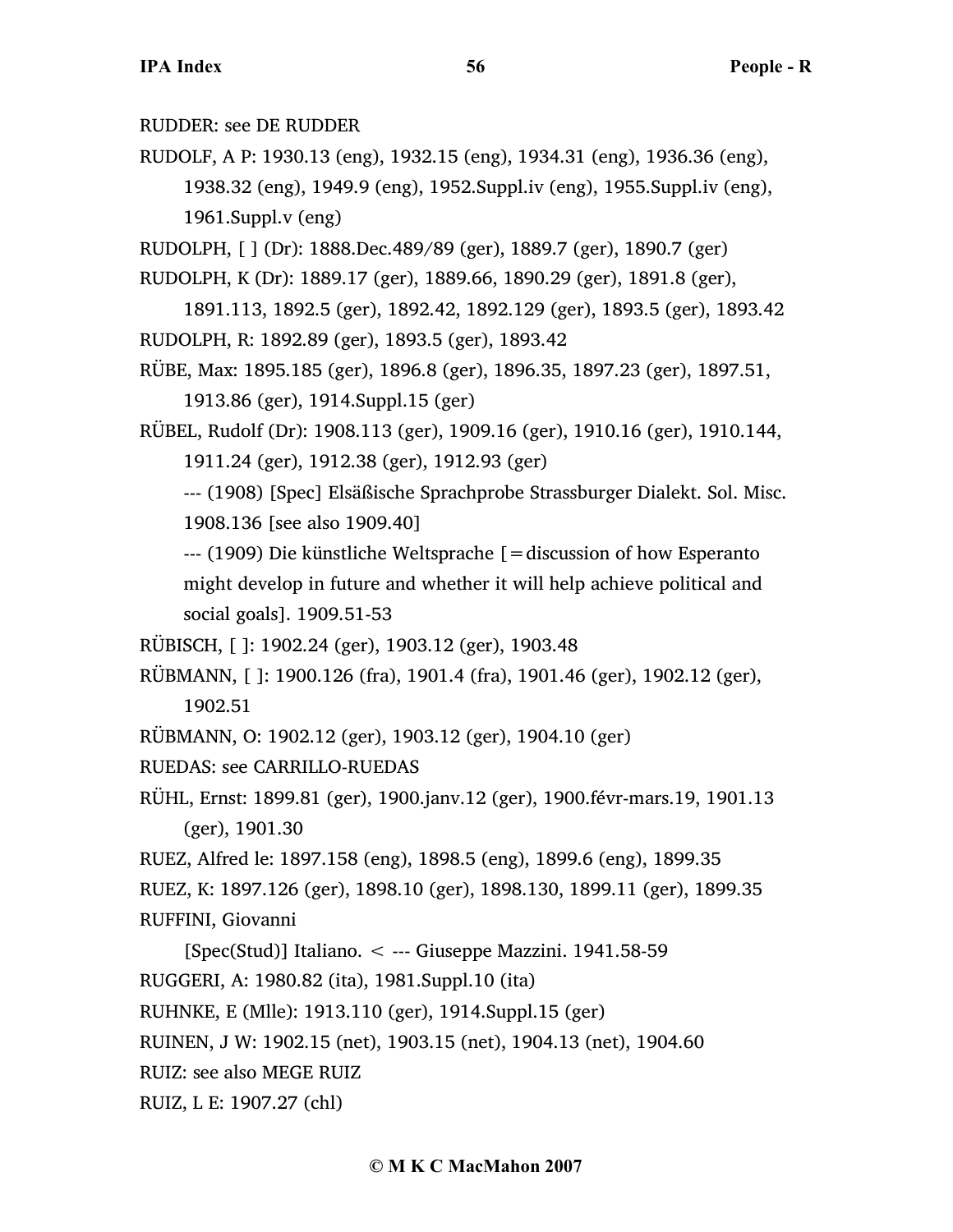RUMBIT, E (Srta): 1930.73 (chl), 1932.23 (chl), 1934.38 (chl) RUMMELSBURG: see BOXHAGEN-RUMMELSBURG RUMP, Elisabeth (Fru): 1907.21 (den), 1908.22 (den), 1909.23 (den), 1910.22 (den), 1911.30 (den), 1912.45 (den), 1913.30 (den) RUNDELL, J B PASSY, P (1886) [Editorial on (i) the Phonetic Movement in France; (ii) support for the ft; (iii) proposal for an 'FTA for all modern tongues']. 1886.June.[1] [Current status of English Spelling Reform Association; comment by --- < Journal of Education.] 1888.Aug-Sept.67 RUNEBERG, Johan Ludvig [Spec(Stud)] Suédois [Finnish Swedish] Svanen. < J L Runeberg. 1892.87- 88 FREUDENTHAL, E (1892) [Spec(Stud)] Deutsch. --- Der Schwann. 1892.98- 99 RUNGE, Heinrich NÖEL-ARMFIELD, G (1911) [Rev] --- (1909) Kleine englische Sprachlehre, besonders für Elementarklassen von Real- und Tochterschulen. Heidelberg: Julius Groos. 1911.112 RUPERT, Arnold: 1972.Suppl.2 (can), 1975.Suppl.3 (can) RUPP: see also PFEIFFER-RUPP RUPP, Fritz: 1906.13 (ger) RUPPENTHAL, J C  $\sim$  I C (Judge): 1905.18 (usa), 1906.22 (usa), 1907.25 (usa), 1907.78 (usa), 1908.25 (usa), 1909.26 (usa), 1910.26 (usa), 1910.67, 1911.35 (usa), 1912.51 (usa), 1913.36 (usa), 1914.Suppl.26 (usa), 1925.Suppl.11 (usa), 1930.19 (usa), 1932.22 (usa), 1934.37 (usa), 1936.42 (usa), 1938.38 (usa), 1949.13 (usa), 1952.Suppl.viii (usa), 1955.Suppl.ix (usa) RUSCHE, A: 1911.129 (ger), 1912.38 (ger), 1913.23 (ger), 1914.Suppl.15 (ger) RUSCHKE, F: 1898.34 (ger), 1899.11 (ger), 1899.35, 1906.29 (ger), 1907.15 (ger), 1908.15 (ger), 1909.16 (ger), 1910.16 (ger), 1911.24 (ger), 1912.38 (ger), 1913.23 (ger), 1913.88 (ger), 1914.Suppl.15 (ger)

RUSK, [ ]:Marshall 1923.16 (fra), 1925.Suppl.11 (fra)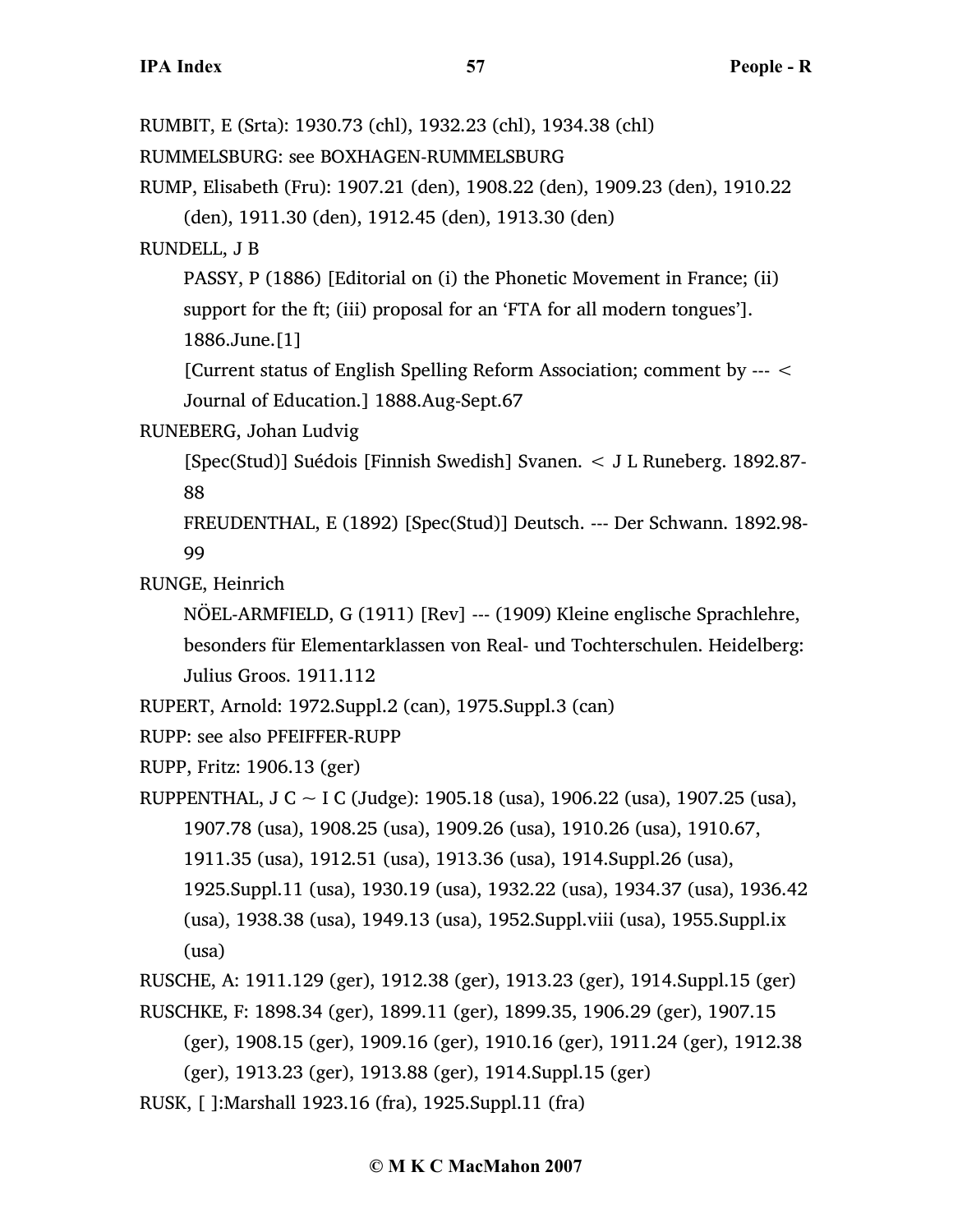RUSKIN, John

[Spec(Stud)] English. Broad transcription.  $\lt$  --- 1931.71

[Spec(Stud)] English. Extra broad transcription. < --- 1932.8-9

JOOS, M (1933) [Spec(Stud)] American English (General American).

Narrow transcription. Extr --- Sesame and Lilies. 1933.61-62

RUSSEL, J: 1891.57 (eng), 1892.2 (eng), 1893.3 (eng), 1894.3 (eng), 1894.26 RUSSELL, G Oscar

DAVIS, Edwin B (1941) Nasal twang [in New England speech, pace --- ]. 1941.4-5

RUSSELL, W

MARTIN, J P A (1889) [...Does not agree with  $-$ - that the /aU/ of HOW begins with [√]]. 1889.83

- RUSSELL SCOTT, [ ]: 1912.92 (eng)
- RUSSO, A: 1954.15 (ita), 1955.Suppl.vi (ita)
- RUST, W: 1891.8 (ger), 1891.94, 1891.105 (ger), 1892.5 (ger), 1893.5 (ger), 1893.42
- RUSTAD, Elise (Frk): 1896.84 (nor), 1897.30 (nor), 1897.52

RUTHARDT, Albert: 1911.94 (ger), 1911.131 (ger), 1912.39 (ger), 1912.119

(bel), 1913.23 (ger), 1914.Suppl.15 (ger)

RUTHARDT, Paul: 1912.135 (bel)

RUTHERFORD, Alexander McL (Lt/Cdr): 1972.Suppl.13 (eng), 1975.Suppl.17 (eng), 1990.ii.61 (eng), 1994.54 (eng), 1998.136 (eng)

RUTHS, R: 1893.145 (ger), 1894.6 (ger), 1894.26, 1895.7 (ger), 1895.33, 1896.3 (fra), 1896.84 (ger), 1897.23 (ger), 1897.51 Cours de phonétique à L'École des Hautes Études: ... Exercices pratiques [ --

- on phonology of Old French in La Chanson de Roland]. 1896.38-39
- RUTT, Richard (Rev): 1954.15 (eng), 1954.43 (kor), 1955.Suppl.xii (kor), 1957.44 (kor), 1961.24
- RUUTH, Axel: 1898.89 (swe), 1899.19 (swe), 1900.janv.20 (swe), 1901.20 (swe), 1901.48, 1905.86 (swe), 1906.20 (swe), 1907.22 (swe), 1908.23 (swe), 1909.24 (swe), 1910.24 (swe), 1910.94 (swe), 1911.32 (swe), 1912.47 (swe)